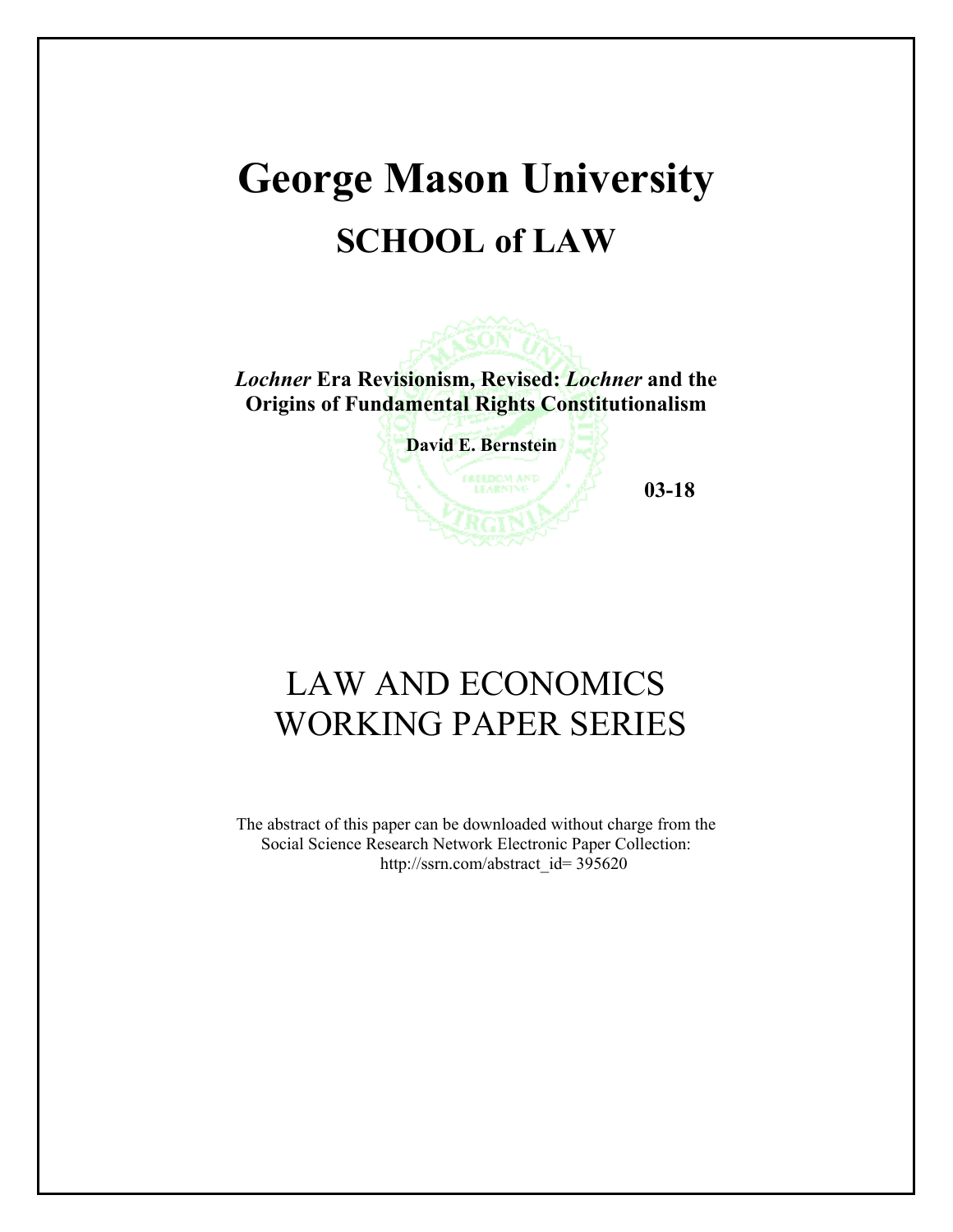## *Lochner* **Era Revisionism, Revised:** *Lochner* **and the Origins of Fundamental Rights Constitutionalism**

**David E. Bernstein**\*

<sup>\*</sup> Visiting Professor, Georgetown University Law Center; Professor, George Mason University School of Law. E-mail: dbernste@gmu.edu. Jim Ely, Cynthia Estlund, Barry Friedman, Richard Friedman, Tom Grey, Renee Lerner, Michael Solimine, Nate Oman, Robert Post, Michael Seidman, and John Witt have provided helpful comments and suggestions, as did participants in faculty workshops at Columbia Law School, Georgetown University Law Center, and the University of Michigan School of Law. The author thanks the Law and Economics Center at the George Mason University School of Law for financial support for this Article. Megan Fotouros of George Mason's library staff diligently tracked down dozens of obscure sources needed for this Article. Jeffrey Jackson (Georgetown L.L.M. 2003) and Mollie Malone (GMU 2004) provided excellent research assistance.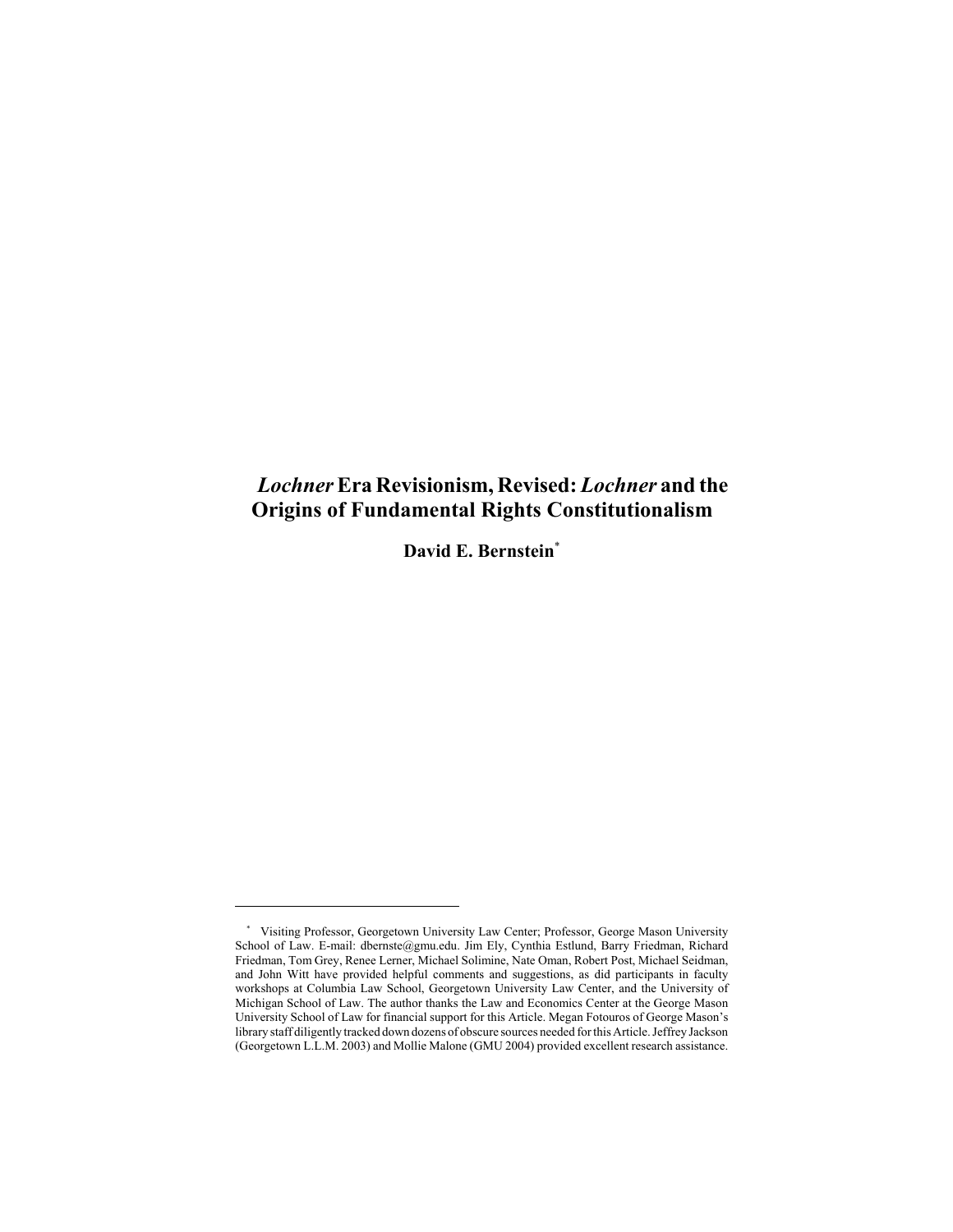## *Lochner* **Era Revisionism, Revised:**  *Lochner* **and the Origins of Fundamental Rights Constitutionalism**

Lochner v. New York *and its eponymous jurisprudential era have been central to constitutional discourse and debate in the United States for nearly one hundred years. Until recently, the legal community's understanding of the* Lochner era *was clouded by myths left over from the ideological and political battles of the Progressive and New Deal eras. In particular, the* Lochner *era Justices were portrayed as reactionary Social Darwinists who sought to impose a system of economic laissez-faire on the public. More recently, revisionist historians have disproved this and other myths, and have attempted to construct a more historicallygrounded understanding of the* Lochner *era.*

*The most popular revisionist work is Howard Gillman's book,* The Constitution Besieged. *Gillman contends that the* Lochner *era Court was motivated by opposition to "class legislation," what today we would call special interest legislation. However, Gillman grossly overstates the role of class legislation analysis on the police powers jurisprudence of the United States Supreme Court during the* Lochner *era. Rather, as this Article shows, the basic motivation for Lochnerian jurisprudence was the Justices' belief that Americans had fundamental unenumerated constitutional rights, and that those rights were protected by the Fourteenth Amendment's Due Process Clause. The Justices had a generally historicist outlook, seeking to discover the content of fundamental rights through an understanding of which rights had created and advanced liberty among the Anglo-American people.*

*This Article, then, argues that the jurisprudential significance of* Lochner *was not, as Gillman and his supporters would have it, that the Court enforced a ban on class legislation. Quite the opposite,* Lochner's *primary importance is that it moved the Supreme Court away from class legislation (equal protection) analysis of police power legislation to an analysis that relied on the Justices'*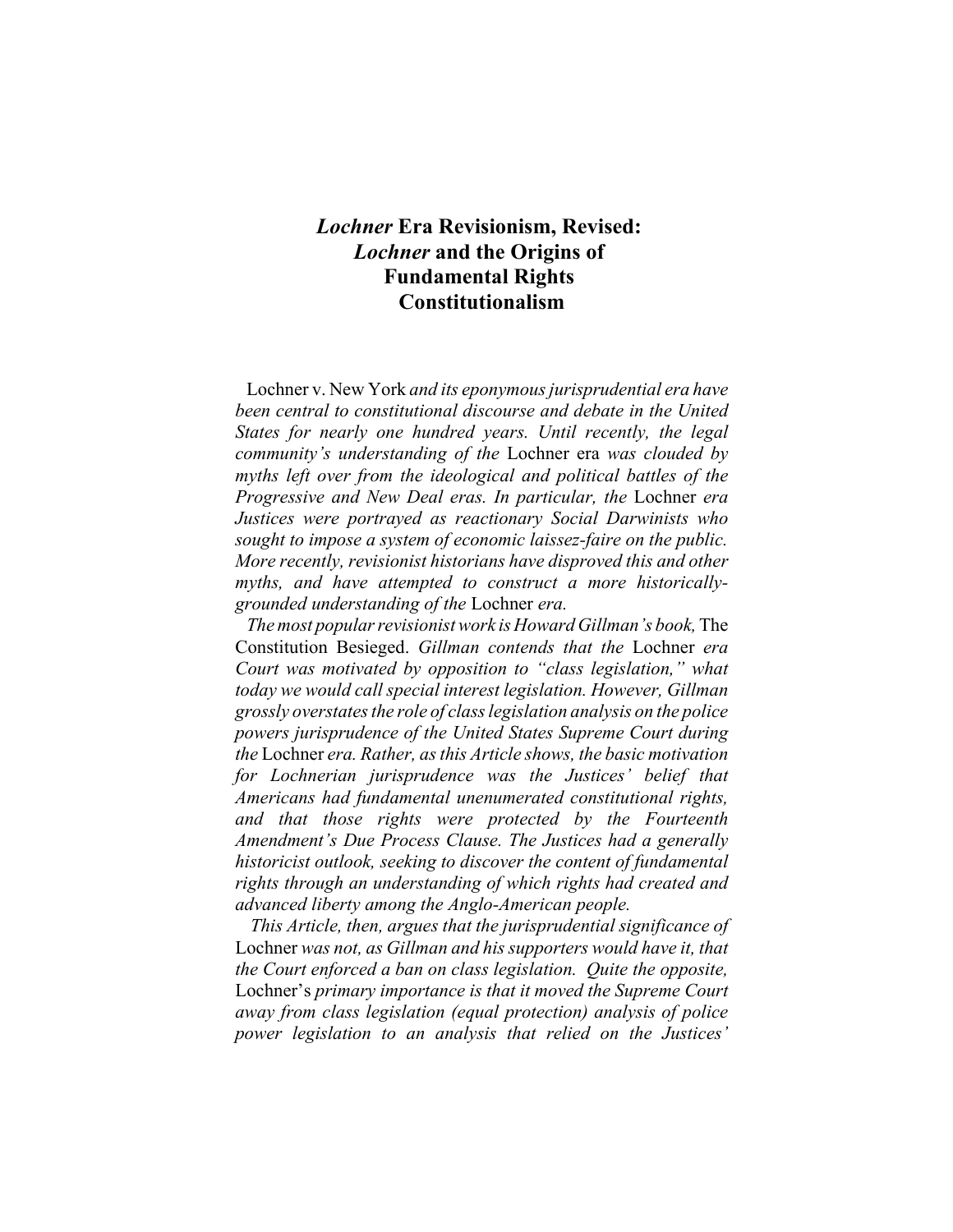*understanding of the fundamental liberties of the American people. In this regard,* Lochner *was the progenitor of modern substantive due process cases such as* Griswold v. Connecticut *and* Roe v. Wade.

*Some will argue that the current Court should reassess its endorsement of* Roe, *because it is in the same tradition as* Lochner. *But perhaps the proper reaction to the conclusion that* Lochner *and* Roe *are in the same fundamental rights tradition is to reassess our understanding of* Lochner.

Lochner v. New York<sup>1</sup> and its eponymous jurisprudential era have been central to constitutional discourse and debate in the United States for nearly one hundred years.2 For many decades, the history of the *Lochner* era's "substantive due process"<sup>3</sup> jurisprudence was portrayed as a simple

 $1$  198 U.S. 45 (1905).

<sup>2</sup> Even today, Supreme Court Justices across the political spectrum use *Lochner* as a negative touchstone with which they verbally bludgeon their colleagues. *See* Alden v. Maine, 527 U.S. 706, 814 (1999) (Souter, J., dissenting) ("the Court's late essay into immunity doctrine will prove the equal of its earlier experiment in laissez-faire, the one being as unrealistic as the other, as indefensible, and probably as fleeting"); Seminole Tribe v. Florida, 517 U.S. 44, 166 (1996) (Souter, J., dissenting) ("The majority today, indeed, seems to be going *Lochner* one better."); United States v. Lopez, 514 U.S. 549, 604 (1995) (Souter, J., dissenting) (comparing the Court's decision limiting the scope of the Commerce Clause to *Lochner*); Dolan v. City of Tigard, 512 U.S. 374, 406-09 (1994) (Stevens, J., dissenting) (equating the majority's refusal "to identify a sufficient nexus between an enlarged building with a newly paved parking lot and the state interests in minimizing the risks of flooding and traffic congestion" with the *Lochner* Court's refusal to presume a connection between the maximum hours regulation in that case and the state interest in protecting the public health);  $C \& A$  Carbone, Inc., v. Town of Clarkstown, 511 U.S. 383, 423-24 (1994) (Souter, J., dissenting) ("No more than the Fourteenth Amendment, the Commerce Clause 'does not enact Mr. Herbert Spencer's *Social Statics* . . . [or] embody a particular economic theory, whether of paternalism . . . or of *laissez faire .* . . <sup>7</sup> quoting Lochner v. New York, 198 U.S. 45, 75 (1905) (Holmes, J., dissenting); Planned Parenthood v. Casey, 505 U.S. 833, 959-61 (1992) (Rehnquist, C.J., dissenting) (analogizing *Roe v. Wade* to *Lochner*). Justices in the majority feel obligated to distinguish their opinions from *Lochner*. *E.g*., College Savings Bank v. Florida Prepaid Post Secondary Educ. Expense Bd., 527 U.S. 666, 690 (1999) ("we must comment upon Justice Breyer's comparison of our decision today with the discredited substantive-due-process case of *Lochner v. New York* . . . ."); United States v. Lopez, 514 U.S. 549, 601 n.9 (1995) (Thomas, J., concurring) ("Nor can the majority's opinion fairly be compared to *Lochner v. New York . . .*"); TXO Productions Corp. v. Alliance Resources Corp., 509 U.S. 443, 455 (1993) (Stevens, J.) (plurality opinion) (distinguishing reliance on specific sound *Lochner* era precedents with relying on *Lochner*ian jurisprudence more generally).

<sup>3</sup> The phrase "substantive due process" is an anachronism when applied to the *Lochner* era. No one, including the Justices who typically dissented from the libertarian cases of the era, used this phrase. *See* JAMES W. ELY, JR., THE GUARDIAN OF EVERY OTHER RIGHT: A CONSTITUTIONAL HISTORY OF PROPERTY RIGHTS 103-04 (2d ed. 1998); James W. Ely, Jr., *Reflections on* Buchanan v. Warley*, Property Rights, and Race*, 51 VAND. L. REV. 953, 956 (1998); Gary D. Rowe, Lochner *Revisionism Revisited*, 24 L. & SOC. INQUIRY 221, 244 (1999); *see also* G. EDWARD WHITE, THE CONSTITUTION AND THE NEW DEAL 245 (2000) (explaining that it was not until the 1950s that jurisprudence under the Due Process Clause was separated into "substantive" and "procedural" categories). Morton Horwitz argues that attacks on the substantive aspect of due process were "largely produced by later critical Progressive historians intent on delegitimating the *Lochner* court." *See*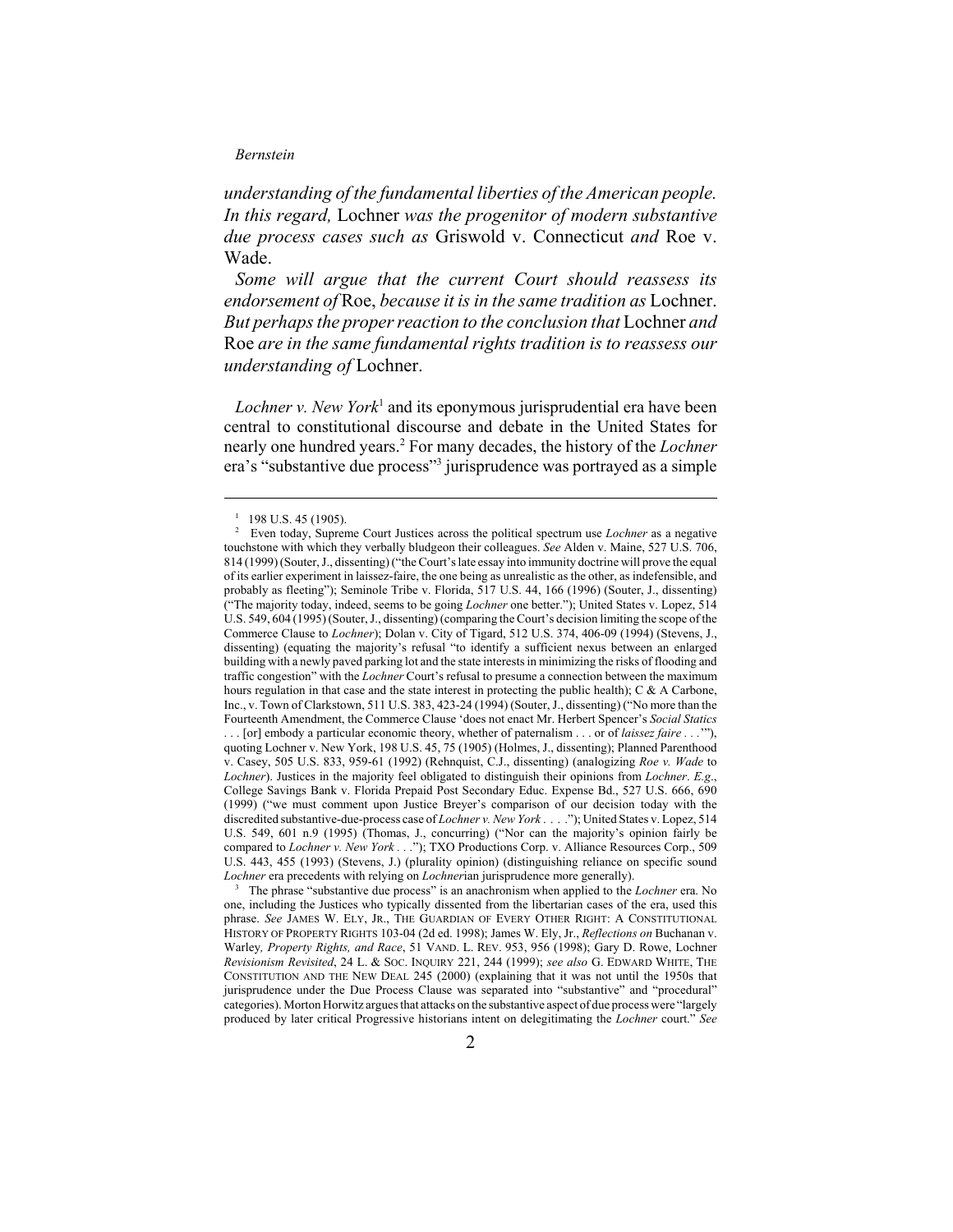story of enlightened wisdom losing to, struggling with, and ultimately triumphing over reactionary mendacity.

Historians, political scientists, and legal scholars all told a tale with the following outline: *Lochner* era Supreme Court Justices, influenced by pernicious Social Darwinist ideology, sought to impose their laissez-faire views on the American polity.4 The *Lochner* era Justices, infected with class bias, knew that their substantive due process decisions favored large

4 *E.g.*, FRANK R. STRONG, SUBSTANTIVE DUE PROCESS OF LAW: A DICHOTOMY OF SENSE AND NONSENSE 95 (1986) (stating that the "Justices of the *Lochner* Court, steeped in the economics of Adam Smith and the sociology of Herbert Spencer, unabashedly read their philosophy into the Constitution"); *see also* DERRICK A.BELL,JR., RACE,RACISM AND AMERICAN LAW 42 (3d ed. 1992); PAUL BREST & SANFORD LEVINSON, PROCESSES OF CONSTITUTIONAL DECISIONMAKING 228 (2d ed. 1983); NEIL DUXBURY, PATTERNS OF AMERICAN JURISPRUDENCE 23-35 (1995); RICHARD HOFSTADER, SOCIAL DARWINISM IN AMERICAN THOUGHT 5-6 (rev. ed. 1955); CLYDE E.JACOBS, LAW WRITERS AND THE COURTS: THE INFLUENCE OF THOMAS E. COOLEY, CHRISTOPHER G. TIEDEMAN, AND JOHN F. DILLON UPON AMERICAN CONSTITUTIONAL LAW 24 (1954); PAUL KENS, JUDICIAL POWER AND REFORM POLITICS: THE ANATOMY OF *LOCHNER V. NEW YORK* 5 (1990); ROBERT G. MCCLOSKEY, AMERICAN CONSERVATISM IN THE AGE OF ENTERPRISE, 1865-1910, at 26-30 (1951); ARNOLD M. PAUL, CONSERVATIVE CRISIS AND THE RULE OF LAW: ATTITUDES OF BAR AND BENCH, 1887-1895, at 236 (1960); CARL B. SWISHER, AMERICAN CONSTITUTIONAL DEVELOPMENT 520-22 (1943); Benjamin Twiss, LAWYERS AND THE CONSTITUTION: HOW LAISSEZ FAIRE CAME TO THE SUPREME COURT 154 (1942); MORTON WHITE, SOCIAL THOUGHT IN AMERICA:THE REVOLT AGAINST FORMALISM 104 (1949); TINSLEY E. YARBROUGH, JUDICIAL ENIGMA: THE FIRST JUSTICE HARLAN 179 (1995); Ronald F. Howell, *The Judicial Conservatives Three Decades Ago: Aristocratic Guardians of the Prerogatives of Property and the Judiciary*, 49 VA. L. REV. 1447 (1963); Alpheus Thomas Mason, *The Conservative World of Mr. Justice Sutherland, 1883-1910*, 32 AM. POL. SCI. REV. 443, 470 (1938); Frank R. Strong, *The Economic Philosophy of* Lochner: *Emergence, Embrasure and Emasculation*, 15 ARIZ. L. REV. 419 (1973); Roscoe Pound, *The Scope and Purpose of Sociological Jurisprudence, Part II*, 25 HARV. L. REV. 489, 496-99 (1912).

MORTON J. HORWITZ, THE TRANSFORMATION OF AMERICAN LAW, 1870-1960:THE CRISIS OF LEGAL ORTHODOXY 158 (1992). Some contemporaries of the *Lochner* era Court, however, did argue that the Due Process Clause of the Fourteenth Amendment only applied to procedural controversies. *E.g.*, 2 LOUIS B. BOUDIN, GOVERNMENT BY JUDICIARY? 374-96 (1932); EDWARD S. CORWIN,COURT OVER CONSTITUTION 107 (1938) [Hereinafter, CORWIN, COURT] (claiming that the original interpretation of the Due Process Clause was limited to ensuring a fair trial for accused persons); Edward S. Corwin, *The Supreme Court and the Fourteenth Amendment*, 7 MICH. L. REV. 643 (1909), *reprinted in* 2 CORWIN ON THE CONSTITUTION:THE JUDICIARY 123, 146 (Richard Loss, ed. 1987) ("the moment the Court, in its interpretation of the Fourteenth Amendment, left behind the definite, historical concept of 'due process of law' as having to do with the *enforcement* of law and not its *making* . . . that moment it committed itself to a course that would bound to lead . . . into that of legislative power which determines policies on the basis of facts and desires") (emphasis in original); *see also* CHARLES GROVE HAINES, THE REVIVAL OF NATURAL LAW CONCEPTS ch. 5 (1930) (discussing due process); Charles E. Shattuck, *The True Meaning of the Term "Liberty" in the Federal and State Constitutions Which Protect "Life, Liberty, and Property,"* 4 HARV. L. REV. 365 (1891) (presenting an early and influential critique of the view that the Due Process Clause protects anything but procedural rights); Charles Warren, *The New "Liberty" Under the Fourteenth Amendment*, 39 HARV.L.REV. 431 (1926) (arguing that the Due Process Clause protects neither economic rights nor civil liberties). For a contemporary work arguing that the Court was correct in its due process jurisprudence, see RODNEY L. MOTT, DUE PROCESS OF LAW (1926). For a recent review of the current status of the controversy over the meaning of the Due Process Clause, see James W. Ely, Jr., *The Oxymoron Reconsidered: Myth and Reality in the Origins of Substantive Due Process*, 16 CONST. COMM. 319 (1997).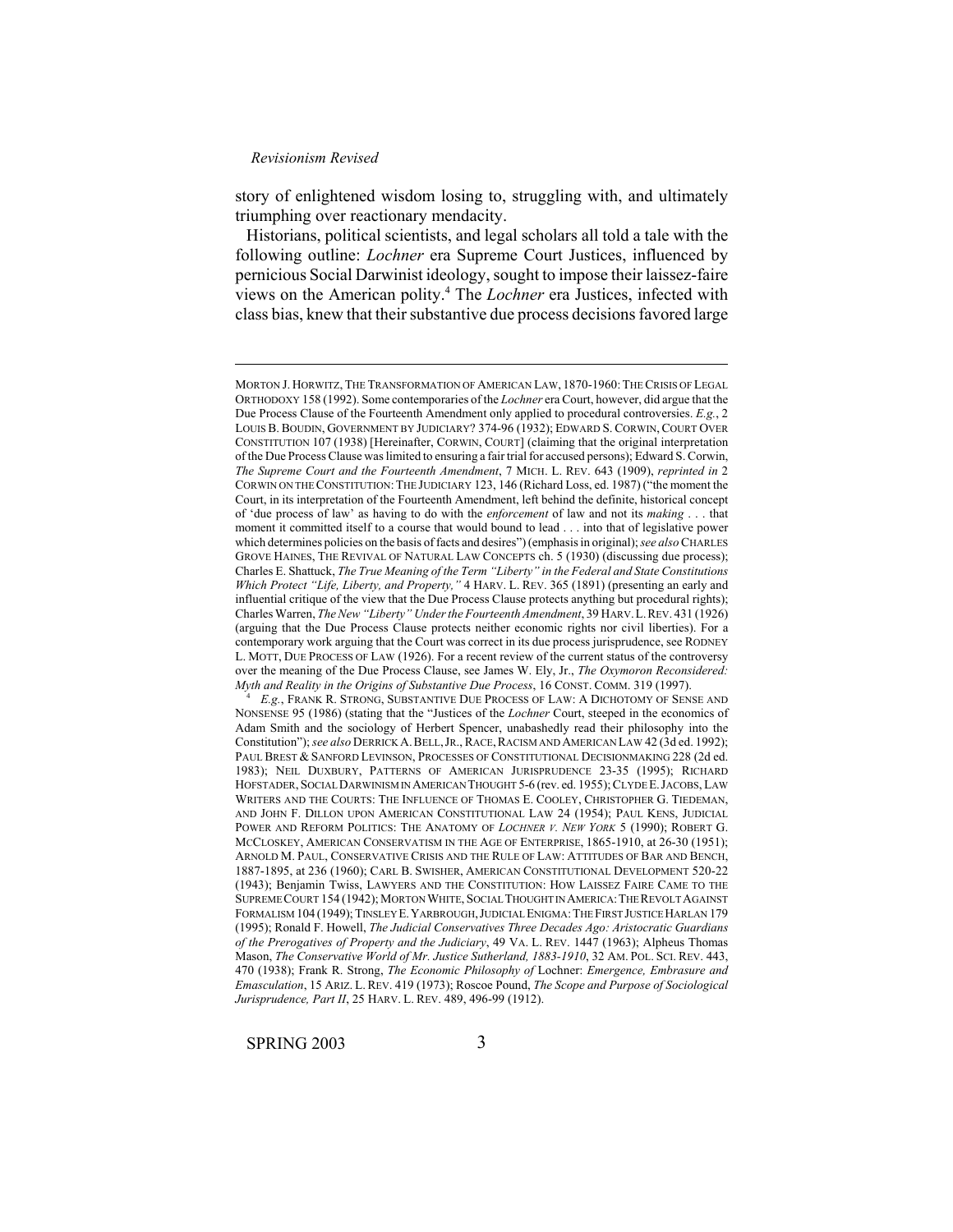corporations and harmed workers.<sup>5</sup> Because of their "survival of the fittest" mentality that is exactly what they intended.<sup>6</sup> Once liberty of contract was established as a constitutional right, even Justices not inclined to Social Darwinism or laissez faire ideology felt obligated to formalistically follow precedent, ignoring social conditions and the need for ameliorative legislation.<sup>7</sup> Only a few prophetic dissenters, most

6 *See* BELL, *supra* note 4, at 35 ("Called upon to decide pressing questions concerning the relations of labor and capital, the power of state legislatures, and the rights of big business, the courts foreswore impartiality and came down heavily on the side of economic interests."); LOREN P. BETH, THE DEVELOPMENT OF THE AMERICAN CONSTITUTION, 1877-1910, at 190 (1971) (referring to the Court's "familiar pattern of favoring employers at the expense of employees"); ARCHIBALD COX,THE COURT AND THE CONSTITUTION 135 (1987) (claiming the Supreme Court engaged in a "willful defense of wealth and power"); HAINES, *supra* note 3, at 207 (criticizing "judge-made constitutional doctrines supported by the conservative groups of the country and fostered by the extreme individualism of leaders of industry and finance . . . "); JACOBS, *supra* note 4, at 24 ("The development of the liberty of contract as a limitation upon the powers of both the state and the national governments was a judicial answer to the demands of industrialists in the period of business expansion following the Civil War."); A.H. KELLY & W.H. HARBISON, THE AMERICAN CONSTITUTION: ITS ORIGINS AND DEVELOPMENT 498 (4th ed. 1970) (arguing that *Lochner* era judges were "concerned primarily with protecting the property rights and vested interests of big business," which manifested itself in the doctrine of freedom of contract); MCCLOSKEY, *supra* note 4, at 84 (stating that after *Lochner* the liberty and equality protected by the Fourteenth Amendment amounted to "an unadorned endorsement of the strong and wealthy at the expense of the weak and poor"); ARTHUR SELWYN MILLER, THE SUPREME COURT AND AMERICAN CAPITALISM 50, 57 (1968) (stating that courts protected economic activity from adverse governmental regulation based on principles and opinions that "are singularly devoid of rational reasons for the decisions"); JOHN E. SEMONCHE, CHARTING THE FUTURE: THE SUPREME COURT RESPONDS TO A CHANGING SOCIETY, 1890-1920, at 430-31 (1978) (describing the Supreme Court's "hostility to union activity" and to "laws that encouraged unionism"); MELVIN UROFSKY,AMARCH OF LIBERTY:ACONSTITUTIONAL HISTORY OF THE UNITED STATES 553-55 (1988) (attributing *Lochner* to anti-union bias by the Supreme Court); WILLIAM M.WIECEK,LIBERTY UNDER LAW: THE SUPREME COURT IN AMERICAN LIFE 121 (1988)(finding that the Supreme Court and lower federal and state courts "distrusted labor organization[s]"); Robert L. Hale, *Labor Legislation as an Enlargement of Individual Liberty*, 15 AM. LAB. LEGAL REV. 155, 155 (1925) (arguing that the process of meeting the burden of proof in cases challenging labor legislation weighs in favor of big business); *cf.* JAMES W. ELY,JR., THE CHIEF JUSTICESHIP OF MELVILLE W. FULLER, 1888-1910, at 1 (1995) ("Historians have been all too prone to mimic the image, fixed by the Progressives, of a bench single-mindedly devoted to safeguarding corporate interests."); LAURENCE TRIBE, AMERICAN CONSTITUTIONAL LAW 589 (2d ed. 1988) (criticizing the economic, social, and judicial philosophy espoused by the *Lochner* Court); WIECEK, *supra*, at 126 (claiming that "freedom of contract meant freedom of the rich to impose terms"); *cf*. Michael J. Phillips*, Another Look at Economic Substantive Due Process*, 1987 WIS. L.REV. 265, 275 (depicting *Lochner* era jurisprudence as vulnerable "to the claim that [it] benefitted established economic interests at the expense of the relatively powerless"); Melvin I. Urofsky, *Myth and Reality: The Supreme Court and Protective Legislation in the Progressive Era*, 1983 SUP. CT. HIST. SOC'Y Y.B. 53, 58 [hereinafter, Urofsky, *Myth*] (stating that decisions like *Lochner* "gave credence to charges that the bench had gone over completely to the service of big business in opposing humane reform legislation").

7 *E.g.*, J. M. Balkin, *Ideology and Counter-Ideology from* Lochner *to* Garcia, 54 UMKC L. REV. 175 (1986) (describing *Lochner* as elevating formalist logic above empirical data); Louis D. Brandeis, *The Living Law*, 10 ILL. L. REV. 463, 467 (1916) (bemoaning the purported abstract reasoning and legal formalism that led judges to invalidate reform legislation); Roscoe Pound, *Mechanical*

<sup>5</sup> *See generally* James W. Ely, Jr., *Economic Due Process Revisited*, 44 VAND. L. REV. 213, 213 (1991) ("In many constitutional histories the presentation of economic issues between 1880 and 1937 resembles a Victorian melodrama. A dastardly Supreme Court is pictured as frustrating noble reformers who sought to impose beneficent regulations on giant business enterprises.").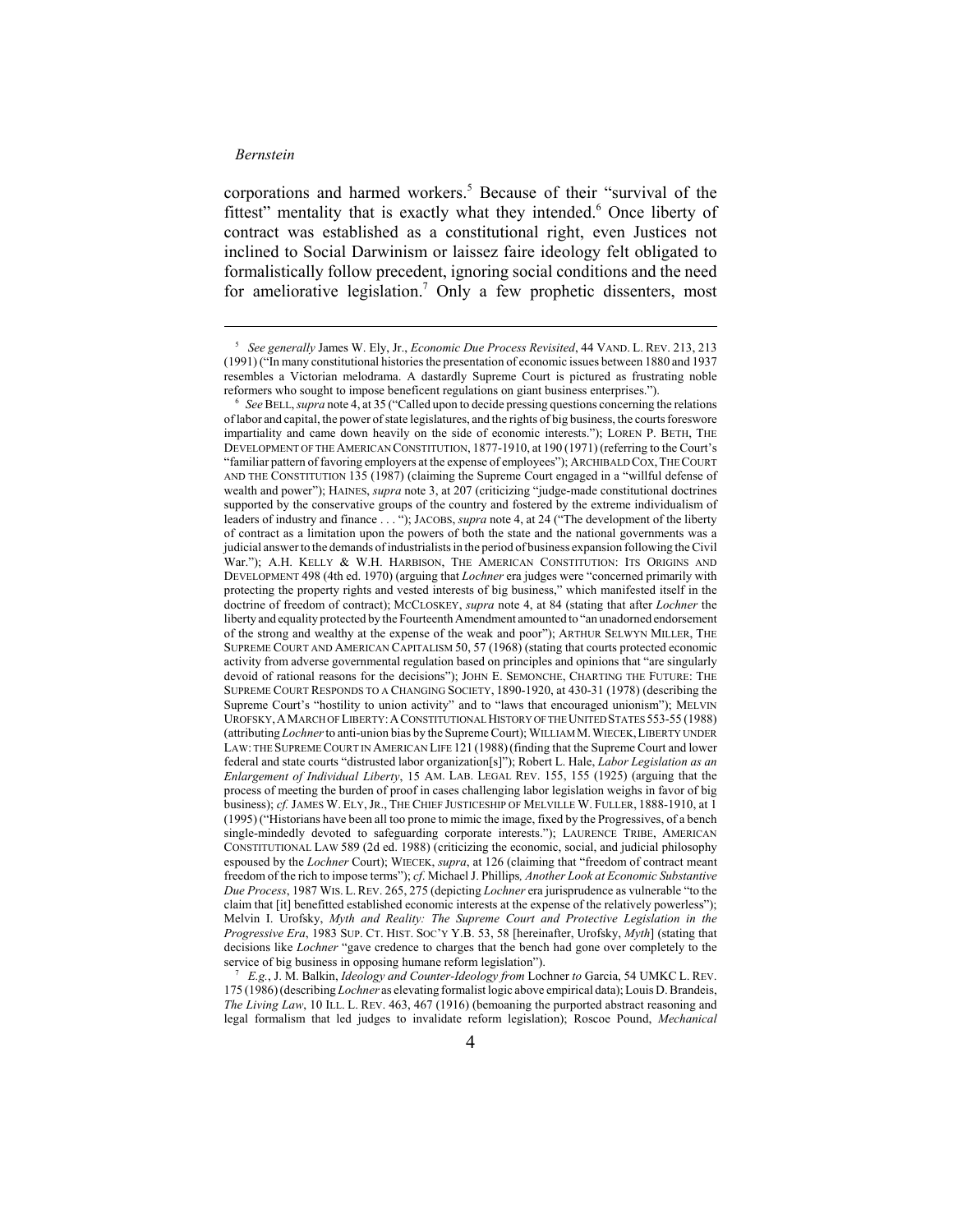prominently Justices Oliver Wendell Holmes and Louis Brandeis, protested against this abuse of judicial power. These dauntless Justices' views emerged triumphant when the heroic Franklin Roosevelt stood up to the Nine Old Men and, over time, remade the Court in his image.<sup>8</sup>

 This morality tale bore only a modest relation to reality. However, it suited the political needs of the Progressive<sup>9</sup> and New Deal<sup>10</sup> era controversialists who initially wove it. It also played to and to some extent confirmed the political and ideological prejudices in favor of the modern welfare and regulatory state of post-World War II scholars such as Richard Hofstader and Robert McCloskey, both of whom played significant roles in canonizing the traditional *Lochner* story.<sup>11</sup>

*Jurisprudence*, 8 COLUM. L. REV. 605, 616 (1908) (attacking the Court for invalidating laws based on logical deduction rather than the effect the law had on a specific factual situation); Robert Hale, *Bargaining, Duress, and Economic Liberty*, 43 COLUM. L. REV. 603 (1943); Robert Hale, *Coercion and Distribution in a Supposedly Noncoercive State*, 38 POL. SCI. Q. 470 (1923); Duncan Kennedy, *Toward an Historical Understanding of Legal Consciousness: The Case of Classical Legal Thought in America, 1850-1940*, 3 RES. IN L. & SOC. 3 (1980) (linking *Lochner* to common-law formalism).

<sup>8</sup> *See, e.g.*, Urofsky, *Myth*, *supra* note 6, at 58 (stating that Justice Holmes' dissent in *Lochner* "raised the spirits of the faithful and kept them hoping for a better day and a court more attuned to contemporary realities").

<sup>9</sup> *See generally* WILLIAM G. ROSS, A MUTED FURY: POPULISTS, PROGRESSIVES, AND LABOR UNIONS CONFRONT THE COURTS 1890-1937(1994) (recounting the reactions of Progressives and other to *Lochner* and similar decisions); Barry Friedman, *The History of the Countermajoritarian Difficulty, Part Three: The Lesson of* Lochner, 76 N.Y.U. L. REV. 1383, 1391-96 (2001) (showing that Progressives consistently accused the Court of favor the wealthy and powerful at the expense of workers and other who needed government assistance). For some of the more academic attacks on *Lochner*ian jurisprudence, see, e.g., CHARLES GROVE HAINES, THE REVIVAL OF NATURAL LAW CONCEPTS 207 (1928) (criticizing "judge-made constitutional doctrines supported by the conservative groups of the country and fostered by the extreme individualism of leaders of industry and finance . . ."); Louis M. Greeley, *The Changing Attitude of the Courts Toward Social Legislation*, 5 U. ILL. L.REV. 222, 226-32 (1910) (arguing that the Supreme Court was increasingly reluctant to uphold law benefitting workers); Robert L. Hale, *Labor Legislation as an Enlargement of Individual Liberty*, 15 AM. LAB. LEGAL REV. 155, 155 (1925) (arguing that the process of meeting the burden of proof in cases challenging labor legislation weighs in favor of big business); Albert M. Kales, *"Due Process," The Inarticulate Major Premise and the Adamson Act*, 26 YALE L.J. 519, 523 (1917) (criticizing the Court for adopting a due process jurisprudence with no clear boundaries); Thomas Reed Powell, *Collective Bargaining Before the Supreme Court*, 33 POL. SCI. Q. 396, 397-429 (1918) (discussing the Court's purported hostility to labor unions); Margaret Spahr, *Natural Law, Due Process and Economic Pressure*, 24 AM. POL. SCI. REV. 332, 332-54 (1930) (chastising the Court for relying on abstract notions based on natural law rather than considering the needs of workers).

<sup>10</sup> *E.g.*, CORWIN, COURT, *supra* note 3; EDWARD S. CORWIN, THE TWILIGHT OF THE SUPREME COURT: A HISTORY OF OUR CONSTITUTIONAL THEORY (1934) [hereinafter, CORWIN, TWILIGHT]; ROBERT H.JACKSON, THE STRUGGLE FOR JUDICIAL SUPREMACY (1941); DREW PEARSON & ROBERT S. ALLEN, THE NINE OLD MEN (1936).

<sup>11</sup> *See* HOFSTADER, *supra* note 4 (arguing that Social Darwinism motivated *Lochner* era jurists); MCCLOSKEY, *supra* note 4 (adopting Hofstader's argument and weaving it into a broader history of the "laissez-faire" Court). For other works that contributed to the widespread adoption of the conventional account of *Lochner,* see, e.g., EDWARD S.CORWIN,COURT OVER CONSTITUTION (2d ed. 1950); ROBERT G. MCCLOSKEY,THE AMERICAN SUPREME COURT (1960); FRED RODELL, NINE MEN (1955);BERNARD SCHWARTZ,THE SUPREME COURT:CONSTITUTIONAL REVOLUTION IN RETROSPECT (1957).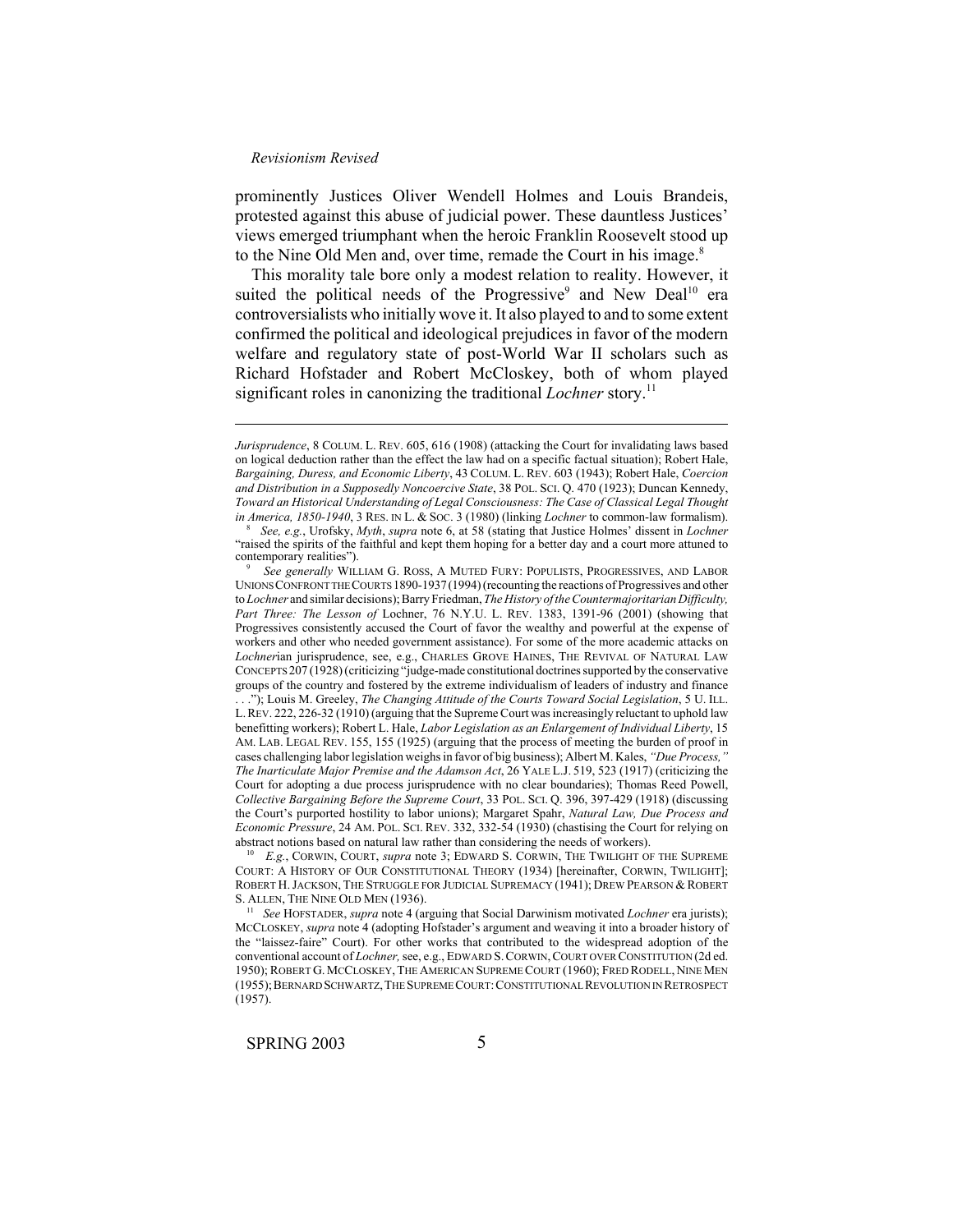Few scholars bothered to question the received wisdom about the *Lochner* era.<sup>12</sup> Until recently, constitutional history was mostly the province of attorneys and law professors "roaming through history looking for one's friends"<sup>13</sup> to support a preconceived legal or normative viewpoint. The academic community, meanwhile, was firmly committed to justifying the New Deal and discrediting its opponents. In the wake of the Depression and the horrors of Naziism, nothing could discredit the "Old Court" as well as associating it with laissez-faire capitalism and Social Darwinism.

Over the last few decades constitutional history has become a more sophisticated and far less normative academic discipline. At the same time, temporal distance from the controversy over the New Deal, combined with an upsurge in libertarian economic thought $14$  that made the *Lochner* line of decisions seem less evil and less daft, encouraged scholars to reassess the traditional *Lochner* morality tale. Beginning in the late 1960s, a trickle of *Lochner* revisionist scholarship began to appear.15 By

<sup>12</sup> *Lochner* was so reviled that as far as this Author can determine, between the demise of *Lochner* in *West Coast Hotel v. Parrish* in 1937 and publication of Bernard Siegan's *Economic Liberties and the Constitution* in 1980, hundreds of anti-*Lochner* passages appeared, but only a single article that expressed even mild support for *Lochner* was published. *See* Guy Miller Struve, *The Less-Restrictive-Alternative Principle and Economic Due Process*, 80 HARV. L. REV. 1463 (1967) (proposing a moderate application of economic due process and criticizing the Court for completely abandoning constitutional review of regulations). In such an environment, it was easy for indolent scholars to parrot the standard story.

<sup>&</sup>lt;sup>13</sup> Morton J. Horwitz, *Republican Origins of Constitutionalism*, in TOWARD A USABLE PAST, 148 (Paul Finkelman & Stephen E. Gottliev, eds. 1991); *see generally* Morgan Cloud, *Searching through History; Searching for History*, 63 U. CHI. L. REV. 1707, 1710 (1996) (describing and critiquing "lawyers' history"); Barry Friedman, *The Turn to History*, 72 N.Y.U. L. REV. 928, 958 (1997) ("Lawyers do tend to search for any support we can find to bolster current positions, earning the approbation [sic] attached to 'law office history.'").

<sup>14</sup> The manifestation of this in the legal academic realm was the growing influence of Chicago School law and economics. In addition to allowing historians the opportunity to revisit *Lochner* shorn of the utter revulsion the case used to cause, the growing influence of libertarian economic theory created a boomlet in normative books and articles suggesting that the Supreme Court was wrong to abandon *Lochner* in the wake of the New Deal. *See, e.g.*, HADLEY ARKES, THE RETURN OF GEORGE SUTHERLAND: RESTORING A JURISPRUDENCE OF NATURAL RIGHTS (1995) (defending Justice Sutherland and the *Lochner* Court's natural rights jurisprudence); BERNARD H. SIEGAN, ECONOMIC LIBERTIES AND THE CONSTITUTION (1980) (defending *Lochner* and its progeny); Richard A. Epstein, *The Mistakes of 1937*, 11 GEORGE MASON U. L. REV. 5 (1988) (arguing that the Supreme Court was wrong to abandon *Lochner* during the New Deal period); Alan J. Meese, *Will, Judgment, and Economic Liberty: Mr. Justice Souter and the Mistranslation of the Due Process Clause*, 41 WM. & MARY L.REV. 3 (1999) suggesting that the court was wrong to completely abandon *Lochner*; Michael J. Phillips, *Entry Restrictions in the* Lochner *Court*, 4 GEO. MASON L. REV. 405 (1996) (contending that *Lochner*ian decisions prohibiting monopolization of certain occupations were correct); Note, *Resurrecting Economic Rights: The Doctrine of Economic Due Process Reconsidered*, 103 HARV.L. REV. 1363-83 (1990) (calling for a revival of *Lochner*ian jurisprudence); *see generally* James W. Ely, Jr., *Melville W. Fuller*, 1998 J. SUP. CT. HIST. 35 (defending *Lochner* and other controversial Fuller Court decisions as forward-looking and consistent with contemporary public opinion and political economy).

<sup>15</sup> *E.g.,* Alan Jones, *Thomas M. Cooley and "Laissez-Faire Constitutionalism": A Reconsideration*,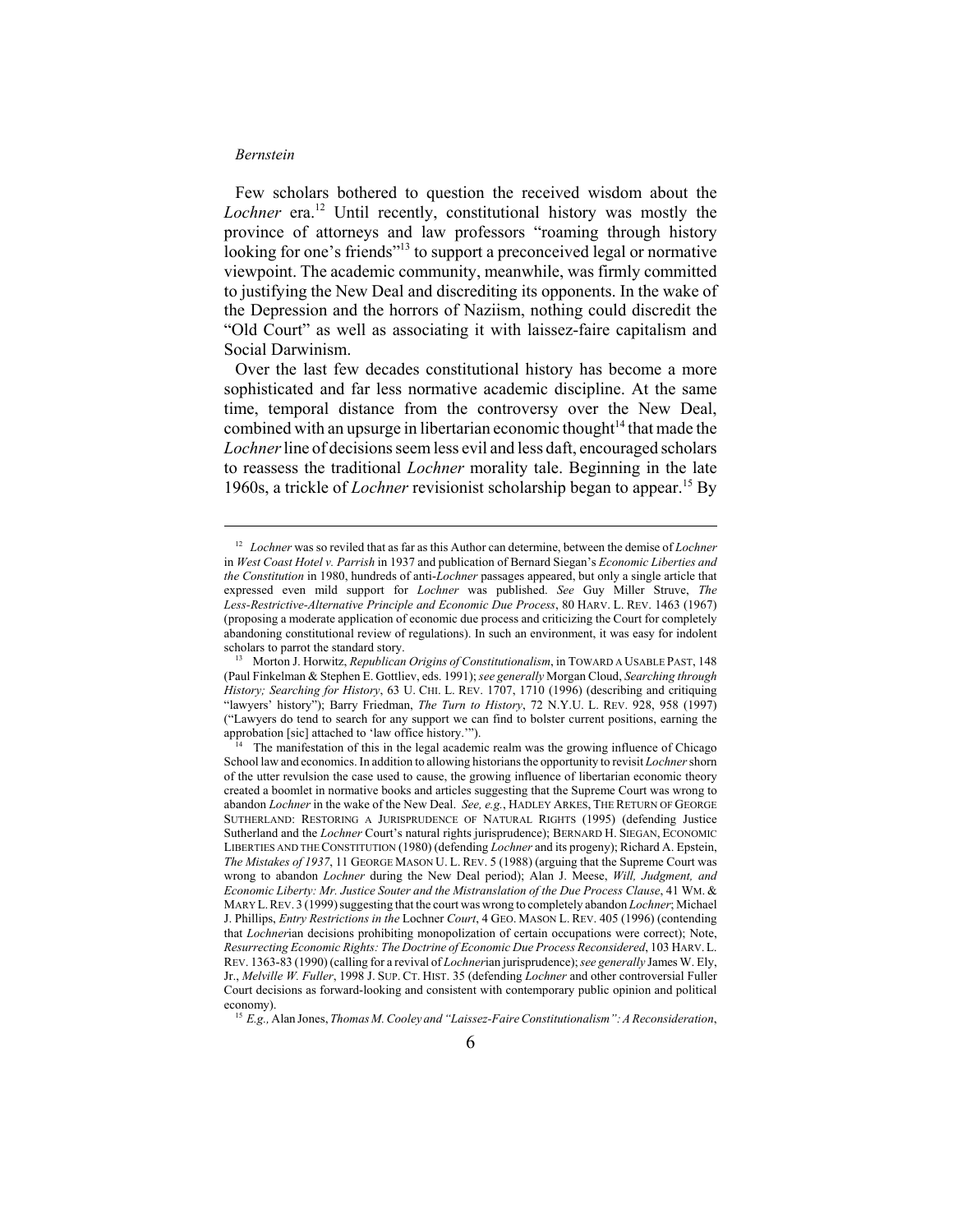the 1980s, this trickle became a stream, $16$  and by the late 1990s—as constitutional history became "hot" within the legal academy,  $17$ —it turned into a flood<sup>18</sup> of sufficient magnitude to inspire a growing counter-

17 *See* LAURA KALMAN, THE STRANGE CAREER OF LEGAL LIBERALISM (1996) (claiming that constitutional history's new popularity is attributable to a desire by liberal law professors to stave off conservative originalism); Barry Friedman, *The Turn to History*, 72 N.Y.U. L. REV. 928 (1997) (discussing the increasing prominence of constitutional history).

 A subset of the revisionist literature is a growing body of work discussing *Lochner* from the perspective of race and gender, with the overall theme that *Lochner* had ambiguous, and at times helpful consequences for disenfranchised groups. *E.g.*, DAVID E. BERNSTEIN, ONLY ONE PLACE OF REDRESS:AFRICAN AMERICANS,LABOR REGULATIONS AND THE COURTS FROM RECONSTRUCTION TO THE NEW DEAL (2001) (examining the effect of labor regulations on African Americans, and concluding that *Lochner* generally aided them by invalidating harmful laws); RICHARD A. EPSTEIN, FORBIDDEN GROUNDS ch. 3 (1992) (noting that *Lochner*ian doctrine, consistently applied, would have led to *Plessy* coming out the other way); JULIE NOVKOV, CONSTITUTING WORKERS, PROTECTING WOMEN: GENDER, LAW, AND LABOR IN THE PROGRESSIVE ERA AND NEW DEAL YEARS (2001) (discussing the debate over the constitutionality of protective legislation for working women); NANCY WOLOCH, *MULLER V. OREGON*: A BRIEF HISTORY WITH DOCUMENTS 28 (1996) (same); David E. Bernstein, Lochner *vs.* Plessy: *The* Berea College *Case*, 25 J. Sup. Ct. Hist. 93 (2000) (noting that

<sup>53</sup> J.AM.HIST. 751 (1967) (arguing that Cooley, often considered the progenitor of *Lochner*ism, was a Jacksonian, not a laissez-fairest); Charles W. McCurdy, *Justice Field and the Jurisprudence of Government-Business Relations: Some Parameters of Laissez-Faire Constitutionalism*, 1863-1897, 61 J. AM. HIST. 970 (1975) (noting that Justice Field, often portrayed as an apostle of laissez-faire, believed many regulatory interventions to be both constitutional and normatively attractive); William E. Nelson, *The Impact of the Antislavery Movement Upon Styles of Judicial Reasoning in Nineteenth Century America*, 87 HARV. L.REV. 513 (1974) (tracing the impact of abolitionist free labor thought on the development of the liberty of contract doctrine).

<sup>16</sup> *E.g*., Michael Les Benedict, *Laissez-Faire and Liberty: A Re-Evaluation of the Meaning and Origins of Laissez-Faire Constitutionalism*, 3 L. & HIST. REV. 293 (1985) (finding the origins of nineteenth century "laissez faire" jurisprudence in traditional opposition to "class legislation"); William E. Forbath, *The Ambiguities of Free Labor: Labor and the Law in the Gilded Age*, 1985 WIS. L. REV. 767 (examining the influence of free labor ideology on constitutional law in the late nineteenth century); Charles W. McCurdy, *The Roots of "Liberty of Contract" Reconsidered: Major Premises in the Law of Employment, 1867-1937*, 1984 SUP. CT. HIST. SOC'Y Y.B. 20 (finding that *Lochner* followed naturally from earlier lower court rulings); Urofsky, *Myth*, *supra* note 6 (contending that the supposedly laissez faire Court upheld the vast majority of regulations that it rule upon).

<sup>&</sup>lt;sup>18</sup>  $E.g.,$  BARRY CUSHMAN, RETHINKING THE NEW DEAL COURT (1998) (arguing that the seeds of the New Deal era Court's abandonment of *Lochner* were sown by weaknesses and concessions in *Lochner*ian jurisprudence); JAMES W. ELY, JR., THE CHIEF JUSTICESHIP OF MELVILLE W. FULLER: 1888-1910 (1995) (suggesting that the Fuller Court's historical reputation is lower than it should be); JAMES W. ELY, JR., THE GUARDIAN OF EVERY OTHER RIGHT: A CONSTITUTIONAL HISTORY OF PROPERTY RIGHTS 103-04 (2d ed. 1998) (evincing some sympathy for *Lochner*); OWEN FISS, THE TROUBLED BEGINNINGS OF THE MODERN STATE (1993) (attributing *Lochner* to the Court's desire to set boundaries for government regulation to protect individual liberty); WHITE, supra note 3, at 21-29 (condemning the traditional story as ahistorical, and criticizing some of the modern revisionists whose historical views are dictated by normative concerns); Charles W. McCurdy, *The Liberty of Contract Regime in American Law*, in THE STATE AND FREEDOM OF CONTRACT 161 (Harry N. Scheiber, ed. 1998) (adopting the view that *Lochner* was motivated by hostility to "class legislation"); Felice Batlan, *A Reevaluation of the New York Court of Appeals: The Home, the Market, and Labor, 1885- 1905*, 27 L. & SOC. INQUIRY 489, 492 (2002) (claiming that the New York Court of Appeals' reputation as a leading pro-laissez faire court during the *Lochner* era is undeserved); Joseph Gordon Hylton, *Prelude to* Euclid: *The United States Supreme Court and the Constitutionality of Land Use Regulation*, 1900-1920, 3 WASH. U. J. L & POL'Y 1 (2000) (concluding that the *Lochner* era Court consistently upheld land use regulations challenged as violations of the Due Process Clause).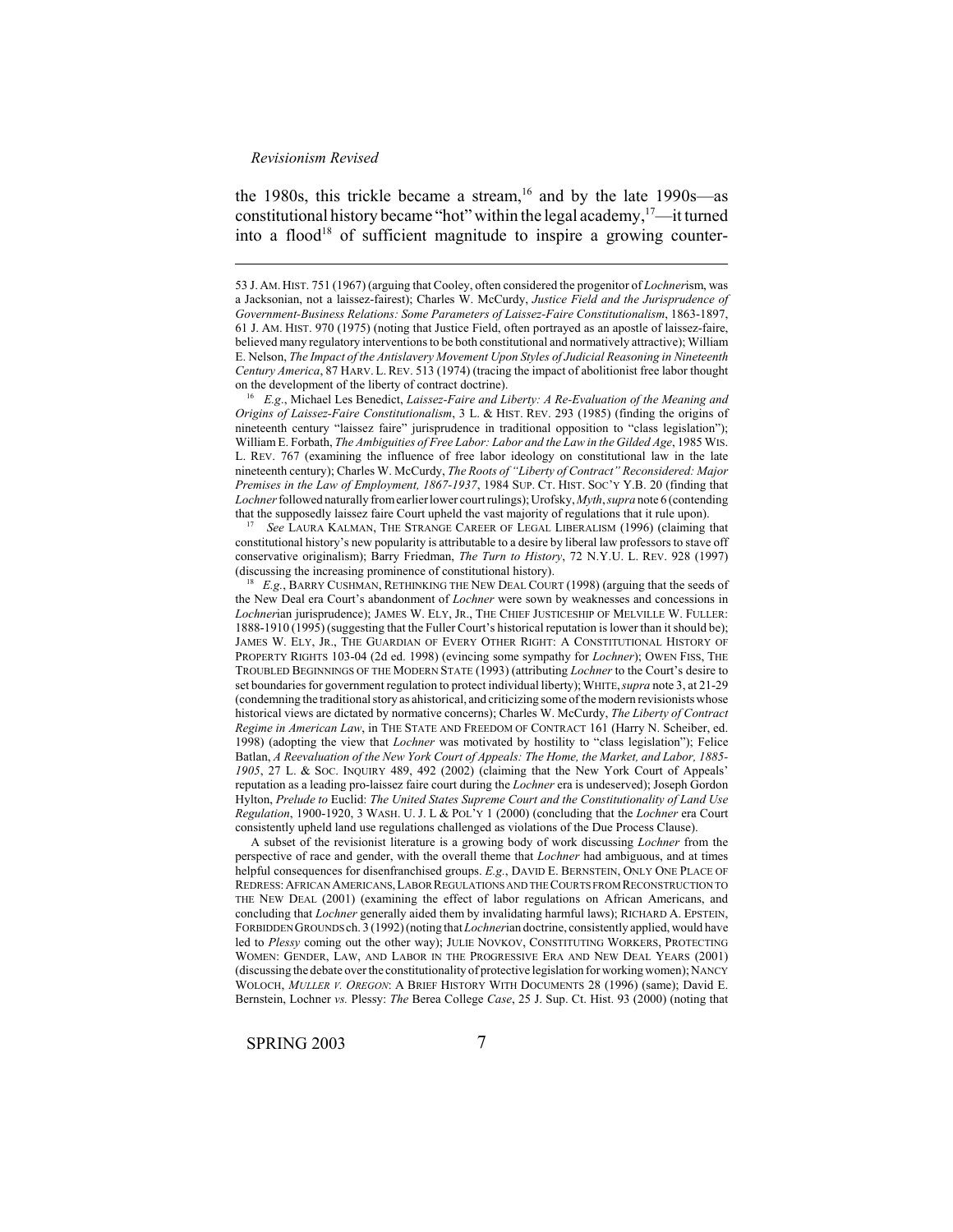revisionist literature<sup>19</sup> including, in some respects, this Article.

 The deluge of *Lochner* revisionism has challenged various aspects of the conventional story,<sup>20</sup> especially the idea that the origins of *Lochnerian* 

For reviews of the general revisionist literature, see Rowe, *supra* note 3; Stephen A. Siegel, *The*

amply justified). 20 *E.g.*, BRUCE ACKERMAN,WE THE PEOPLE:TRANSFORMATIONS 269 (1998) ("The *Lochner* Court was . . . interpreting the Constitution, as handed down to them by the Republicans of Reconstruction. *Lochner* is no longer good law because the American people repudiated Republican constitutional values in the 1930s, not because the Court was wildly out of line with them before the Great Depression."); SIEGAN, *supra* note 14 (suggesting that the regulations invalidated under *Lochner* were frequently harmful to consumers and small businesses (questioning the idea that in 1937 the Supreme Court buckled to external political pressure when it repudiated *Lochner*); BARRY CUSHMAN, RETHINKING THE NEW DEAL COURT: THE STRUCTURE OF A CONSTITUTIONAL REVOLUTION (1998) (contending that the *Lochner* era Court was far less doctrinaire than is normally thought, and that the structure of *Lochner*ian jurisprudence made its collapse inevitable); Richard D. Friedman, *Switching in Time and Other Thought Experiments: The Hughes Court and Constitutional Transformation*, 142 U. PA. L. REV. 1891(1994) (rebutting the claim that FDR's Court-packing plan induced Justice

restricting the states' police power inevitably meant some limits on their ability to regulate race relations); David E. Bernstein, Lochner and Women, 101 MICH. L. REV. \_\_ (2003) (forthcoming) (suggesting that protective laws for women workers were often quite harmful to them); David E. Bernstein, Lochner*, Parity, and the Chinese Laundry Cases*, 41 WM. & MARY L. REV. 211 (1999) (examining how *Lochner*ian jurisprudence aided Chinese laundry owner threatened with hostile regulation); David E. Bernstein, *Philip Sober Controlling Philip Drunk*: Buchanan v. Warley *in Historical Perspective*, 51 VAND.L.REV. 797, 808 (1998) (discussing how the Supreme Court's antiregulatory decision in *Buchanan* limited the spread of Jim Crow); David E. Bernstein, *Two Asian Laundry Cases*, 24 J. SUP. CT. HIST. 95 (1999) (recounting two *Lochner*ian challenges to anti-Asian legislation); Anne C. Dailey, Lochner *For Women*, 74 TEX. L. REV. 1217 (1996) (discussing *Muller v. Oregon*); James W. Ely, Jr., *Reflections on* Buchanan v. Warley*, Property Rights, and Race*, 51 VAND. L. REV. 953 (1998) (bemoaning the lack of credit given to the Supreme Court for its anti-Jim Crow decision in the 1917 case of *Buchanan v. Warley*); Nancy S. Erickson, Muller v. Oregon *Reconsidered: The Origins of a Sex-Based Doctrine of Liberty of Contract*, 30 LAB.HIST. 228 (1989) (suggesting that many supporters of protective legislation for women workers were either venal or naive); VIVIEN HART, BOUND BY OUR CONSTITUTION: WOMEN, WORKERS, AND THE MINIMUM WAGE (1994) (explaining the problems protective laws posed to many women); Frances E. Olsen, *From False Paternalism To False Equality: Judicial Assaults On Feminist Community, Illinois, 1869-1895*, 84 MICH. L. REV. 1518, 1520 (1986) (arguing that protective laws benefitted women); David E. Bernstein, Note, *The Supreme and "Civil Rights," 1886-1908*, 100 YALE L.J. 725 (1990) (discussing the tension between *Lochner* and *Plessy*); Lori Ann Kran, Gendered Law: A Discourse Analysis of Labor Legislation, 1890-1930 (Ph.D. Diss. U. Mass. 1993) (reviewing the controversy over protective labor laws for women).

*E.g.*, BARBARA H. FRIED, THE PROGRESSIVE ASSAULT ON LAISSEZ FAIRE: ROBERT HALE AND THE FIRST LAW AND ECONOMICS MOVEMENT (1998) (implicitly accepting the view that the *Lochner*ians were foolish reactionaries, while Hale and other Progressive critics of *Lochner*ism were far-sighted visionaries); WILLIAM E. LEUCHTENBURG, THE SUPREME COURT REBORN: CONSTITUTIONAL REVOLUTION IN THE AGE OF ROOSEVELT (1995) (rejecting the revisionist account of the "switch in time"); Barry Friedman, T*he History of the Countermajoritarian Difficulty, Part Three: The Lesson of* Lochner, 76 N.Y.U. L. REV. 1383 (2001) (explaining that contemporary critics of *Lochner* understood *Lochner* in a way that is far closer to the traditional account than to many of the revisionist accounts); Manuel Cachán, *Justice Stephen Field and "Free Soil, Free Labor Constitutionalism": Reconsidering Revisionism, 20 L. & HIST. REV. 541, 549-50 (2002) (dismissing* revisionist accounts of Justice Field, who is considered by many to be the progenitor of Supreme Court *Lochner*ism); Paul Kens, *Dawn of the Conservative Era*, 1995 J. SUP. CT. HIST. 1 (defending the traditional account of *Lochner*); Paul Kens, Lochner v. New York: *Rehabilitated and Revised, But Still Reviled*, 1997 J. SUP. CT. HIST. 31 (arguing that the traditional obloquy leveled at *Lochner* is amply justified).<br><sup>20</sup> E.G. BRUCE ACKERMAN WETHE RONER: TRANSFORMATIONS 260.(1999) (STLa Lechner Grand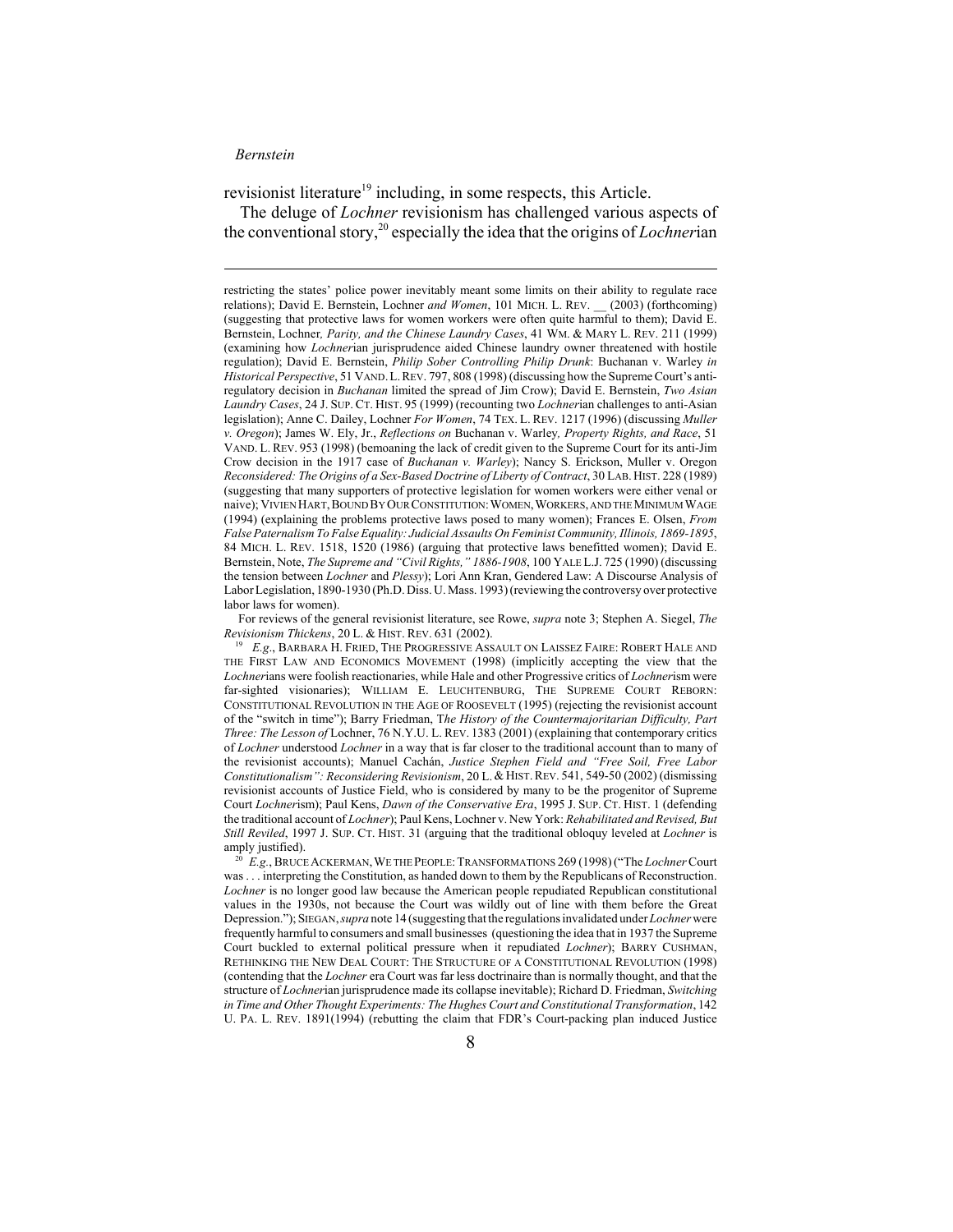jurisprudence lay in Social Darwinism.<sup>21</sup> Intellectual historians have known for some time that Spencer and his laissez-faire-oriented followers had little impact on American public discourse by the time *Lochner* was decided.22 Legal historians, meanwhile, have been unable to discern any influence of Social Darwinism on *Lochner* era Justices, with the ironic exception of Justice Holmes, $^{23}$  the Court's most vociferous opponent of

Roberts to vote to uphold regulatory legislation).

<sup>21</sup> This claim never had much going for it. Even though the link between *Lochner* and Social Darwinism was asserted countless times, a close reading of the footnotes in various sources suggests that its purported existence was based on a misreading of Justice Holmes's dissent in *Lochner* and little else. Holmes famously wrote that "the Fourteenth Amendment does not enact Mr. Herbert Spencer's *Social Statics*." Lochner v. New York, 198 U.S. 45, 75 (1905) (Holmes, J., dissenting). Spencer is generally considered, perhaps a bit unfairly, to have been a leading Social Darwinist. *See* JOHN GRAY, LIBERALISM 31 (1986) (contending that it is unfair to caricature Spencer as a Social Darwinist). To base a theory about an entire line of Supreme Court cases on one sentence in a dissenting opinion is hardly meticulous historical scholarship. But, worse yet, a close reading of the context of the *Social Statics* remark reveals that Holmes did not actually accuse the Court of believing in Social Darwinism, or of otherwise being influenced by Spencer. Rather, Holmes was arguing that the libertarian *sic utere tuo ut alienum non laedes* principle—"use your own property in such a manner as not to injure that of another"—could not be the basis of American constitutional law, and had indeed been rejected in previous cases by the Court itself. Holmes used Spencer as an example of a prominent intellectual who believed the *sic utero* principle should be the basis of law.

Spencer called this the "law of equal freedom." HERBERT SPENCER, SOCIAL STATICS (1848). A more apt example for Holmes would have been "Mr. Christopher Tiedeman's *A Treatise on the Limitations of Police Power in the United States*." *See* CHRISTOPHER G. TIEDEMAN, A TREATISE ON THE LIMITATIONS OF POLICE POWER IN THE UNITED STATES vii (1886) ("The police power of the government is shown to be confined to the detailed enforcement of the [sic utero] maxim."). Tiedeman was a leading constitutional commentator whose views had far more influence on American early twentieth century American judges than did British philosopher Spencer's, whose *Social Statics* was published over fifty years earlier. A focus on Tiedeman would also have been misleading, however, because Tiedeman's views were far more libertarian than anything the *Lochner* Court was willing to enforce.

In any event, Holmes, a master of the flip aphorism, such as the unforgettable "three generations of idiots are enough," Buck v. Bell, 274 U.S. 200, 207 (1927), chose the foreign, vaguely menacing, and more alliterative Spencer's *Social Statics*. *See* PETER IRONS, A PEOPLE'S HISTORY OF THE SUPREME COURT 258 (1999) ("Holmes sprinkled his *Lochner* dissent with the pith aphorisms he delighted in crafting"); *see generally* WILLIAM E. LEUCHTENBURG, THE SUPREME COURT REBORN: THE CONSTITUTIONAL REVOLUTION IN THE AGE OF ROOSEVELT 19 (1995) (noting Holmes's "disdain for facts," "contempt for views divergent from his own," "indifference to citing legal precedent," "reliance on quips," and "allegiance to elite attitudes"). 22 *See, e.g*., ROBERT C. BANNISTER, SOCIAL DARWINISM: SCIENCE AND MYTH IN

ANGLO-AMERICAN THOUGHT 58-60 (1979) (stating that few laissez-faire liberals based their beliefs on Social Darwinism); THOMAS F. GOSSETT, RACE: THE HISTORY OF AN IDEA IN AMERICA 168-75 (1963) (asserting that laissez faire liberals recognized need of man to survive by cooperating with his fellow man rather than through power struggles); DONALD K. PICKENS, EUGENICS AND THE PROGRESSIVES 18-22 (1968) (explaining that the influence of Social Darwinism in the Progressive era was primarily apparent among Progressives).

<sup>&</sup>lt;sup>23</sup> Holmes accepted Spencer's view of human life as involving the "survival of the fittest," but rejected laissez-faire in favor of a vision that saw political rent-seeking as just another aspect of man's battle for survival, in which courts should not intervene. The influence of Darwinism on Holmes was manifest from the early stages of his career. *See* Oliver Wendell Holmes, *The Gas Stokers' Strike*, 7 AM. L. REV. 558, 583 (1873) ("The more powerful interests must be more or less reflected in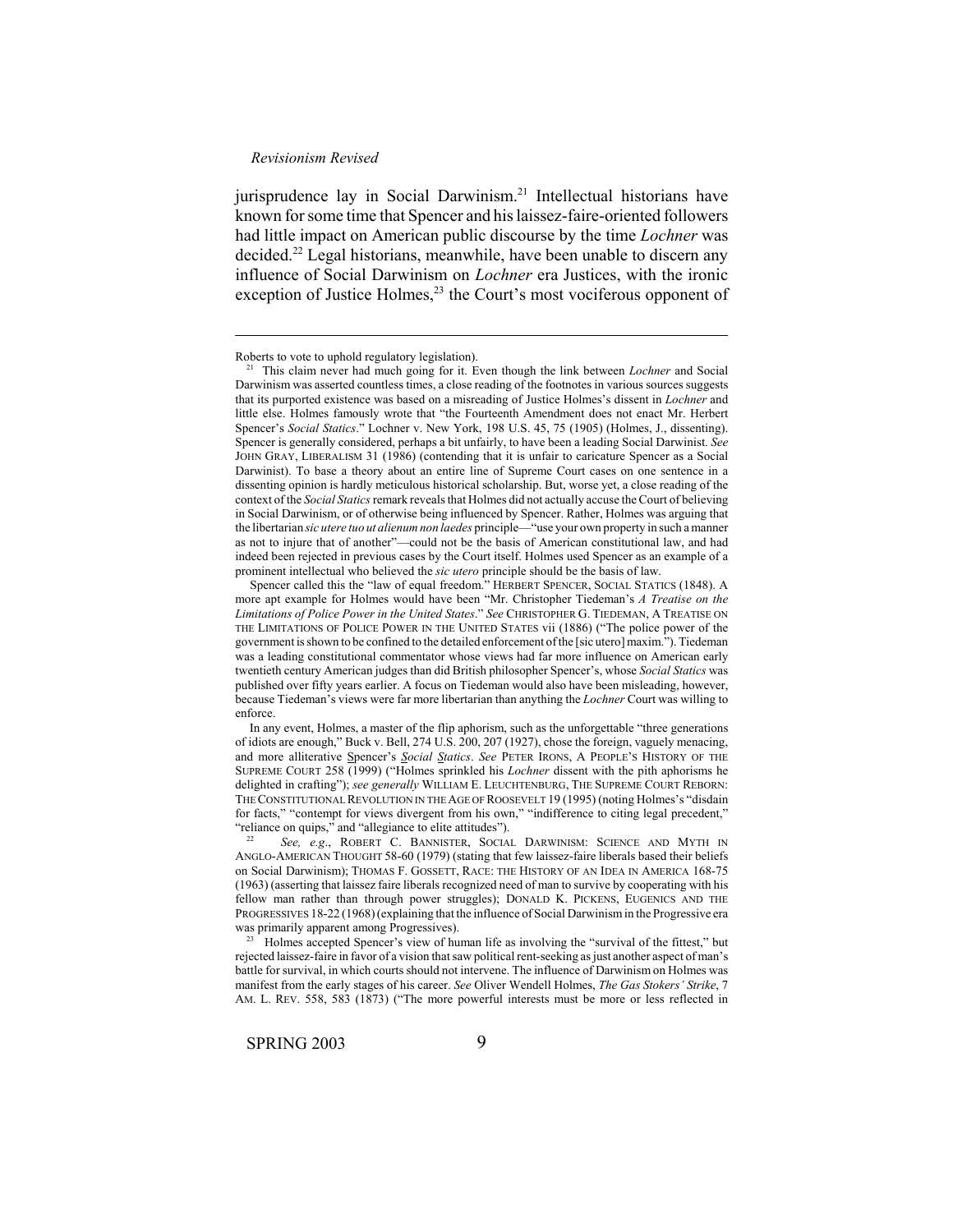*Lochner* and its progeny. Moreover, given the many ameliorative laws upheld by the *Lochner* era Court,<sup>24</sup> one can hardly plausibly accuse it of supporting a laissez faire "survival of the fittest" society.<sup>25</sup>

More generally, Progressives such as Roscoe Pound seem to have been more influenced by evolutionary theory than were more laissez-faire minded members of the bar, see Herbert Hovenkamp, *Evolutionary Models in Jurisprudence*, 64 TEX.L.REV.645, 677-78 (1985), although that did not stop the Progressives from attributing their *opponents'* views to a misguided Darwinism. Pound, though clearly influenced by Darwinism himself, see David E. Bernstein, *Philip Sober Controlling Philip Drunk:* Buchanan v. Warley *in Historical Perspective*, 51 VAND.L.REV. 797, 816 n.89 (1998), wrote that the "[r]evolt of the social conscience against such (Darwinian) theories" was an important factor in the development of the movement for the "socialization of law." Pound, *supra* note 4, at 496.

24 *E.g.* Bunting v. Oregon, 243 U.S. 426 (1917) (regulating the hours of men in industrial occupations when overtime work was permitted); Booth v. Indiana, 237 U.S. 391 (1915) (regulating the width of entries to coal mines); Rail & River Coal Co. v. Yaple, 236 U.S. 338 (1915) (requiring that coal miners' pay be based on car loads of coal they produced); Keookee Consolidated Coal Co. v. Taylor, 234 U.S. 224 (1914) (requiring mining companies to pay their employees in cash); Erie R.R. Co. v. Williams, 233 U.S. 685 (1914) (requiring railroads to pay their employees in cash); Plymouth Coal. Co. v. Pennsylvania, 232 U.S. 531 (1914) (upholding a mine safety law); Sturges & Burn Mfg. Co. v. Beauchamp, 231 U.S. 320 (1913) (forbidding the employment of children below the age of sixteen in certain hazardous occupations); Barrett v. Indiana, 229 U.S. 26 (1913); Chicago Dock & Canal Co. v. Fraley, 224 U.S. 603 (1913) (upholding a law requiring the enclosure of certain shafts or openings of bin building during construction); McLean v. Arkansas, 211 U.S. 539 (1909) (requiring coal produced by miners be weighed for payment purposes before it passes over a screen); Wilmington Star Mining Co. v. Fulton, 205 U.S. 60 (1907) (requiring coal mines to maintain wash houses for their employees at the request of twenty or more workers, making mining companies liable for their willful failure to furnish a reasonably safe place for workers, requiring railroads). Perhaps most significant was New York Cent. R.R. v. White, 243 U.S. 188 (1917) (unanimously upholding the constitutionality of workers' compensation laws).

Although the conventional narrative ignores this fact, careful scholars have known for decades that until the mid-1920s, well into the *Lochner* era, the Supreme Court rarely invalidated legislation under the Due Process Clause. Even at the height of the *Lochner* era in the late 1920s, the Supreme Court upheld most regulatory laws challenged under the Due Process Clause. *See* LOREN P.BETH,THE DEVELOPMENT OF THE AMERICAN CONSTITUTION, 1877-1910, at 190 (1971) ("the cases are marked by hesitance, ambiguity, indecisiveness, and inconsistency, and in fact many more of the decisions favored the state than the other way around"); Ray A. Brown, *Due Process of Law, Police Power, and the Supreme Cour*t, 40 HARV.L.REV. 943, 944-45 (1927); Joseph Gordon Hylton, *Prelude to* Euclid: *The United States Supreme Court and the Constitutionality of Land Use Regulation*, 1900-1920, 3 WASH. U.J. L & POL'Y 1 (2000); Michael J. Phillips, *The Progressiveness of the* Lochner *Court*, 75 DENV. U. L. REV. 453, 453 (1998); Urofsky, *Myth*, *supra* note 6, at 69-70; Charles Warren, *The Progressiveness of the United States Supreme Court*, 13 COLUM.L.REV. 294, 295 (1913); *cf.* Melvin I. Urofsky, *State Courts and Protective Legislation During the Progressive Era: A Reevaluation*, 72

legislation; which, like every other device of man or beast, must tend in the long run to aid the survival of the fittest."). Holmes's writing during his time on the Supreme Court continued to show the influence of Darwinism. The Darwinian influence on Holmes was apparent when he took issue with the *Lochner* majority's view that liberty included the liberty of the worker to contract freely. He stated that the word liberty in the Fourteenth Amendment "is perverted when it is held to prevent the natural outcome of a dominant opinion." Lochner v. New York, 198 U.S. 45, 76 (1905) (Holmes, J., dissenting); *see generally* J. W. Burrow, *Holmes in His Intellectual Milieu*, in THE LEGACY OF OLIVER WENDELL HOLMES, JR. 17, 25 (Robert W. Gordon ed., 1992) (explaining the origins of Holmes's Darwinian attitudes); Joseph F. Wall, *Social Darwinism and Constitutional Law with special reference to* Lochner v. New York, 33 ANNALS OF SCIENCE 475 (1976) (arguing that Holmes was the only Social Darwinist on the Court when it decided *Lochner*); Yosel Rogat, *The Judge as Spectator*, 31 U. CHI. L. REV. 213, 251 (1964) (finding that Holmes was a strong adherent to Darwinian doctrines). For a recent discussion and detailed critique of Holmes' Darwinian views, see ALBERT W. ALSCHULER, LAW WITHOUT VALUES: THE LIFE, WORK, AND LEGACY OF JUSTICE HOLMES (2000).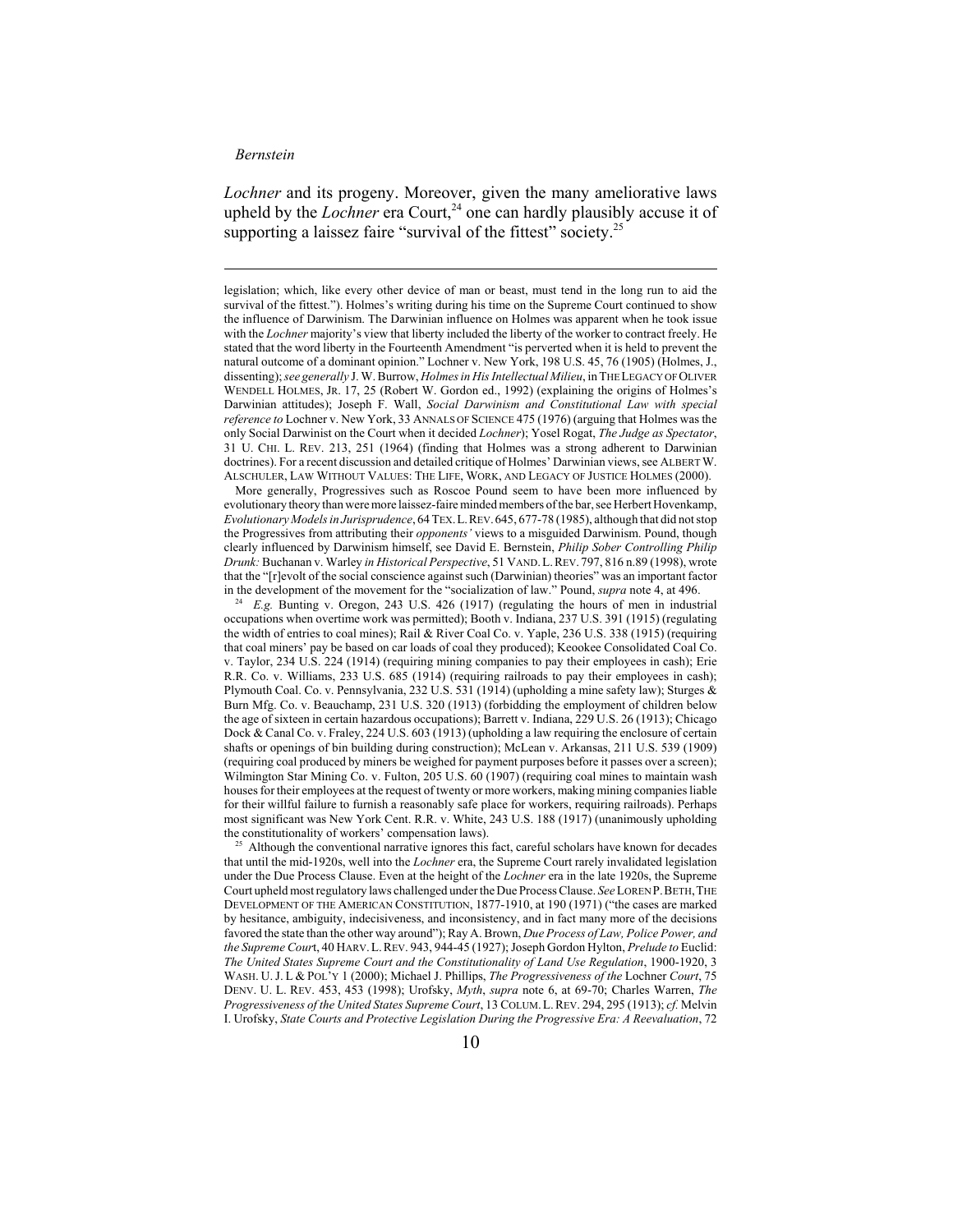If laissez faire/Social Darwinist ideology did not motivate the *Lochner* era Court, the question remains as to what did. The answer is inevitably complex. If the *Lochner* era unofficially began in 1897 with *Allgeyer v. Louisiana*26 and ended in 1937 with *West Coast Hotel v. Parrish*, 27 then twenty-six Justices served on the *Lochner* Era Court over a period of forty years. The vast majority of these Justice were at least moderate *Lochner*ians in that they believed the Court should review regulatory legislation that interfered with liberty of contract to ensure that it could justified constitutionally as an assertion of the states' police powers.<sup>28</sup>

Two additional problems with discerning the origins of *Lochner* era jurisprudence present themselves. The first is that Justices in those days rarely wrote concurrences, and many dissents were not accompanied by opinions.29 The dearth of *Lochner* era concurrences and dissents limits our knowledge about the views of many individual Justices. This situation is exacerbated by the fact that biographical scholarship has focused almost entirely on Harlan, Holmes, Brandeis, and Cardozo to the exclusion of other Justices.

Second, in practice there was not one *Lochner* era, but three.<sup>30</sup> The first

<sup>29</sup>*Cf.* Lee Epstein, et al., *The Norm of Consensus on the U.S. Supreme Court*, 45 AM. J. POL. SCI. 362 (2001) (explaining that during the Waite Court era, which immediately preceded the *Lochner* era, many times Justices who dissented in conference voted with the majority in the end).

<sup>30</sup> *See* Stephen A. Siegel, Lochner *Era Jurisprudence and the American Constitutional Tradition*, 70 N.C.L. REV. 1, 9 (1991). David Brewer and Rufus Peckham were the two most libertarian Justices sit on the Court during the *Lochner* era. *Lochner*ian jurisprudence is often associated with the views of those two men. Yet with the notable exception of *Lochner* itself, they rarely got a majority for their views. Both were off the Court by 1911, as were the moderate *Lochner*ians Brown, Fuller and Harlan, who were among the swing voters on the Court during the first decade of the 20th Century. Justice Brown, in particular, almost never found himself in dissent. *See generally* Siegel, *supra*, at 18 n.76 (nominating Brown as the "most typical of all Lochner era Justices.").

During the 1910s, the Court became more "Progressive" as (relative) *Lochner* skeptics, appointed by Progressive presidents Roosevelt and Wilson joined the Court. However, by the early 1920s, Harding appointees Taft, Sutherland, Sanford and Butler, joined by conservative Taft and Wilson appointees Van Devanter and McReynolds and *Lochner* holdover McKenna, took control of the Court. The "Four Horsemen"––McReynolds, Sutherland, Van Devanter and Butler––dominated the Court through the early 1930s, joined by various other Justices, especially Taft and Sanford. The Four Horseman, though favorably inclined toward *Lochner*ism, almost certainly accepted a broader police power than did Peckham and Brewer. *See* Barry Cushman, *The Secret Lives of the Four Horsemen*, 83 Va. L. Rev. 559, 566-67 (1997). Yet they achieved far more substantial limitations on the police power than did their more libertarian predecessors because they consistently managed to find a majority to support their views.

J. AM. HIST. 63, 64 (1985) (concluding that state courts' willingness to invalidate legislation during the *Lochner* era has also been greatly exaggerated).

<sup>&</sup>lt;sup>26</sup> 165 US 578 (1897).

<sup>27 300</sup> U.S. 379 (1937).

<sup>&</sup>lt;sup>28</sup> The only Justices to serve on the Court during this period who clearly rejected the mode of jurisprudence associated with *Lochner* were Brandeis, Cardozo, and Holmes. Even Justice Stone joined the majority in New State Ice v. Liebmann, 285 U.S. 262 (1932) (invalidating a governmentsponsored ice monopoly, over a famous dissent by Brandeis invoking states as the "laboratories of democracy"). Of course, many of the Justices thought their colleagues went too far in particular instances.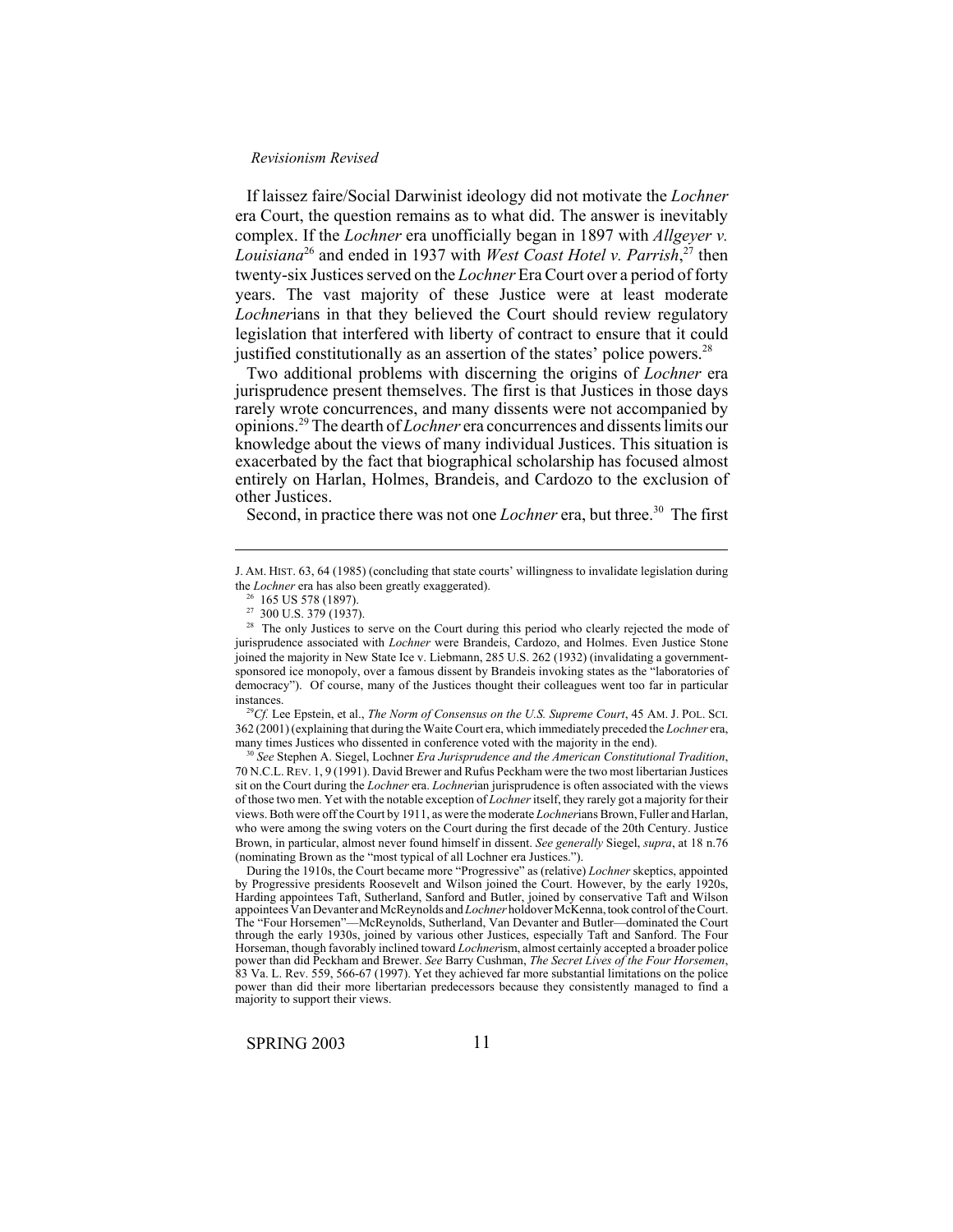began in approximately 1897 and ended in about 1911, with moderate *Lochner*ians dominating the Court. The second lasted from approximately 1911 to 1923, with the Court, while not explicitly repudiating *Lochner*, generally refusing to expand the liberty of contract doctrine to new scenarios, and at times seeming to drastically limit the doctrine.<sup>31</sup> From 1923 to the mid-1930's, meanwhile, the Court was dominated by Justices who expanded *Lochner* by voting to limit the power of government in both economic and non-economic contexts.

Not surprisingly given this diversity, historians and legal scholars have suggested an incredible variety of intellectual forces that they claim influenced *Lochnerian* jurisprudence, including free labor ideology,<sup>32</sup> social contractarianism,  $33$  opposition to paternalism,  $34$  a desire to establish a sphere of personal autonomy in an era of total war, $35$  and classical economics.36 Among constitutional law professors, the most popular understanding of *Lochner* is Cass Sunstein's view that the Court believed that common law rules were natural and immutable and therefore formed the appropriate baseline with which to judge the constitutionality of regulatory legislation.37 Sunstein's interpretation of *Lochner* is examined in detail and ultimately rebutted in a soon-to-be-published article.<sup>38</sup>

<sup>31</sup>*See* ALEXANDER M. BICKEL & BENNO C. SCHMIDT, JR., THE JUDICIARY AND RESPONSIBLE GOVERNMENT, 1910-1921 chs. II, V,  $&$  VI (1984) (discussing the fate of social legislation challenged in the Supreme Court between 1910 and 1921); *cf*. CORWIN, TWILIGHT, *supra* note 10, at 86 ("during a part of the interval between the *Lochner* and the *Adkins* cases, and especially between 1910 and 1920, the Court was generally dominated by a majority which was distinctly disinclined to interfere with state legislation on the basis of the Fourteenth Amendment, and whose members frequently asserted doctrine which to all practical intents and purposes was the doctrine of presumed constitutionality").

<sup>32</sup> *See*, *e.g.*, McCurdy, *supra* note 18, at 165-79; Daniel R. Ernst, *Free Labor, the Consumer Interest, and the Law of Industrial Disputes, 1885-1900*, 36 AM. J. LEGAL HIST. 19, 19 (1992); Forbath, *supra* note 16, at 792-96; Nelson, *supra* note 15, at 558-60; G. Edward White, *Revisiting Substantive Due Process and Holmes's Lochner Dissent*, 63 BROOK. L. REV. 87, 105-06 (1997).

<sup>33</sup> *E.g.*, FISS, *supra* note 18.

<sup>34</sup> Aviam Soifer, *The Paradox of Paternalism and Laissez-Faire Constitutionalism: United States Supreme Court 1888-1921*, 5 L. & HIST. REV. 249 (1987).

<sup>&</sup>lt;sup>55</sup> Robert C. Post, *Defending the Lifeworld: Substantive Due Process in the Taft Court Era*, 78 B.U. L. REV. 1489 (1998).

<sup>36</sup> *E.g*., HERBERT HOVENKAMP, ENTERPRISE AND AMERICAN LAW, 1836-1937, at 99-101 (1991); Herbert Hovenkamp, *The Political Economy of Substantive Due Process*, 40 STAN. L. REV. 379 (1988). Some scholars have despaired of finding an all-encompassing ideological source for *Lochner*ian jurisprudence. Michael Phillips's recent book on *Lochner* suggests that "one might conclude that the justices' motives aligned with their words: that they were trying to protect liberty and property against government action that would deprive people of either or both." MICHAEL J. PHILLIPS, THE *LOCHNER* COURT, MYTH AND REALITY: SUBSTANTIVE DUE PROCESS FROM THE 1890S TO THE 1930S, at 115 (2000). Similarly, Lawrence Friedman's recent kaleidoscopic survey of American legal history concludes that the *Lochner* era Justices "simply reacted in the way that respectable, moderate conservatives of their day would naturally react." LAWRENCE M. FRIEDMAN, AMERICAN LAW IN THE 20TH CENTURY 24 (2002).

<sup>37</sup>*E.g.*, Cass R. Sunstein, Lochner's *Legacy*, 87 COLUM. L. REV. 873 (1987). 38 David E. Bernstein, Lochner's *Legacy's Legacy* (submitted for publication 2/2003).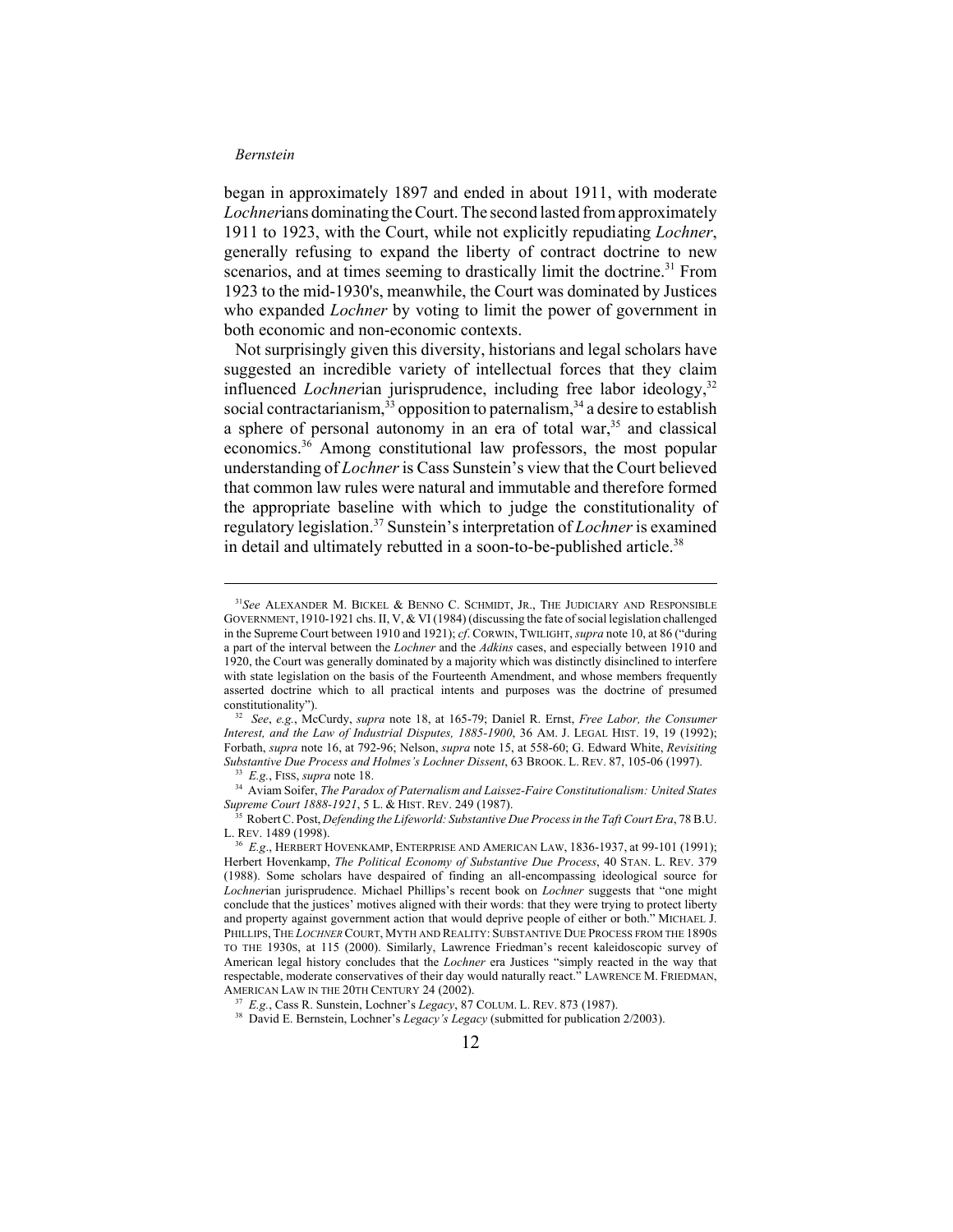Legal historians, meanwhile, pay little heed to Sunstein's rather impressionistic understanding of *Lochner*, dismissing it as a "sophisticated form of special pleading" and an attempt "to enlist history as a weapon for progressive change."39 Instead, historians have generally favored Howard Gillman's contention, discussed in detail in his 1993 book, *The Constitution Besieged*, 40 that the Court was motivated by opposition to "class legislation." Gillman claims the Court opposed legislation that could not be deemed as public-regarding because it benefitted certain interest groups<sup>41</sup> or took from A to give to B.<sup>42</sup> Gillman's understanding of *Lochner* is winning an increasing audience among mainstream constitutional scholars, and threatens to eventually supplant Sunstein's interpretation as the conventional understanding of *Lochner* among law professors.

Gillman explains that hostility to special interest legislation and unjustified redistribution, especially when they tended to promote monopoly, was a long-standing theme in American political thought. He also reveals that around the turn of the century many state courts relied on a class legislation analysis to invalidate various types of protective legislation, especially legislation regulating labor.<sup>43</sup> Moreover, in the immediate pre-*Lochner* period, the United States Supreme Court focused on class legislation analysis as the primary tool for separating licit from illicit regulatory legislation.<sup>44</sup>

However, as discussed in Part I of this Article, Gillman grossly overstates the role of class legislation analysis on the police powers jurisprudence of the United States Supreme Court during the *Lochner* era. Rather, as Part II of this Article shows, the basic motivation for *Lochner*ian jurisprudence was the Justices' belief that Americans had fundamental unenumerated constitutional rights, and that those rights were protected by the Fourteenth Amendment's Due Process Clause. The Justices had a generally historicist outlook, seeking to discover the content of fundamental rights through an understanding of which rights had created and advanced liberty among the Anglo-American people. This Article argues that the jurisprudential importance of *Lochner* was primarily that it moved the Supreme Court away from class legislation analysis of police power legislation to an analysis that relied on the

<sup>39</sup> WHITE, *supra* note 3, at 24, 25.

<sup>40</sup> HOWARD GILLMAN, THE CONSTITUTION BESIEGED (1993).

<sup>41</sup> GILLMAN, *supra* note 40, at 10.

<sup>42</sup> *Id.* at 46, 127.

<sup>43</sup> *See infra* notes 78 to 84 and accompanying text.

<sup>44</sup> *See infra* notes 52 to 76 and accompanying text.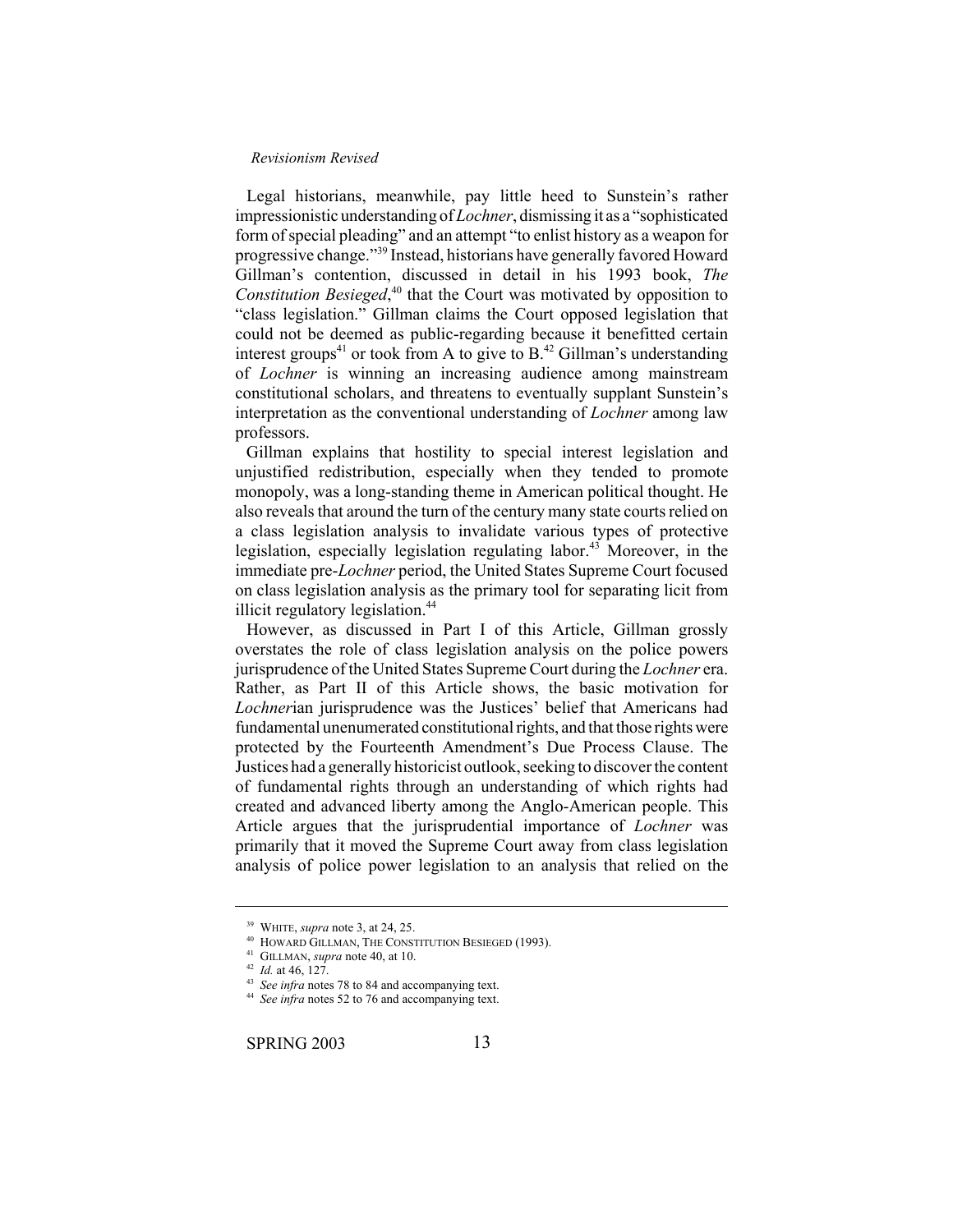Justices' understanding of the fundamental liberties of the American people.

## I. CLASS LEGISLATION

As noted above, the current mainstream revisionist theory among constitutional historians is that the *Lochner* era Supreme Court was motivated by hostility to so-called "class legislation.<sup>345</sup> This was also known as "partial" or "unequal" legislation. Howard Gillman deserves much praise for calling attention to the importance of hostility to class legislation in American history and in the jurisprudence of the late nineteenth century. As discussed below, between the *Slaughter-House Cases* and *Lochner v. New York* the class legislation paradigm was the primary focus of courts attempting to set forth the limits of the states' police power to regulate the economy.

However, there are several problems with the class legislation thesis as applied to the *Lochner* era Supreme Court. The first is that Gillman and other supporters of this paradigm too closely associate the concept of class legislation with the modern concept of special interest legislation.<sup>46</sup> As will be discussed in more detail below, for the Supreme Court during the *Lochner* era to deem something special interest legislation it had to be clearly and facially so because the Court refused to inquire into legislative motivation. Few special interest laws so clearly reveal their motivation, so opposition to special interest legislation was not the primary jurisprudential meaning of class legislation.

In practice, class legislation was primarily legislation that contained arbitrary *classifications*47 and therefore violated the Fourteenth Amendment's equal protection guarantee by discriminating in favor of

<sup>&</sup>lt;sup>45</sup> In addition to Gillman, prominent legal historians who have adopted the class legislation thesis include Barry Cushman, see *supra* note 20; Charles McCurdy, see Charles W. McCurdy, *The Liberty of Contract Regime in American Law*, in THE STATE AND FREEDOM OF CONTRACT 161 (Harry N. Scheiber, ed. 1998); and Ted White, seeWHITE, *supra* note 3, at 21-29, 246. The author of the present Article found the class legislation thesis correct with regard to late nineteenth century lower court economic liberty jurisprudence, and, to his regret, assumed it was an accurate interpretation of *Lochner* era Supreme Court jurisprudence as well. *See* DAVID E. BERNSTEIN, ONLY ONE PLACE OF REDRESS: AFRICAN AMERICANS, LABOR REGULATIONS, AND THE COURTS FROM RECONSTRUCTION TO THE NEW DEAL 4 (2001); David E. Bernstein, Lochner*, Parity, and the Chinese Laundry Cases*, 41 WM. & MARY L. REV. 211, 290 (1999).

<sup>&</sup>lt;sup>46</sup> Gillman focuses on the Court's claimed commitment to legislative "neutrality" against redistributionism. After an extensive Westlaw search of Supreme Court decisions during the *Lochner* era, the author of this Article was unable to locate any decisions using the terms "neutral" or "neutrality" in this sense, which, though not dispositive, at least raises additional doubts about the significance of this concept.

<sup>47</sup> *See* Richard S. Kay, *The Equal Protection Clause in the Supreme Court: 1873-1903*, 29 BUFF. L. REV. 667, 688-89 (1980).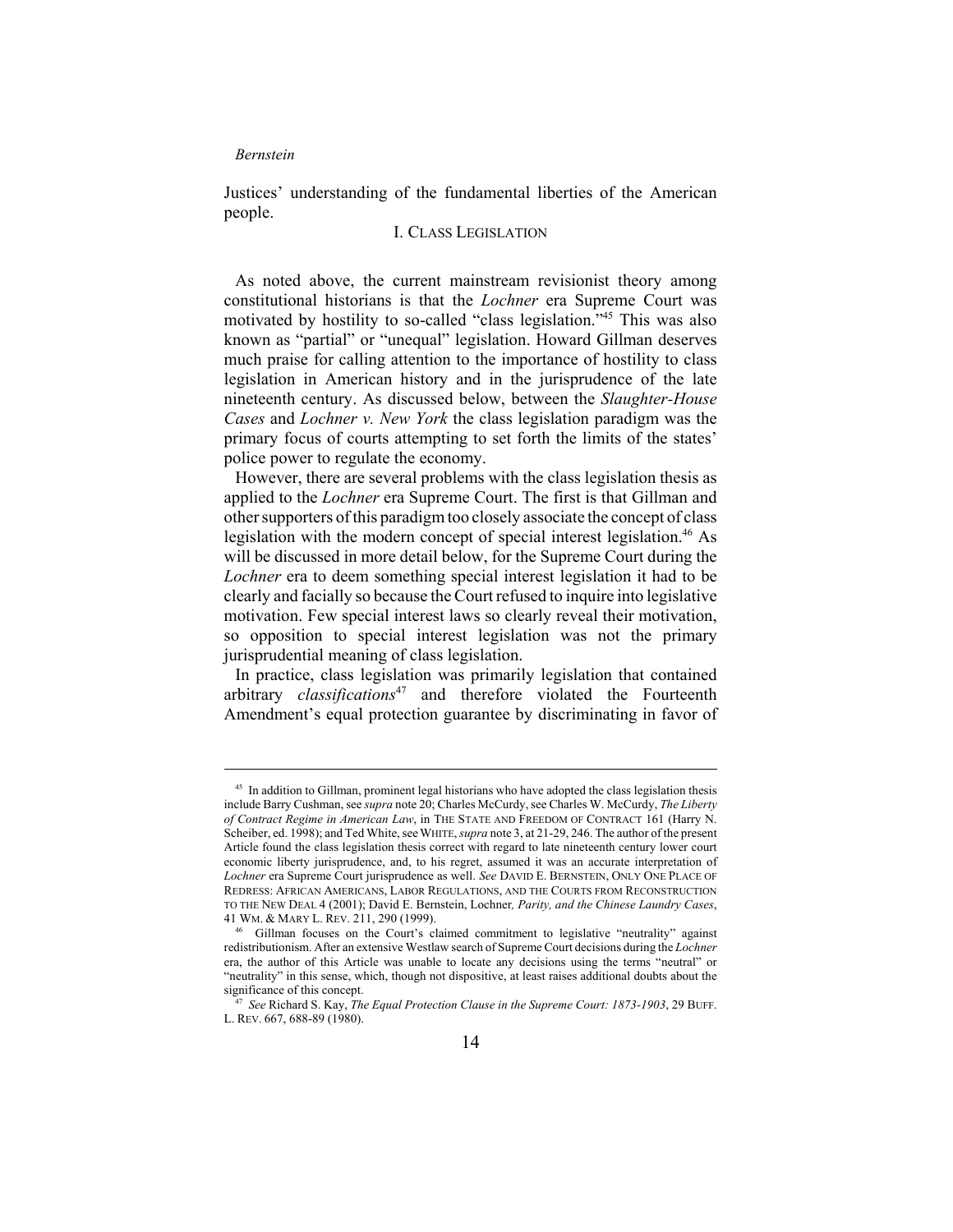some and against others.<sup>48</sup> If the classification was deemed arbitrary, legislative motive was irrelevant. What was important was that the legislative classification was either arbitrary on its face or reasonable people would deem it arbitrary. Arbitrary legislation, as one contemporary scholar pointed out, meant "oppressive or unjust or not based upon sufficient reason."<sup>49</sup>

Gillman would likely reply that behind the Court's dislike of "arbitrary" classifications was the latent fear that such classifications often resulted from special interest considerations. Perhaps. Regardless, the problem that remains with the class legislation thesis is that, as discussed below, the Supreme Court, unlike many state courts, had a very narrow conception of what constituted illicit partial legislation. The Court therefore rarely invalidated regulations for constituting class legislation. While almost all of the Supreme Court's *Lochner*ian decisions were decided solely or primarily under the Due Process Clause, class legislation was analyzed primarily under the Equal Protection Clause.<sup>50</sup> Moreover, while the class legislation thesis has more explanatory power than its cruder predecessors, it cannot explain the broad range of *Lochner*ian opinions, including the Court's nascent civil liberties jurisprudence of the 1920s.

## A. *Class Legislation and the Courts After the Civil War*

Opposition to class legislation had deep roots in post-Civil War constitutional thought. Thomas Cooley's famous treatise on the police power argued that class legislation was unconstitutional and void.51 Justice Stephen Field's concurring opinion in *Butchers' Union v. Crescent City*<sup>52</sup> stated that the Fourteenth Amendment was "designed to prevent all discriminating legislation for the benefit of some to the disparagement of others."53 While the police power remained intact, the Amendment "inhibits discriminating and partial enactments, favoring some to the

<sup>48</sup> *See*, *e.g.*, Barbier v. Connolly, 113 U.S. 27, 31 (1884).

<sup>49</sup> Robert P. Reeder, *Is Unreasonable Legislation Unconstitutional?*, 62 U. PA. L. REV. 191, 192 (1913).

<sup>50</sup> *See* Robert E. Cushman, *The Social and Economic Interpretation of the Fourteenth Amendment*, 20 MICH. L.REV. 737 (1922) (noting that courts' "rigid" construction of the Equal Protection Clause led to the invalidation of "long lists" of class legislation).

<sup>&</sup>lt;sup>51</sup> THOMAS COOLEY, A TREATISE ON THE CONSTITUTIONAL LIMITATIONS WHICH REST UPON THE LEGISLATIVE POWER OF THE STATES OF THE AMERICAN UNION 459 (3d ed. 1874) ("everyone has a right to demand that he be governed by general rules"); *id*. at 466 ("the same securities which one citizen may demand, all others are entitled to").

<sup>52 111</sup> U.S. 746, 758 (1883) (Field, J., concurring).

<sup>53</sup> *Id.*at 758.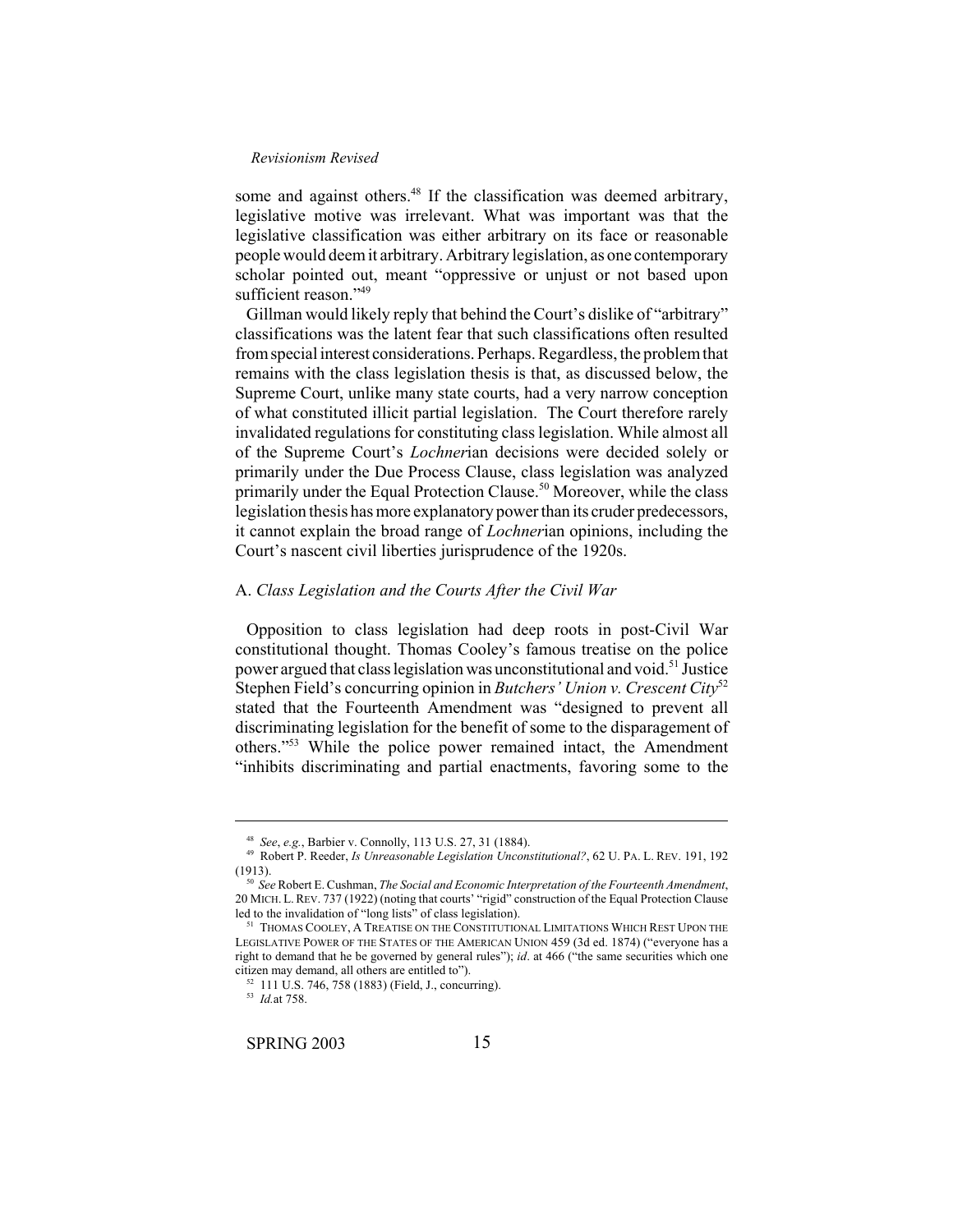impairment of the rights of others."54 Each American, Field continued, had the right to "pursue his happiness unrestrained, except by just, equal, and impartial laws."55

Justice Bradley, writing for the Court in the *Civil Rights Cases*, declared in dicta that "many wrongs may be obnoxious to the prohibitions of the Fourteenth Amendment which are not, in any just sense, incidents or elements of slavery."56 For example, "what is called class legislation. . .would be obnoxious to the prohibitions of the Fourteenth Amendment, [which] extends its protections to races and classes, and prohibits any State legislation which has the effect of denying to any race or class, or to any individual, equal protection of the laws."<sup>57</sup>

The Court, however, quickly disclaimed any intention of strictly applying the Fourteenth Amendment's prohibition against class legislation. In *Barbier v. Connolly*, 58 a laundryman argued that a San Francisco ordinance was illicit class legislation because it singled out laundries for a night work ban. The Court acknowledged that the Fourteenth Amendment prohibits "[c]lass legislation, discriminating against some and favoring others."59 However, the Court added that this ban did not preclude all special or partial legislation. For example, the Court noted that legislation sometimes must apply to only certain districts, "such as for draining marshes and irrigating arid plains."60

Moreover, "[s]pecial burdens are often necessary for general benefits,—for supplying water, preventing fires, lighting districts, cleaning streets, opening parks, and many other objects." While regulations for these purposes "may press with more or less weight upon one than upon another," they are constitutional because they are not "designed to impose unequal or unnecessary restrictions upon any one, but to promote, with as little inconvenience as possible, the general good."61 Even though such legislation is "special in character," it is within the police power "if within the sphere of its operation it affects alike all persons similarly situated."<sup>62</sup>

With regard to the laundry ordinance in particular, Justice Field wrote for the unanimous Court in language reminiscent of the modern rational basis test that "[i]t may be a necessary measure of precaution in a city

<sup>54</sup> *Id.*

<sup>55</sup> *Id.*

<sup>&</sup>lt;sup>56</sup> The Civil Rights Cases, 109 U.S. 4, 23-24 (1883).

<sup>57 109</sup> U.S. 3, 24 (1883).

<sup>58</sup> Barbier v. Connolly, 113 U.S. 27 (1884). 59 *Id*. at 31.

<sup>60</sup> *Id*.

<sup>61</sup> *Id*.

<sup>62</sup> *Id*.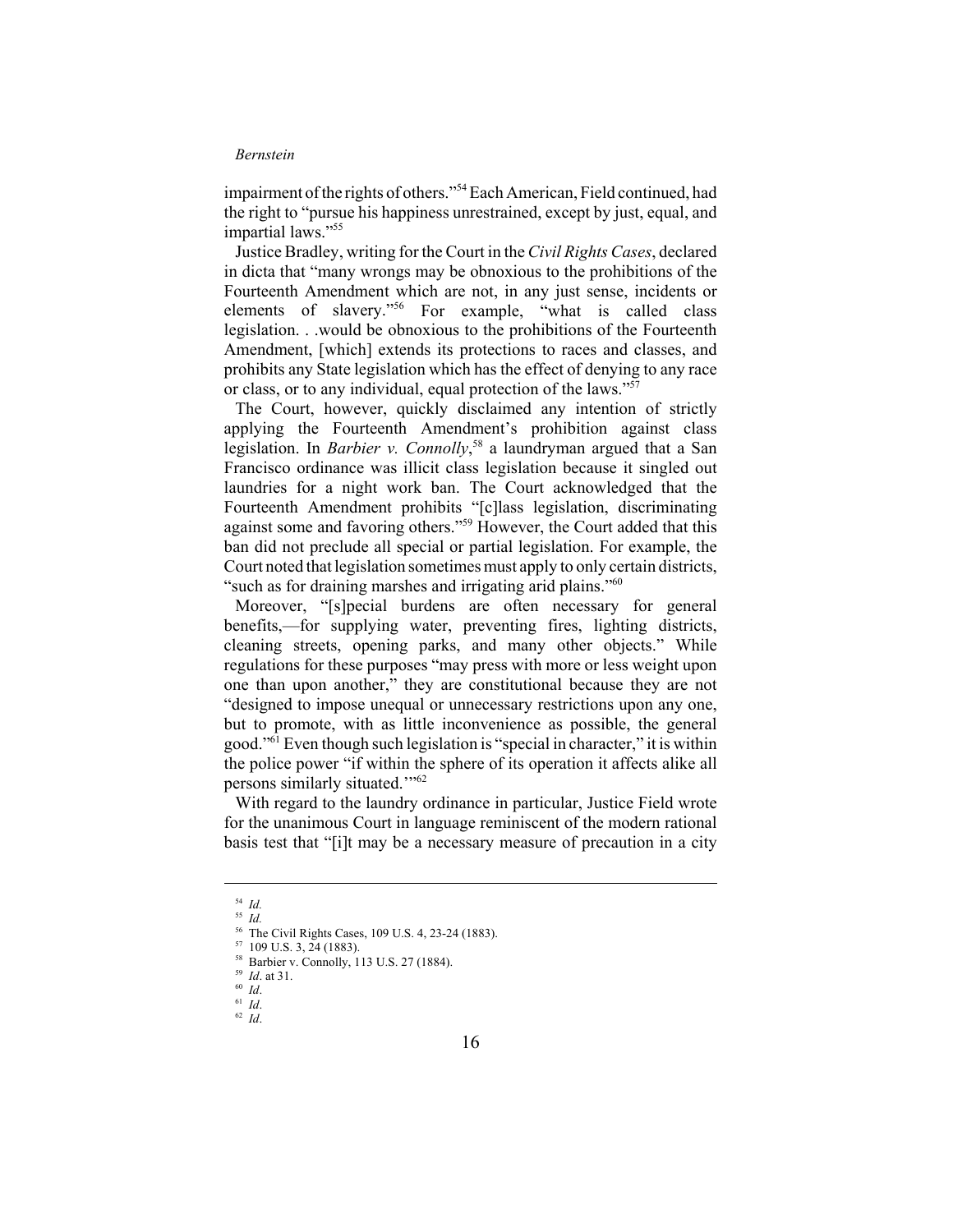composed largely of wooden buildings like San Francisco, that occupations, in which fires are constantly required, should cease after certain hours at night until the following morning; and of the necessity of such regulations the municipal bodies are the exclusive judges; at least, any correction of their action in such matters can come only from state legislation or state tribunals."63 Field concluded that the law did not "discriminat[e] against any one. All persons engaged in the same business within it are treated alike; are subject to the same restrictions, and are entitled to the same privileges under similar conditions.<sup>"64</sup>

The following year a Chinese plaintiff in *Soon Hing v. Crowley*<sup>65</sup> challenged the same laundry law on the grounds that its purpose was to force Chinese-owned laundries out of business. Field, again for a unanimous Court, wrote that because the law was facially-neutral and operated uniformly it was not illicit class legislation. He also noted the difficulty of "penetrating into the hearts of men"and announced that "the rule in general, with reference to the enactments of all legislative bodies, [is] that *the courts cannot inquire into the motives of the legislators* in passing them, except as they may be disclosed on the face of the acts, or inferrible from their operation."66 The refusal to inquire regarding legislative motivation was a severe constraint on the Court's willingness and ability to overturn facially-neutral legislation that intentionally benefitted or harmed a particular class or group.<sup>67</sup>

Justice Matthews, for a unanimous Court, wrote that "the facts shown establish an administration directed so exclusively against a particular class of persons . . . , with a mind so unequal and oppressive as to amount to a practical denial by the state of that equal protection of the laws which is secured to the petitioners . . . by the broad and benign provisions of the fourteenth amendment to the constitution of the United States. *Id*. at 373. Justice Matthews then proclaimed a lasting principle in American constitutional law:

Though the law itself be fair on its face, and impartial in appearance, yet, if it is applied and administered by public authority with an evil eye and an unequal hand, so as practically to make unjust and illegal discriminations between persons in similar circumstances, material to their rights, the denial of equal justice is still within the prohibition of the constitution. *Id*. at 373-74.

The *Yick Wo* ruling is narrower than it might first appear. The Court was able to declare the law

<sup>63</sup> *Id.* at 35.

<sup>64</sup> *Id*.

<sup>&</sup>lt;sup>65</sup> 113 U.S. 703 (1885).

<sup>&</sup>lt;sup>66</sup> *Id.* at 709 (emphasis supplied).

<sup>67</sup> The alert leader is likely to wonder how this result squares with *Yick Wo v. Hopkins*, 118 U.S. 356 (1886). In *Yick Wo*, the Court invalidated a laundry ordinance that required owners of wooden laundries, most of whom were Chinese, to be licensed by the Board of Supervisors. Brick or stone laundries, all owned by whites, did not require licenses. If that had been all that was involved, the Supreme Court almost certainly would have upheld the law as a valid police power measure to prevent fires. However, the Supervisors established no objective standards to determine which wood laundries could receive licenses. Instead, they granted license to all whites who owned wooden laundries, and denied them to all Chinese.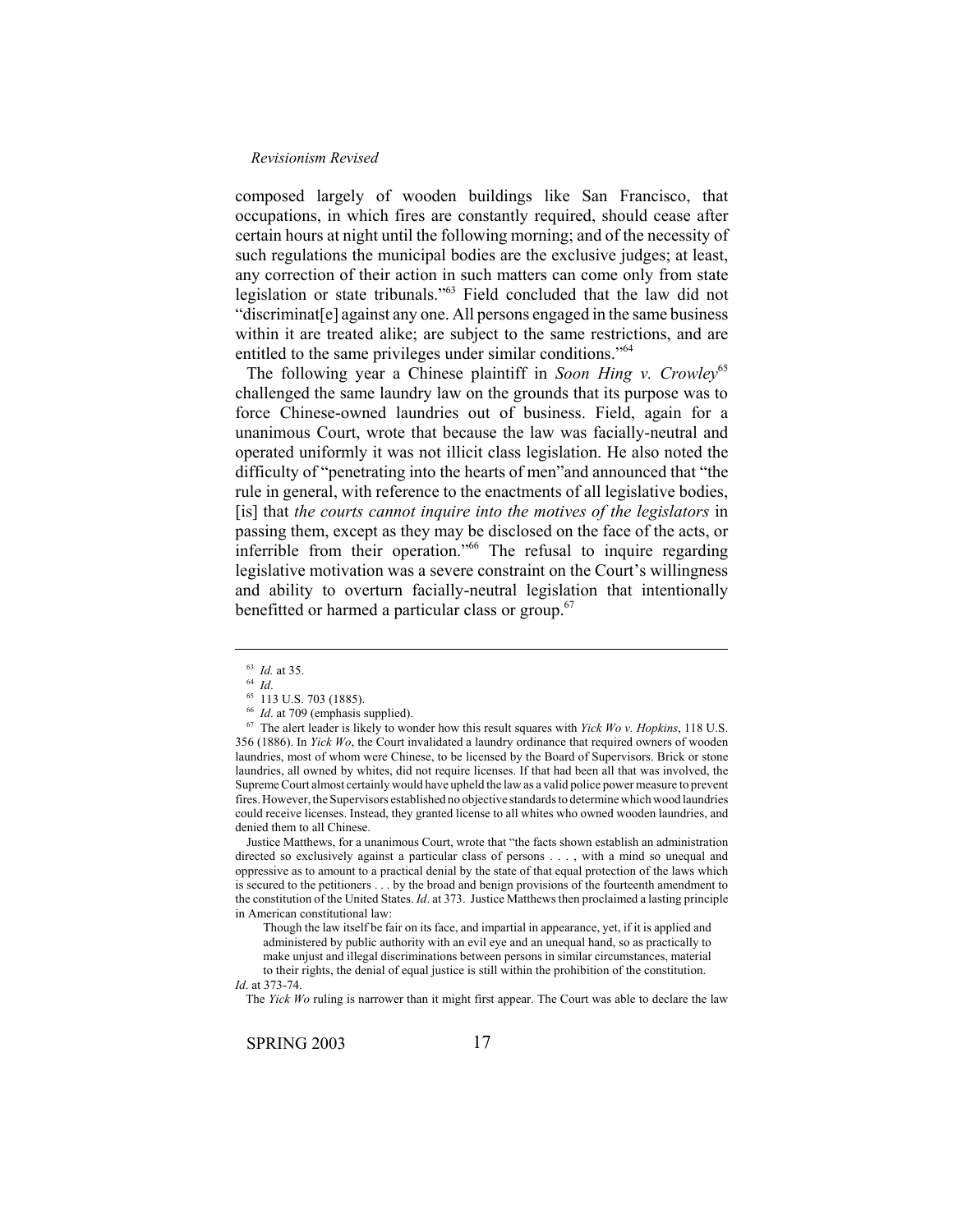In 1888, the Supreme Court again emphasized the narrow reach of the Fourteenth Amendment's prohibition on class legislation. By this time the ban on class legislation seems to have become firmly associated with the Equal Protection Clause,<sup>68</sup> with due process sometimes playing a supporting role. At issue in *Missouri P. R. Co. v. Mackey*69 was an 1874 Kansas law providing that every railroad company was liable to its employees for injuries caused by mismanagement of its engineers or other employees. A railroad challenged the law as "special" or "class" legislation because the law applied only to railroads and to no other industries. The Court, in an opinion by Justice Field, unanimously rejected this argument, noting that it seemed "to rest upon the theory that legislation which is special in its character is necessarily within the constitutional inhibition."70 But, Field explained, "nothing can be further from the fact. The greater part of all legislation is special, either in the object sought to be attained by it, or in the extent of its application."<sup>71</sup> Special legislation is not illicit class legislation "if all persons brought under its influence are treated alike under the same conditions."<sup>72</sup>

The ramifications of this doctrine are well-illustrated by *Powell v. Pennsylvania*. 73 The case involved special interest legislation attempting to protect the dairy industry by prohibiting the sale of margarine.<sup>74</sup> The

unconstitutionally discriminatory without looking into the Supervisors' motives because the ordinance in question was *always* applied against Chinese laundrymen, and *never* against whites, a fact the Court specifically emphasized. *Id*. at 374. If the law had merely had a disproportionate impact on the Chinese, even a severe one, it likely would have been upheld, as in *Soon Hing*.

Even *Yick Wo* would likely have been more controversial among the Justices but for the Court's perceived need to establish federal protection of the Chinese in the wake of anti-Chinese pogroms that broke out throughout the West after *Soon Hing* but before the Court decided *Yick Wo*. *See* Bernstein, *supra* note 45, at 273-74. Anti-Chinese forces in the West were protesting against the fact that the Chinese Exclusion Act of 1882 grandfathered in existing Chinese residents.

The Supervisors argued that the laundry licensing ordinance was not discriminating against the Chinese. Rather, Chinese-owned laundries used scaffolding on their roofs, which created a fire hazard not present in white-owned wooden laundries. *Id*. at 367. Given the Court's reluctance at this time to inquire into the motives of state actors, and the fact that another discriminatory measure had been upheld 9-0 the year before, this rationale may have been sufficient to persuade some of the Justices to uphold the law, but for the circumstances requiring that national authority over immigration be asserted. *Cf. In re* Quong Woo, 13 F. 229 (C.C.D. Cal. 1882) (Field, J.) (invalidating a laundry licensing ordinance that required all laundry owners to get the written assent of twelve of their neighbors and noting that the law tended to deny the right to pursue an occupation to Chinese immigrants, despite the United States' treaty with China that granted the Chinese full rights).

<sup>68</sup> *See* MOTT, *supra* note 3, at 277-78 ("the Fourteenth Amendment expressly prohibits the states from denying any person the equal protection of the laws, and it was but natural that the courts should seize upon this specific provision rather than the more general Due Process Clause"). <sup>69</sup> 127 U.S. 205 (1888).

<sup>70</sup> *Id.* at 209.

<sup>71</sup> *Id.*

<sup>72</sup> *Id.*

<sup>73</sup> Powell v. Pennsylvania, 127 U.S. 678 (1888).

<sup>74</sup> *See* Geoffrey P. Miller, *Public Choice at the Dawn of the Special Interest State: The Story of Butter and Margarine*, 77 CAL. L. REV. 83 (1989).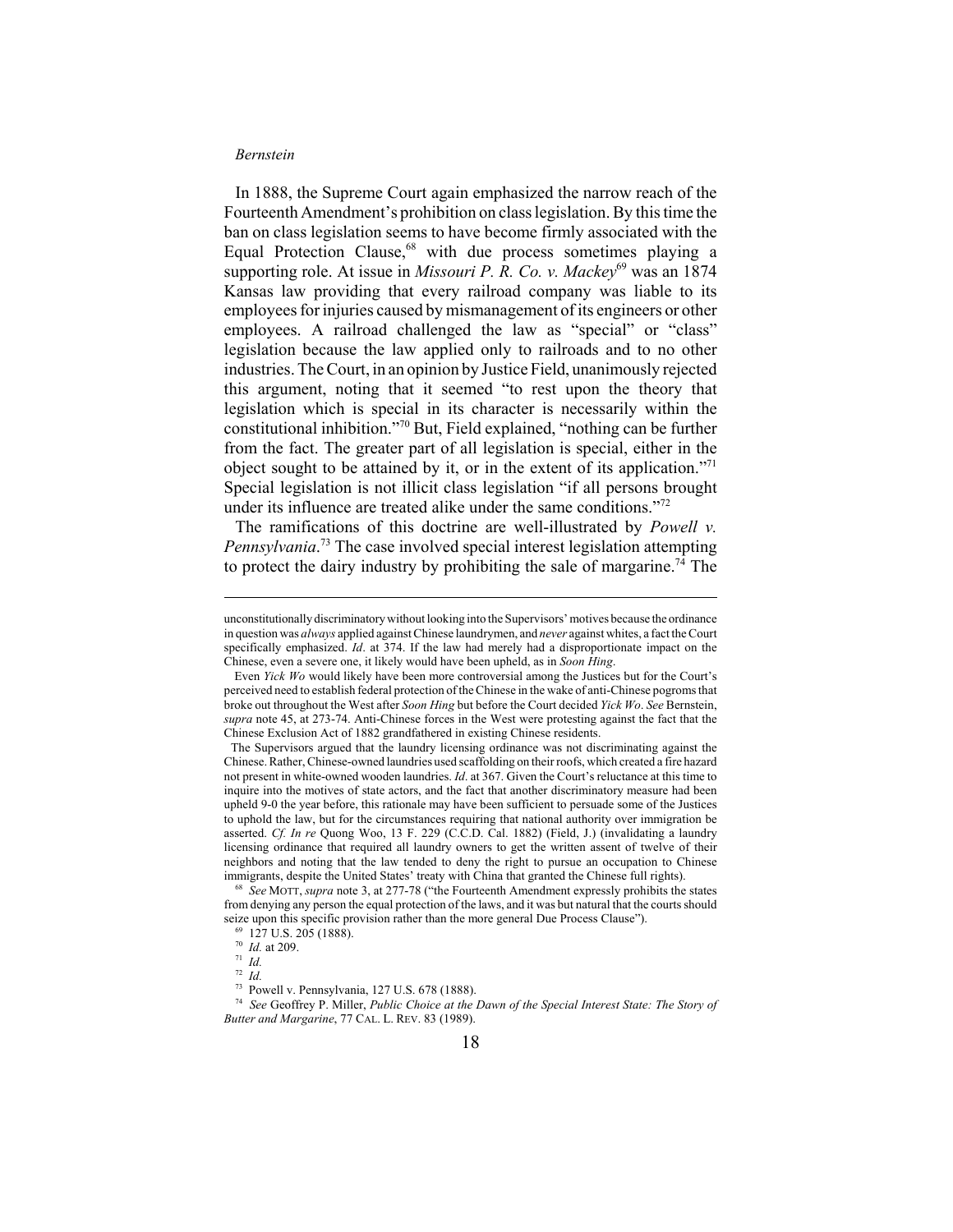Court, in an opinion by Justice Harlan, upheld the law. With regard to the claim that the law was special interest legislation, Harlan argued that the Court must assume that the law was, as the state claimed, an anti-fraud and public health measure.<sup>75</sup> As to the claim that the law otherwise created an arbitrary classification repugnant to the Fourteenth Amendment, Harlan rejoined that "[t]he statute places under the same restrictions, and subjects to like penalties and burdens, all who manufacture, or sell, or offer, or keep in possession to sell, the articles embraced by its prohibitions; thus recognizing and preserving the principle of equality among those engaged in the same business."76

State courts, meanwhile, were far more aggressive about invalidating laws on class legislation grounds.<sup>77</sup> In contrast to the Supreme Court's understanding that partial laws were constitutional so long as "all persons" subject to the law "are treated alike under the same conditions," state courts issued a series of highly-publicized decisions invalidating regulatory legislation that applied only to certain industries.<sup>78</sup> For example, the Missouri Supreme Court invalidated a "truck act"<sup>79</sup> that applied only to manufacturing and mining concerns.<sup>80</sup> According to the court the law was void because, *inter alia*, it "single[d ]out those persons who are engaged in carrying on the pursuits of mining and manufacturing."81 If such legislation were permitted to stand the government would become one "of special privileges, instead of a compact, to promote the general welfare of the people."82 The West Virginia Supreme Court quashed a similar truck act, explaining that "[i]t is not competent for the legislature, under the constitution, to single out owners and operators of mines, and manufacturers of every kind, and provide that they shall bear burdens not imposed upon the owners of other property, or employers of labor, and prohibit them from making contracts

<sup>75</sup> *Powell*, 127 U.S. at 686.

<sup>76</sup> *Id*. at 687. As an indication of how forgiving the Court's test was in *Powell*, even Progressive Ernst Freund later criticized the Court for upholding the margarine law. ERNST FREUND, THE POLICE POWER § 62, at 57 (1904) ("Even the danger to health or safety should not justify the absolute prohibition of a useful industry or practice" such as the manufacture of oleomargarine").<br> $\frac{77 \text{ I} \text{ln} \text{i}}{24 \text{ L}} = \frac{104 \text{ A}}{24 \text{ N}} = 0.004 \text{ A}$ 

Until 1914, the Supreme Court lacked jurisdiction to review state court decisions invalidating legislation on federal constitutional grounds, and also, like today, lacked jurisdiction to review state court interpretations of state constitutions.

<sup>&</sup>lt;sup>78</sup> For example, the Illinois Supreme Court voided a law prohibiting company stores in mining and manufacturing because it did not apply to "other branches of industry" such as construction, transportation, agriculture, and domestic service. Frorer v. People, 31 N.E. 395, 400 (Ill. 1892).

 $79$  Truck acts required companies to pay their workers in cash, not in scrip redeemable at the company store.

<sup>8</sup>tate v. Loomis, 22 S.W. 350, 353 (Mo. 1893).

<sup>81</sup> *Id*.

<sup>82</sup> *Id.*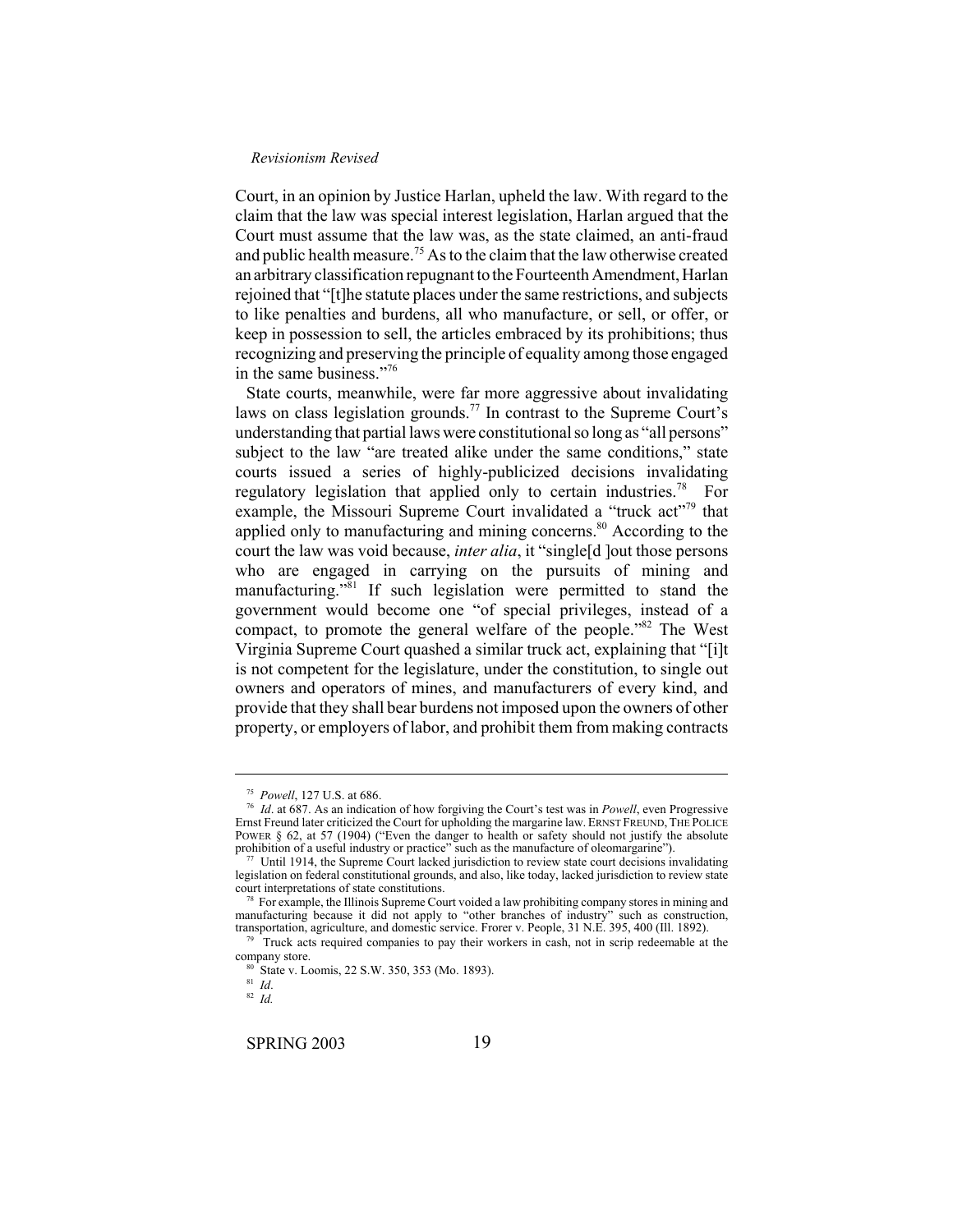which it is competent for owners of property or employers of labor to make."<sup>83</sup> Numerous other examples could be cited.<sup>84</sup>

The many state decisions invalidating laws on class legislation grounds led treatise writer Ernst Freund to conclude in 1904 that the ban on unequal laws is "one of the most effectual [sic] limitations upon the exercise of the police power."<sup>85</sup> Freund explained that "[w]here a restraint is confined to a special class of acts or occupations, that class must present the danger dealt with in a more marked and uniform degree than the classes omitted."86 The impact on labor legislation was particularly stark, with the prohibition on class legislation seen as the greatest extant barrier

The California Supreme Court, meanwhile, invalidated a law regulating the timing of wages that applied only to corporations, Johnson v. Goodyear Mining Co. 59 P. 304 (Cal. 1899); *cf*. Leep v. St. Louis Ry. Co., 25 S.W. 75 (Ark. 1894); State v. Brown & Sharpe Mfg. Co., 25 A. 246 (R.I. 1892) (both allowing similar regulations that applied only to corporations because state control over corporate charters permitted such regulations), and overturned a law under which "the laboring barber, engaged in a most respectable, useful and cleanly pursuit, is singled out from the thousands of his fellows in other employments and told that, willy nilly, he shall not work'" on Sundays and holidays. *Ex Parte* Jentzsch, 44 P. 803 (Cal. 1898). The court added, "How comes it that the legislative eye was so keen to discern the needs of the oppressed barber, and yet was blind to his toiling brethren in other vocations? . . . A law is not always general because it operates upon all within a class. There must be back of that a substantial reason why it is made to operate only upon a class, and not generally upon all." The Missouri, Illinois, and Washington supreme courts also invalidated Sunday closing laws for barbers as class legislation because the laws applied only to one profession. State v. Granneman, 33 S.W. 784 (Mo. 1896); Eden v. People, 43 N.W. 1108 (Ill. 1896); City of Tacoma v. Krech, 46 P. 255 (Wash. 1896); *but cf.* People v. Bellet, 57 N.W. 1094 (Mich. 1894); People v. Havner, 43 N.E. 541 (N.Y. 1896) (upholding such a law and remarking that "[i]t is to the interest of the state to have strong, robust, healthy citizens, capable of self-support, of bearing arms, and of adding to the resources of the country."); *Ex Parte* Northrup, 69 P. 445 (Ore. 1902); Breyer v. State, 50 S.W. 769 (Tenn. 1898). Seager points out that these laws were not typical class legislation because the purported victims of the laws, barbers, generally supported these laws. To protect themselves from competition, barbers were inclined to stay open to satisfy customers who with little extra inconvenience could come some other time. Henry R. Seager, *The Attitude of American Courts Towards Restrictive Labor Laws*, 19 POL. SCI. Q. 589, 600 (1904). The only similar case to come before the United States Supreme Court involved a Minnesota law that banned all Sunday labor. Petit v. State, 177 U.S. 164 (1900). The law exempted works of charity and necessity, and was amended to specify that shaving was not charity or necessity. The Court found that this amendment was not class legislation, but merely was a clarification of the law.

85 FREUND, *supra* note 76, § 683, at 705. 86 *Id*.

<sup>83</sup> State v. Goodwill, 10 S.E. 285, 288 (W. Va. 1889); *see also* Godcharles v. Eigman, 113 Pa. St. 431 (1886).

<sup>&</sup>lt;sup>84</sup> The Indiana Supreme Court found unconstitutional discrimination in a truck act that only applied to corporations. Toledo, St. L. & W. R.R. Co. v. Long, 169 Ind. 316 (1907). The Illinois Supreme Court invalidated an act forbidding employers engaged in mining or manufacturing to make deductions for advances to employer unless such advances were made in cash, Kellyville Coal Co. v. Harrier, 69 N.E. 927 (Ill. 1904), and overturned a law requiring mine owners to provide washrooms for their employees. Starne v. People, 78 N.E. 61 (Ill. 1906). Both decisions rested on opposition to class legislation, and found that the acts in question denied the regulated parties equal protection of the law. The Illinois Court also voided a law prohibiting women from being employed in factories for more than eight hours a day. Ritchie v. People, 40 N.E. 454 (Ill. 1895); *see also* Burcher v. People, 93 P. 14 (Colo. 1907); People v. Williams, 81 N.E. 778 (N.Y. 1907) (also invalidating protective laws for women); *but cf.* Wenham v. State, 91 N.W. 421 (Neb. 1902); State v. Buchanan, 70 P. 502 (Wash. 1902) (upholding protective laws for women). The court found that the law was illicit class legislation, both because it only applied to factories and because it applied to women and not men.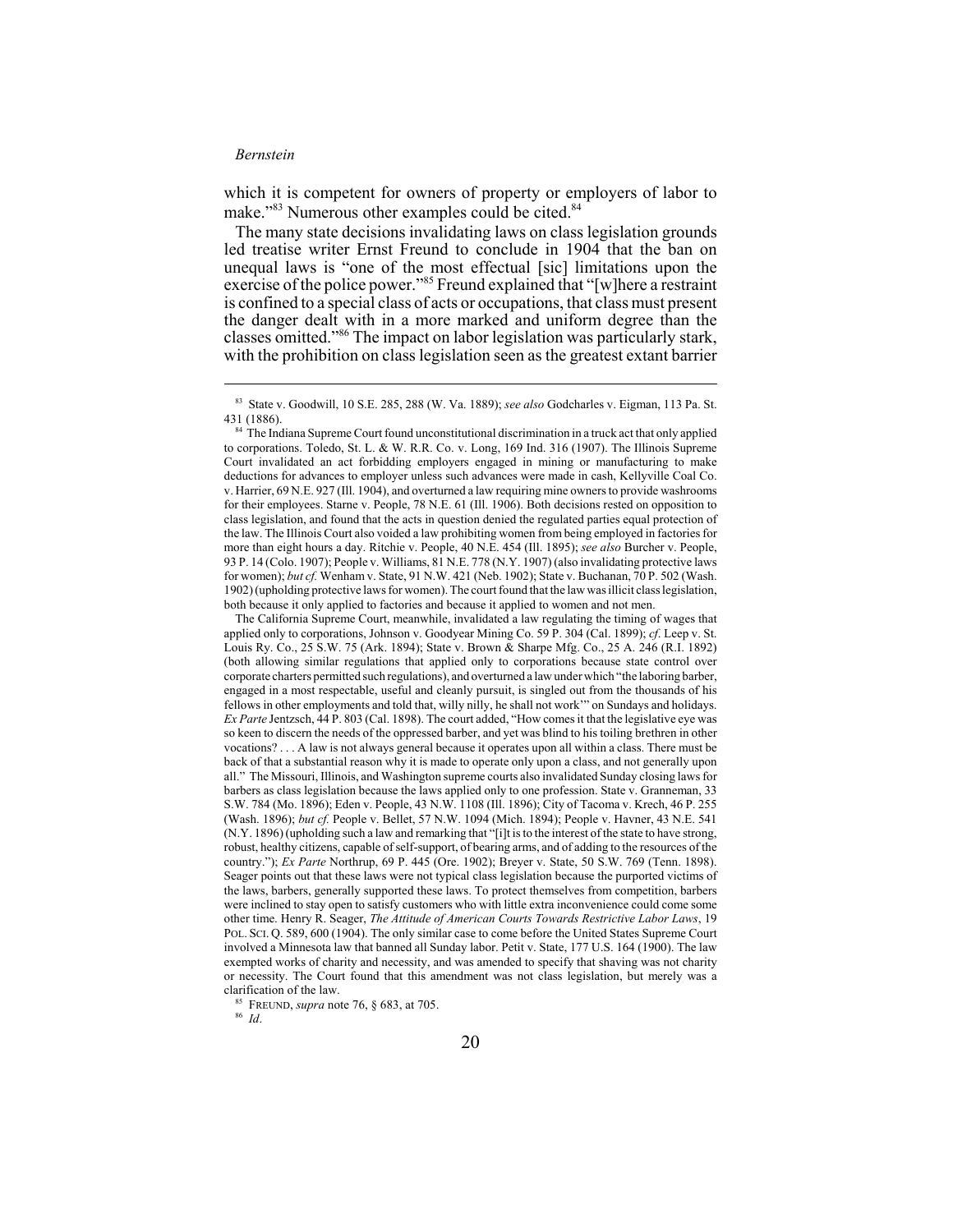to protective labor legislation. Freund noted that labor statutes invalidated by the courts "have generally contained elements of discrimination which the courts took into consideration in arriving at their decisions."87 Henry Seager concluded that same year that "[t]he prohibition of special or class legislation" had led courts to almost universally recognize "the right to contract." Labor regulations were permissible only if they did not exceed "the scope of the police power."<sup>88"</sup>

Thus, Gillman, and Michael Les Benedict, whose influential 1985 article on judicial opposition to class legislation in the late nineteenth Century is largely responsible for bringing the issue of class legislation to the attention of contemporary legal historians,<sup>89</sup> are correct when they contend that class legislation was the primary issue in the debate over so-called "laissez-faire jurisprudence" during the Gilded Age and just beyond. Indeed, in *Dent v. West Virginia*, 90 the Supreme Court even declared that the absence of arbitrary classification bars not just successful equal protection claims against regulatory legislation, but due process claims as well. Where Gillman errs is in not recognizing that while many late nineteenth century state courts interpreted the ban on class legislation broadly, the United States Supreme Court interpreted the ban narrowly, including during the *Lochner* era.

## B. *Class Legislation and the United States Supreme Court During the* Lochner *Era*

At the beginning of the *Lochner* era, the Supreme Court occasionally overturned on class legislation grounds legislative classifications that seemed patently discriminatory with no valid justification.<sup>91</sup> Such holdings were explicitly based on equal protection/class legislation concerns. These decision were also relatively rare, as the Court upheld even laws that seemed very likely candidates for condemnation as class legislation.<sup>92</sup>

<sup>87</sup> *Id.*, § 502, at 539. Freund did acknowledge, however, that the "Supreme Court of Illinois has also said that chief stress should be laid upon the violation of the constitutional liberty of contract." *Id*.

<sup>88</sup> Seager, *supra* note 84, at 594.

<sup>89</sup> Other legal historians had noted the class legislation issue before Benedict, but his article explored the issue in far more detail, and to far greater attention compared to previous discussions of the issue. *See* Benedict, *supra* note 16.

 $90$  Dent v. West Virginia, 129 U.S. 114, 124 (1889) ("legislation is not open to the charge of depriving one of his rights without due process of law, if it be general in its operation upon the subjects to which it relates").

<sup>&</sup>lt;sup>91</sup> *E.g.*, Connolly v. Union Sewer Pipe Co., 184 U.S. 540 (1902) (invalidating an antitrust law that exempted only farmers and ranchers); Cotting v. Kansas City Stock Yards Co. 183 U. S. 79, 114-15 (1901) (Harlan, J., concurring for six Justices) (invalidating a mine inspection law because it applied only to one of the many mining companies in the state); Gulf C. & S.F. Ry. Co. v. Ellis, 165 U. S. 150 (1896) (invalidating a law that allowed plaintiffs with small claims against railroads to recover fees and costs if the railroad initially refused to pay the claim and then lost at trial, three Justices dissenting).

<sup>92</sup> *E.g.*, American Sugar Refining Co. v. Louisiana, 179 U.S. 89, 92, 95 (1900) (upholding an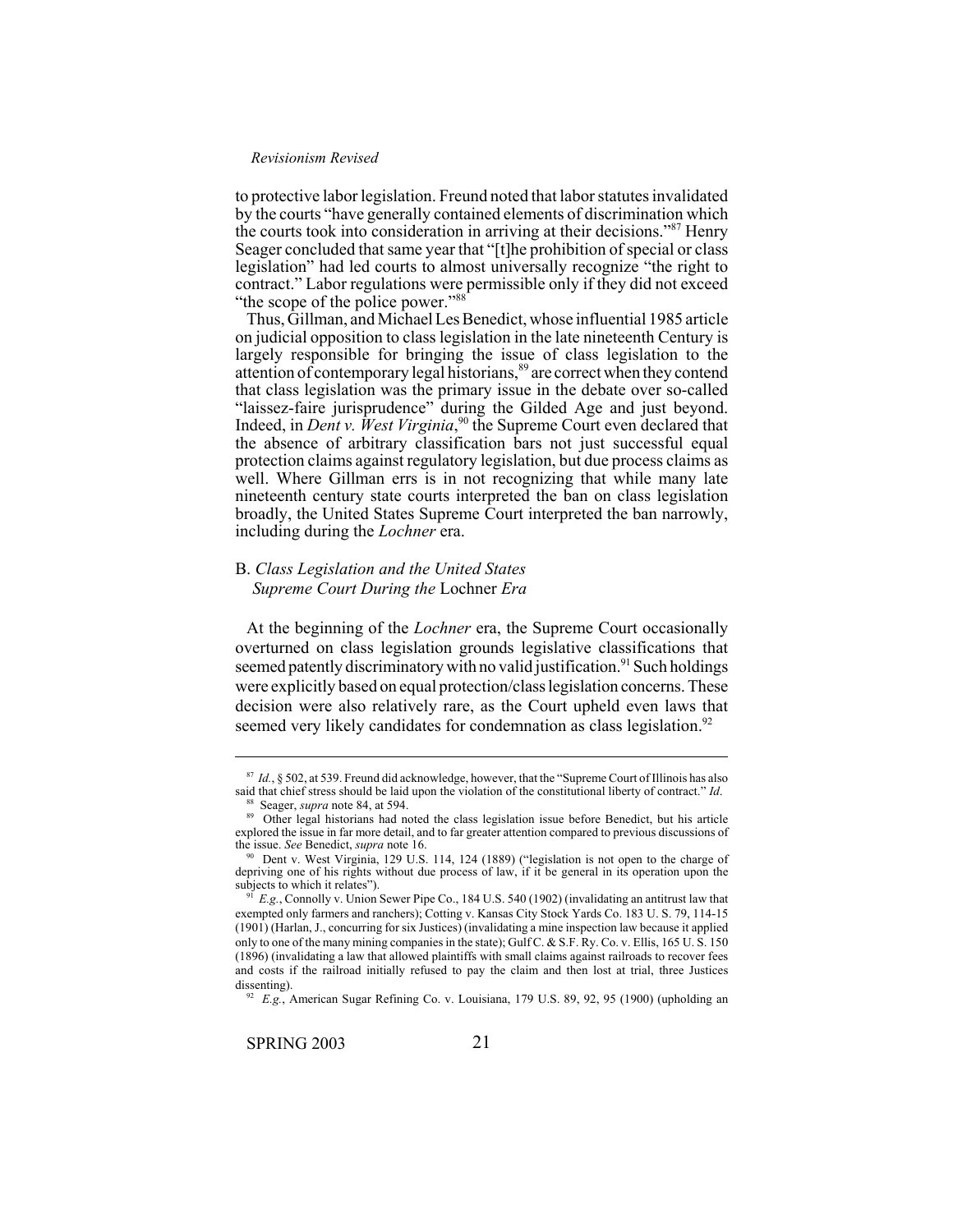For example, in 1898 the Court heard a railroad's challenge to a law that allowed plaintiffs to collect attorneys' fees from railroad defendants in actions arising from fires caused by railroad operations.<sup>93</sup> Despite recent precedent declaring a similar law unconstitutional, $94$  and despite a vigorous dissent authored by Justice Harlan for himself and three other Justices, the Court upheld the law. Justice Brewer wrote for the Court that "the very idea of classification is that of inequality, so that it goes without saying that the fact of inequality in no manner determines the matter of constitutionality."95 Brewer gave "full force to its purpose as declared by the supreme court of Kansas, to the presumption which attaches to the action of a legislature that it has full knowledge of the conditions within the state, and intends no arbitrary selection or punishment, but simply seeks to subserve the general interest of the public."<sup>96</sup>

The most substantial blow to the use of the class legislation argument to support liberty of contract came from the early *Lochner* era's most representative Justice, Henry Billings Brown.<sup>97</sup> In his 1898 opinion in *Holden v. Hardy*<sup>98</sup> Brown interpreted the ban on class legislation narrowly, preventing the class legislation prohibition from being a serious restraint on government regulation in the labor context.<sup>99</sup> In *Holden*, the

exemption for planters and farmers from a tax on the refining of sugar as a reasonable classification; finding that the law was "obviously intended as an encouragement to agriculture" but was not "pure favoritism"). Justice Field had a broader notion of class legislation, apparent in his concurring opinion invalidating the federal income tax. Pollock v. Farmers Loan and Trust, 157 U.S. 429 (1895) (Field, J., concurring) ("The legislation, in the discrimination it makes, is class legislation. Whenever a distinction is made in the burdens a law imposes or in the benefits it confers on any citizens by reason of their birth, or wealth, or religion, it is class legislation, and leads inevitably to oppression and abuses, and to general unrest and disturbance in society.").

Atchison, T. & S. F. R. Co. v. Matthews, 174 U.S. 96 (1899).

<sup>94</sup> *Ellis*, 165 U. S. 150.

<sup>95</sup>*Matthews*, 174 U.S. at 106. 96 *Id.*

<sup>&</sup>lt;sup>97</sup> See Siegel, *supra* note 30, at 18 n.76 (arguing that Brown was the most typical Justice of the early *Lochner* period because he was almost always in the majority in important cases).

<sup>98</sup> Holden v. Hardy, 169 U.S. 366, 398 (1898).

<sup>99</sup> Brown's views were similarly influential in the context of segregation laws. In *Plessy v. Ferguson*, 163 U.S. 537 (1896), Brown infamously argued that the segregation law at issue was not discriminatory class legislation. He acknowledged "that every exercise of the police power must be reasonable, and extend only to such laws as are enacted in good faith for the promotion of the public good, and not for the annoyance or oppression of a particular class." *Id.* at 549. But he concluded that the law was reasonable, because it followed the "established usages, customs, and traditions of the people," and was passed "with a view to the promotion of their comfort, and the preservation of the public peace and good order." *Id.* Given "racial instincts," segregating whites and African Americans was a reasonable legislative classification, not class legislation, because a "statute which implies" merely a legal distinction . . . has no tendency to destroy the legal equality of the two races." *Id*. at 543. Justice Harlan, of course, dissented vigorously, and argued that the law was unconstitutional as both caste and class legislation. *Id.* at 552-64 (Harlan, J., dissenting).

Opponents of segregation, including the Louisiana segregation law at issue in *Plessy*, consistently argued that such laws constituted illicit class legislation. *See* CHARLES A. LOFGREN, THE PLESSY CASE: A LEGAL-HISTORICAL INTERPRETATION 28 (1987); Bernstein, *supra* note 23, at 822 n.113.

Of course, racism played a significant role in *Plessy*. But the point here is that *Plessy's* narrow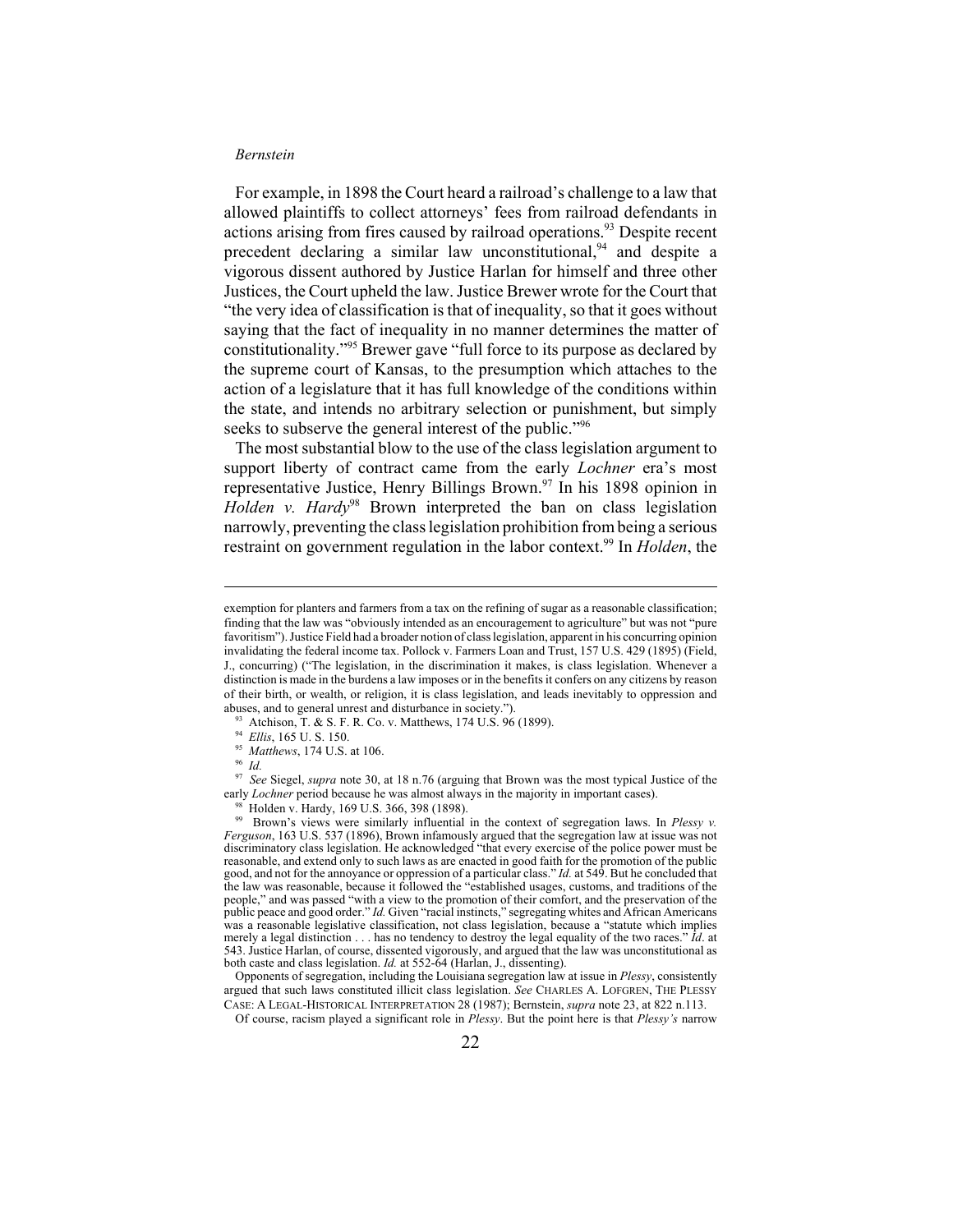Court (Peckham and Brewer dissenting without opinion<sup>100</sup>) upheld a maximum hours law that applied only to underground miners, despite the claim that the law was class legislation, not equal or uniform in its provisions. Brown acknowledged that the question was whether the statute was an "exercise of a reasonable discretion [by the legislature], or whether its action be a mere excuse for an unjust discrimination, or the oppression, or spoliation of a particular class."<sup>101</sup> Brown found that the law was indeed reasonable, meanwhile ignoring a Colorado case invalidating similar legislation.<sup>102</sup>

A narrow understanding of class legislation carried the day again in 1901.103 Relying on *Holden*, the Court concluded that a truck act was "not special, but general; tending towards equality between employer and employee in the matter of wages; intended and well calculated to promote peace and good order, and to prevent strife, violence, and bloodshed."104 Peckham and Brewer again dissented without opinion.

The following year, the Court upheld safety regulations that were imposed only on mines with more than five employees. Justice Brown wrote for a unanimous Court that "this is a species of classification which

Brewer apparently did not have a particularly expansive view on the scope of the ban on class legislation, as he wrote the opinion in the 5-4 case of *Ellis*, 165 U. S. 150.

SPRING 2003 23

understanding of the prohibition on class legislation was consistent with the Court's more general equal protection/class legislation jurisprudence. *Cf.* LOFGREN, *supra*, at 80 ("the approach that the Court took to state economic and social regulations paralleled and anticipated its treatment of restrictions on blacks"); Kay, *supra* note 47, at 696 (concluding that during this period, "the objection to discrimination on grounds of race may be merely a special case of the objection to classifications not reasonably related to a police power objective."); *see generally* American Sugar Refining Co. v. Louisiana, 179 U.S. 89, 92 (1900) (suggesting that classifications in tax laws based on "color, race, religious opinions [and] political affiliations" would violate equal protection because would be "arbitrary, oppressive or capricious . . . having no possible connection with the duties of citizens as taxpayers"); David E. Bernstein, Lochner *vs.* Plessy: *The* Berea College *Case* 25 J. SUP.CT. HIST. 93 (2000) (contrasting the Court's relatively aggressive judicial review regarding the right to pursue an occupation under the Due Process Clause in *Lochner* with its passive review of segregation laws under the Equal Protection Clause in *Plessy*).

<sup>&</sup>lt;sup>100</sup> Peckham and Brewer's dissents were likely not based specifically on concerns about class legislation. They were the two most libertarian Justices on the Court, and often dissented in cases upholding economic regulations. In addition to the cases discussed below, see Gardner v. People, 199 U.S. 325, 335 (1905) (Brewer and Peckham dissenting without opinion from a decision upholding a law requiring hotels to pay a particular contractor to haul their garbage); Otis v. Parker, 187 U.S. 606, 609 (1903) (Brewer and Peckham dissenting without opinion from a decision upholding a law banning futures contracts); Booth v. People, 184 U.S. 425, 431 (1902) (same). Brewer once wrote, "The paternal theory of government is to me odious. The utmost possible liberty to the individual, and the fullest possible protection to him and his property is both the limitation and the duty of government.' Budd v. New York, 143 U.S. 517, 551 (1892) (Brewer, J., dissenting). As a state court justice, Peckham spoke of "the absolute liberty of the individual to contract regarding his own property." People *ex rel.* Annan v. Walsh, 22 N.E. 682, 687 (N.Y. 1889) (Peckham, J., dissenting).

<sup>&</sup>lt;sup>01</sup> *Holden*, 169 U.S. at 398.

<sup>102</sup> *In re* Morgan, 58 P. 1071 (Colo. 1889).

<sup>103</sup> Knoxville Iron Co. v. Harbison, 183 U.S. 13, 22 (1901).

<sup>104</sup> *Id*. at 21.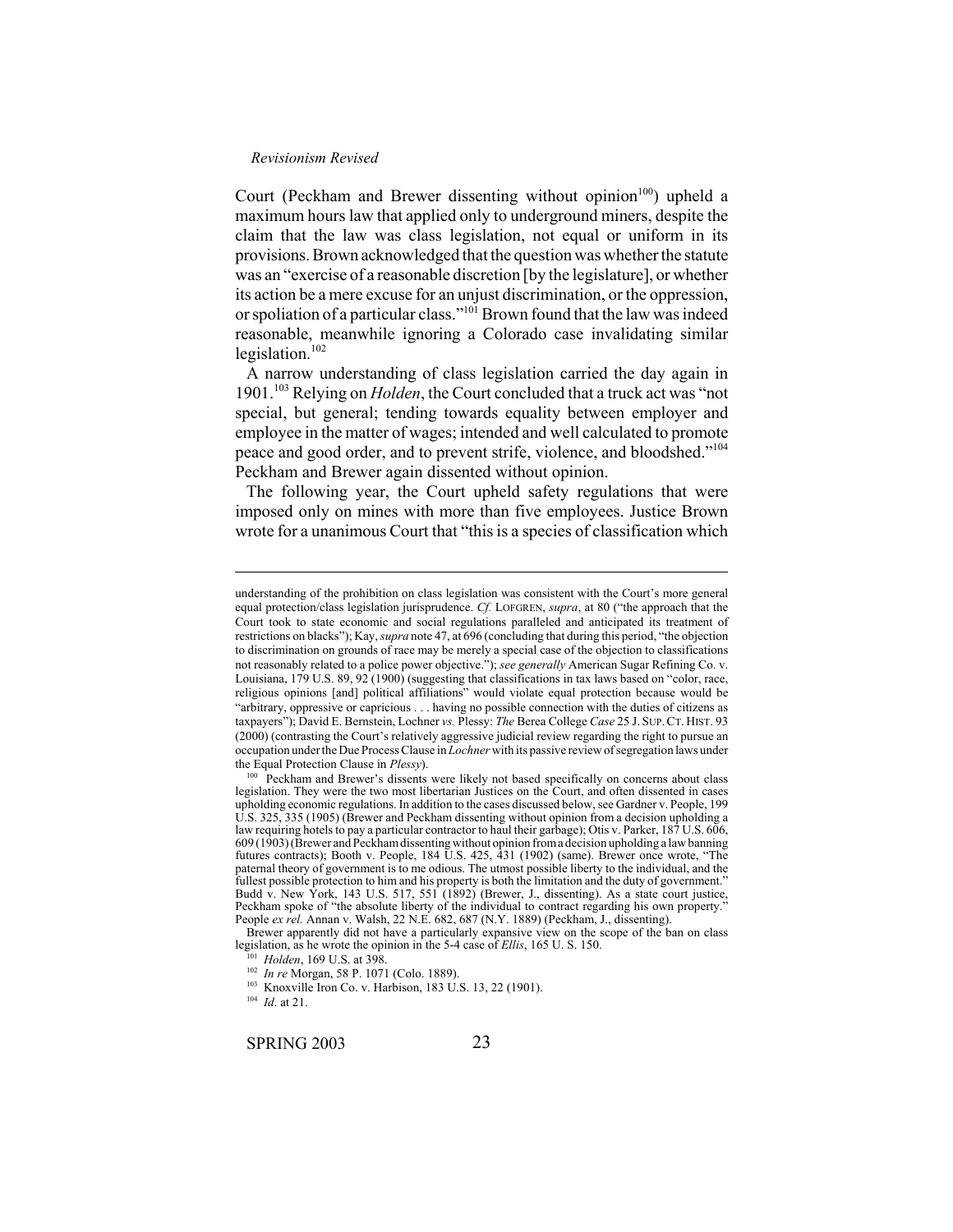the legislature is at liberty to adopt, provided it be not wholly arbitrary or unreasonable."<sup>105</sup> Brown asserted that "[t]here was clearly reasonable foundation" for discrimination in this case because the state reasonably assumed "that mines which are worked upon so small a scale as to require only five operatives would not be likely to need the careful inspection provided for the larger mines, where the workings were carried on upon a larger scale or at a greater depth from the surface, and where a much larger force would be necessary for their successful operation."<sup>106</sup>

Perhaps the most significant evidence of the *Lochner* Court's reluctance to rely on class legislation arguments to invalidate regulatory legislation, especially in the labor context, comes from *Lochner* itself. *Lochner* involved a maximum hours law that could have been construed as class legislation on two grounds. First, it applied only to bakers. Second, the hours law was arguably special interest legislation benefitting established, unionized German-American bakers at the expense of more recent immigrants.107 Yet, as even Gillman acknowledges, *Lochner* "does not explicitly rely on the language of unequal, partial, or class legislation."108 Rather, *Lochner* invalidated the bakers' law because it violated liberty of contract without a valid police power rationale.<sup>109</sup>

Later, Peckham states, "It is impossible for us to shut our eyes to the fact that many of the laws of this character, while passed under what is claimed to be the police power for the purpose of protecting the public health or welfare, are, in reality, passed from other motives." *Id*. at 64. However, this comment is not directly referring to the bakers hours law at issue. Rather, Peckham states that "interference on the part of the legislatures of the several States with the ordinary trades and occupations of the people seems to be on the increase." *Id.* Peckham first gives several examples of state court decisions invalidating occupational licensing laws, relatively uncontroversial illustrations given that even Progressive treatise author Ernst Freund thought licensing laws were often

<sup>105</sup> St. Louis Consol. Coal Co. v. Illinois, 185 U.S. 203, 207 (1902).

<sup>106</sup> *Id*. at 208.

<sup>107</sup> *See* Sidney Tarrow, Lochner v. New York: *A Political Analysis,* 5 LABOR HIST. 27 (1964) (reviewing the origins of the law); Editorial, *A Check on Union Tyranny*, THE NATION, May 4, 1905, at 346, 347 (praising *Lochner* for reining in union power).

<sup>108</sup> GILLMAN, *supra* note 40, at 128.

<sup>109</sup> Also indicating that the Court did not condemn the bakers' hours law at issue in *Lochner* as class legislation is the Court's reliance on the Due Process Clause and not the Equal Protection Clause in its decision. *See* discussion, *infra*. Peckham does provocatively state that the health rationale that supported the law in question was so weak that it gave rise "to at least a suspicion that there was some other motive dominating the legislature than the purpose to subserve the public health or welfare." *Lochner*, 198 U.S. at 63. The "other motive" is presumed by many to be the desire to enact "class legislation" benefitting organized bakers. In fact, however, Peckham followed the well-established rule "that the courts cannot inquire into the motives of the legislators in passing them, except as they may be disclosed on the face of the acts, or inferable from their operation." Soon Hing v. Crowley, 113 U.S. 703, 709 (1885); *cf*. Florida C. & P. R. Co. v. Reynolds, 183 U.S. 471, 480 (1902) ("We must assume that the legislature acts according to its judgment for the best interests of the state. A wrong intent cannot be imputed to it."). The bakers hours law betrayed no facial illicit "class" motive, and the Court did not infer one. Suspecting a non-health-related motive is merely the flip side of refusing to accept the state's claimed health rationale. But the reason the law was unconstitutional was not that the Court discerned an illicit rationale, but because once the Court rejected the state's claim that the law was a health measure there was no valid police power rationale for the law's interference with liberty of contract.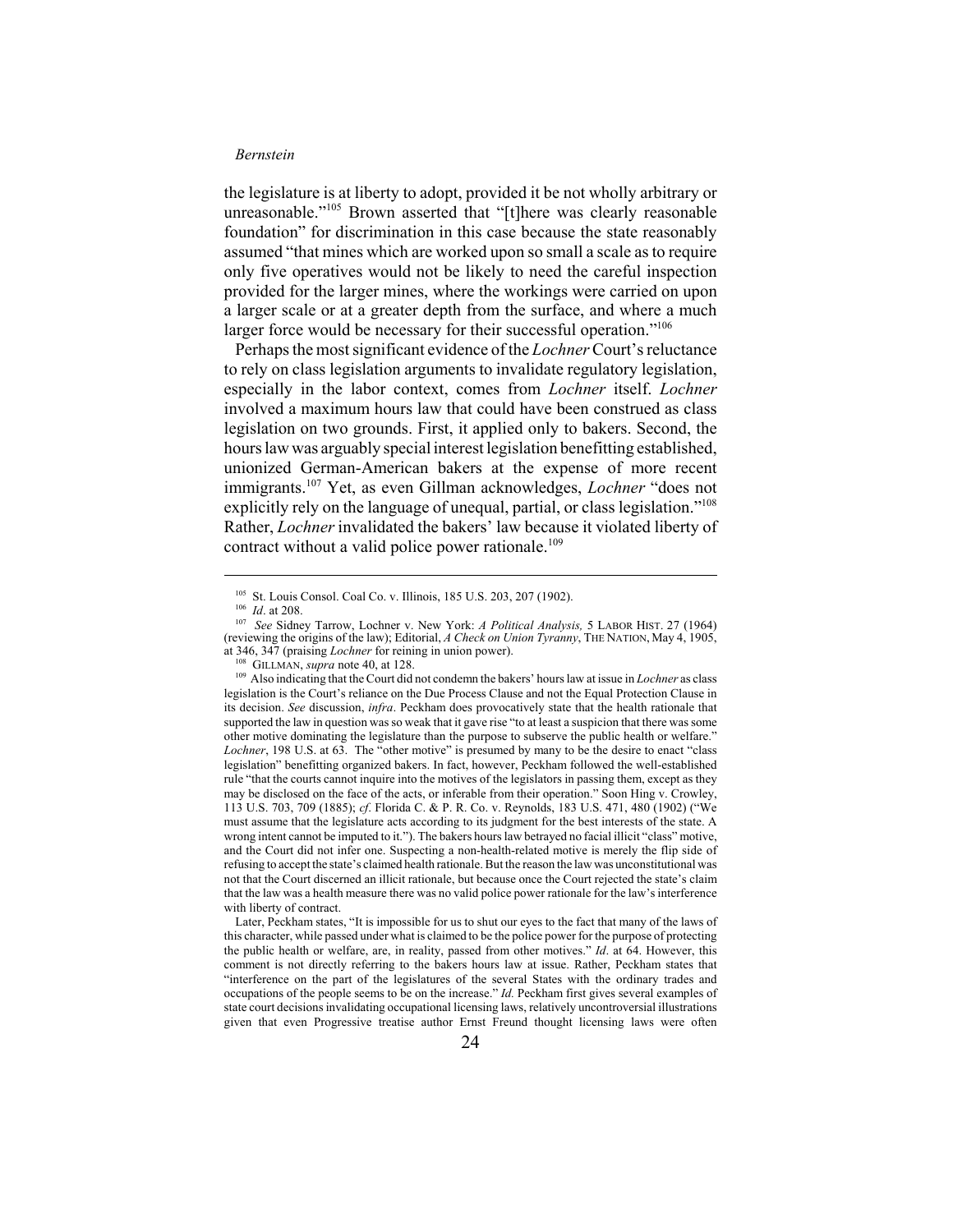The failure of *Lochner* to rely on a class legislation argument is especially noteworthy for four reasons. First, as we have seen, courts, including the Supreme Court, were perfectly willing and able to speak directly of class legislation when that was the basis of their holding.<sup>110</sup> Indeed, the precedent most directly on point in *Lochner* was a California case explicitly holding that a law regulating bakers' hours was unconstitutional class legislation. $111$ 

Second, Joseph Lochner's brief focused primarily on an anti-class legislation argument.<sup>112</sup> The Court had consistently stated that "special" legislation affecting only on industry is not illicit class legislation only "if all persons brought under its influence are treated alike under the same conditions." Lochner's brief therefore tried to demonstrate that the bakers' hours law did not meet this standard. The brief's first and most detailed argument argues that the maximum hours law at issue was illicit class legislation that violated equal protection guarantees because it "affect[ed]

110 *See generally* Barry Friedman, T*he History of the Countermajoritarian Difficulty, Part Three: The Lesson of* Lochner, 76 N.Y.U. L. REV. 1383, 1418 (2001) (noting "the demonstrated ability of judges to be quite explicit when they were applying the [anti-class legislation] principle").

Of course, the California court's reasoning was contradicted by later United States Supreme Court cases that had a much narrower view of class legislation, but *Lochner* provided the Court with an opportunity to revisit its prior opinions. A future California Supreme Court opinion would invalidate an Oakland law that set maximum hours for laundry workers, relying both on *Lochner* and also on the fact that the law was class legislation violating the Equal Protection Clause because, by restricting only the hours of launderers, it did not operate uniformly. *In re* Mark, 58 P.2d 913, 915 (Cal. 1936).

 $12$  Gillman notes this, but uses it as evidence that *Lochner* was based on hostility to class legislation. It seems more logical to concentrate on the disconnect between the brief's focus on class legislation and the opinion's neglect of that issue.

unnecessary or excessive. *See* FREUND, *supra* note 76, at 534-35. Peckham, however, then cites two cases in which state courts "upheld the right of free contract and the right to purchase and sell labor upon such terms as the parties may agree to." *Id*. Not only did the Supreme Court never adopt such a broad understanding of the right to contract, but the first of the cases cited by Peckham had voided an antiscrip law, a type of legislation that the Supreme Court had already upheld over his (and Brewer's) dissent. Knoxville Iron Co. v. Harbison, 183 U.S. 13, 22 (1901). There is every reason to believe, then, that this portion of the opinion did not fully reflect the sentiments of the full fivemember majority, nor was it the underlying basis for invalidating the bakers hours law.

<sup>111</sup> *Ex parte* Westerfield, 55 Cal. 550 (1880). In 1880, the California legislature banned bakery owners from employing workers between 6:00 p.m. on Saturday and 6:00 p.m. Sunday. Justice Milton H. Myrick, writing for the court, explained the that this law was unconstitutional "special legislation" because a "certain class" had been selected for special benefits or burdens. "[I]f there be authority to restrain the labor on some one day," Myrick added, it must be, if at all under *a general law* restraining labor on that day." *Id.* at 551 (emphasis supplied). Justice Elisha W. McKinstry concurred, noting that the law was unconstitutional even though it applied equally to all bakers. He argued that if courts were to concede that "every law is 'general' within the meaning of the Constitution, which bears equally upon all to whom it is applicable," the prohibition on class legislation would be rendered a nullity, as a court would never be able to say that discriminatory legislation was a "special law." The end result of adopting such a cramped view of class legislation would be that bakers could "be forced to rest from their labors periodically" because of a law "not applicable to many other classes of artisans and workmen." Yet, even though Lochner cited this case in his brief, the *Lochner* Court declined to discuss the class legislation issue.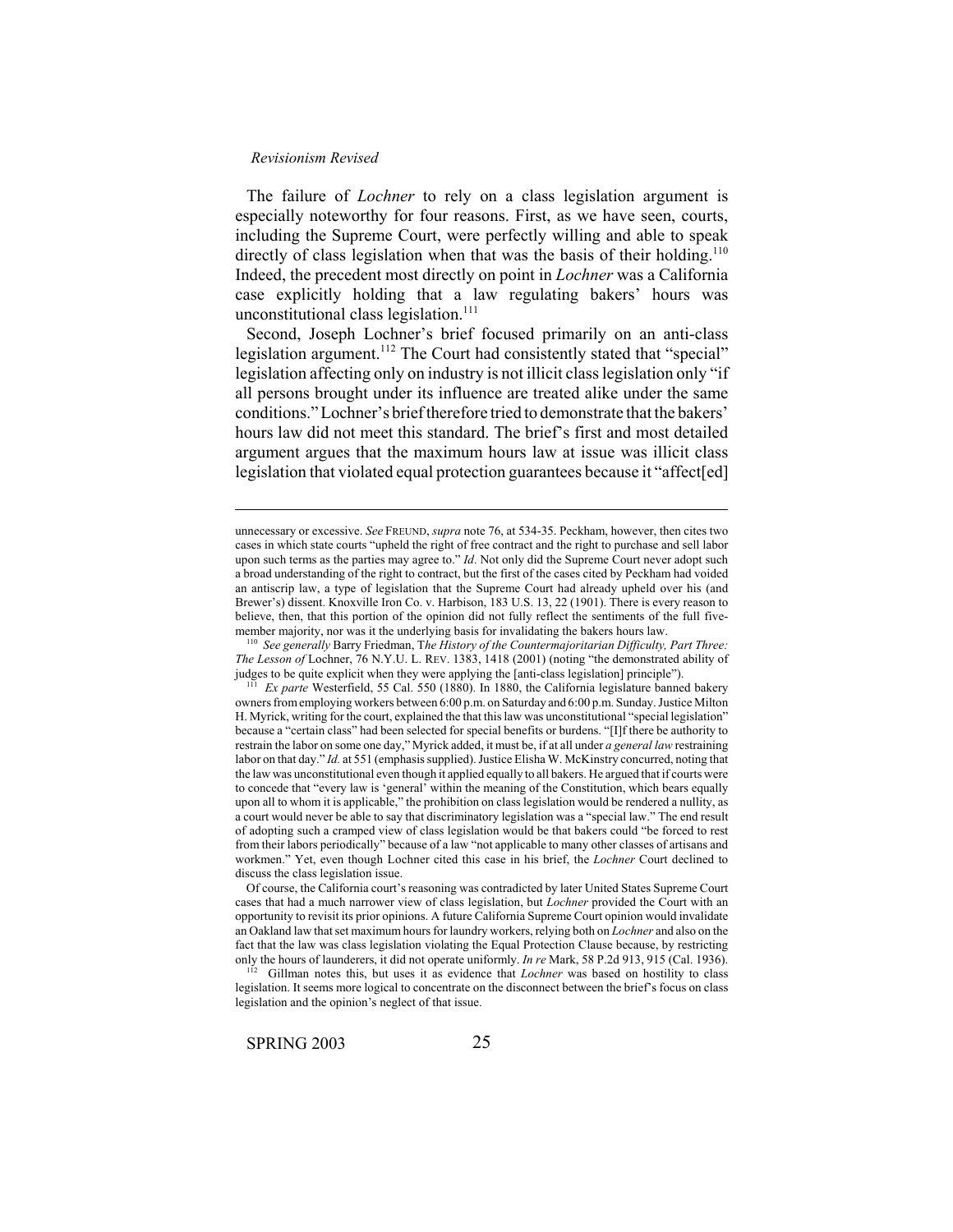but a portion of the baking trade, namely, employes [sic] in biscuit bread or cake bakeries and employes in confectionary establishments."113 According to the brief, at least one-third to one-half of people in the baking business were not within the prohibition of the statute, because they worked in pie bakeries, hotels, restaurants, clubs, boarding houses, and private homes.<sup>114</sup> Yet, bakers in such establishments typically faced conditions less sanitary and healthful than those of the modern bakery.<sup>115</sup>

Third, Justice O'Brien, dissenting below in the New York Court of Appeals, relied explicitly on an anti-class legislation rationale.<sup>116</sup> The Supreme Court could have followed his lead. Justice O'Brien noted that while the vast majority of the public was free to hire labor for any mutually agreed upon number of hours, "a very small fraction of the community who happen to conduct bakeries or confectionery establishments are prohibited, under pain of fine and imprisonment, from regulating the conduct of their own business."117 O'Brien concluded that "[c]lass legislation of this character, which discriminates in favor of one person and against another, is forbidden by the Constitution of the United States."<sup>118</sup>

Fourth, when Peckham served as a New York Court of Appeals justice he explicitly denounced class legislation of the special interest variety. In an oft-cited case, he criticized legislation

which is meant to protect some class in the community against the fair, free and full competition of some other class, the members of the former class thinking it impossible to hold their own against such competition, and therefore flying to the legislature to secure some enactment which shall operate favorably to them or unfavorably to their competitors in the commercial, agricultural, manufacturing or producing fields.<sup>119</sup>

<sup>&</sup>lt;sup>113</sup> Brief for Appellant, Lochner v. New York, 198 U.S. 45 (1905), at 8.

<sup>&</sup>lt;sup>114</sup> *Id.* at 8-9. "The employer of bakers in biscuit, bread and cake bakeries is subjected to heavy penalties of fine and imprisonment for requiring or permitting his men to work more than the prescribed number of hours, whereas employers of the same class of men doing the same work throughout the state are exempt from the provisions of the statute." *Id*. at 12.

<sup>&</sup>lt;sup>1</sup> *Id.* at 10-11. Also, bakery owners who worked in their bakeries were not subject to the statute, nor were partners in a bakery organized by a few bakers as a partnership. *Id*. at 8. Half the bakeries in the state had only one or two bakers. These were most likely sole proprietorships or family businesses which did not have employees and therefore did not come within the scope of the law.

This section of the brief relied on *Connolly v. Union Sewer Pipe Company*, 184 U.S. 540 (1901), one of the few cases in which the Court explicitly invalidated a law as class legislation. The brief also stated that the bakers' hours law violated the dictum of *Barbier v. Connolly,* 113 U.S. 27 (1884), that "no impediment should be interposed to the pursuits of any one except as applied to the same pursuits by others under like circumstances."

<sup>116</sup> People v. Lochner, 69 N.E. 373, 386 (N.Y. 1904) (O'Brien, J., dissenting), *rev'd sub nom*, Lochner v. New York, 198 U.S. 45 (1905).

<sup>117</sup> *Id*. 118 *Id*.

<sup>119</sup> People v. Gillson, 109 N.Y. 389, 398 (1888).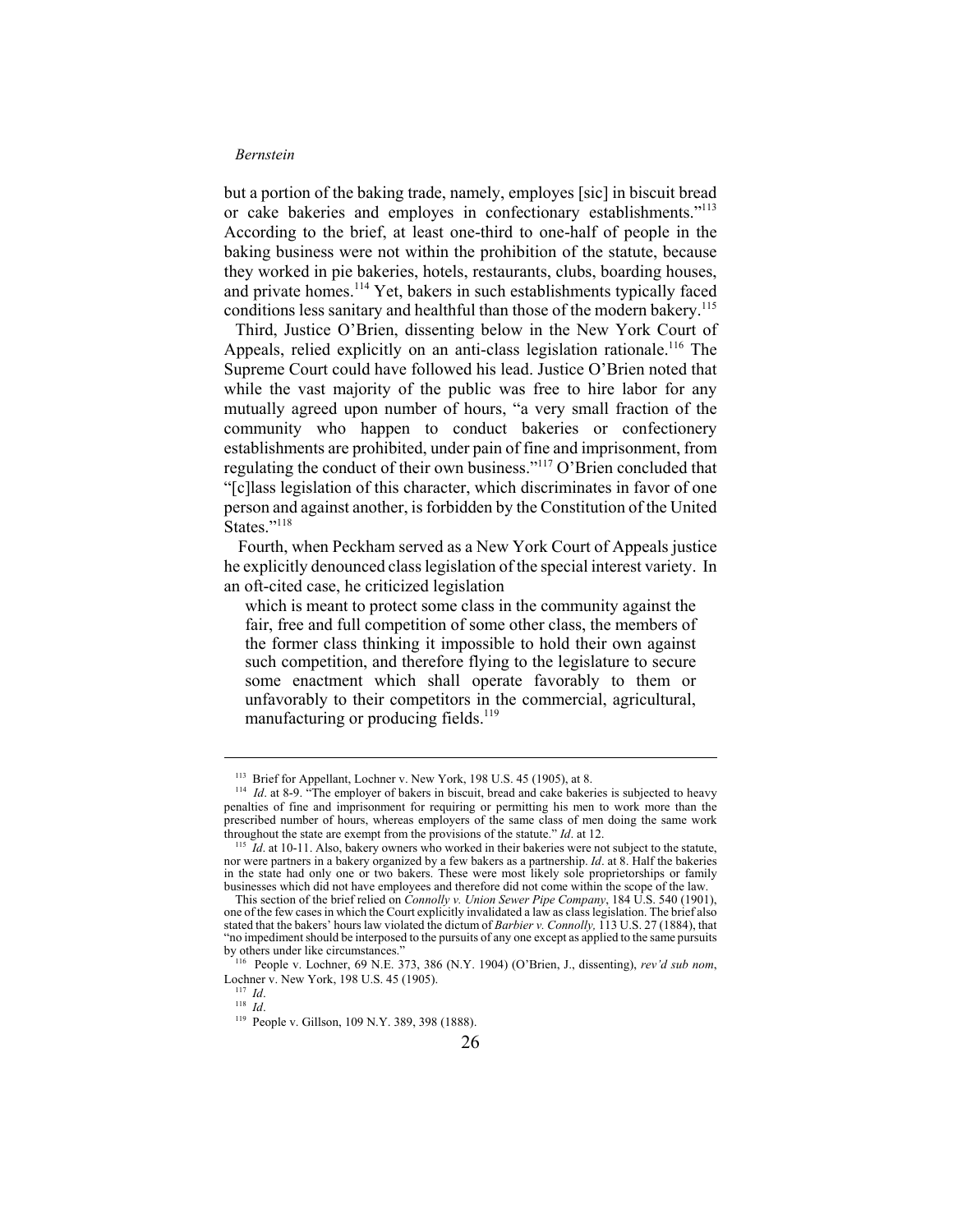That he failed to articulate a similar critique in *Lochner*, despite indications that the law was passed in part to aid union members at the expense of their rivals, strongly suggests that opposition to class legislation was not the basis of his decision.

After *Lochner*, the Court continued to interpret the class legislation prohibition narrowly. In 1909, the Court upheld—over the dissents of Brewer and Peckham—a law that required mining companies to pay miners based on pre-screened coal despite arguments, *inter alia*, that the law was class legislation.<sup>120</sup> In *Quong Wing v. Kirkendall*,<sup>121</sup> the Court, over a lone dissent by Justice Lamar, found that a law taxing laundries that exempted steam laundries and laundries employing women was not facially unconstitutional class legislation.<sup>122</sup>

In *Bunting v. Oregon*, 123 which upheld a maximum hours and overtime law for factory workers, the Court rejected the plaintiff's contention "that the law discriminates against mills, factories, and manufacturing establishments in that it requires that a manufacturer, without reason other than the fiat of the legislature, shall pay for a commodity, meaning labor, one and one-half times the market value thereof while other people, purchasing labor in like manner in the open market, are not subjected to the same burden." The Court simply noted that "there is a basis" for such a classification with regard to hours of service.<sup>124</sup>

The Supreme Court also defined "class legislation" narrowly outside of the labor context. Perhaps most dramatically, at the height of the *Lochner*

SPRING 2003 27

<sup>120</sup> McLean v. Arkansas, 211 U.S. 539 (1909). Another example of the U.S. Supreme Court rejecting a class legislation argument that had found favor in a state court involved the obscure issue of laws that prohibited the use of the American flag in advertising. The Illinois Supreme Court voided such a law in part because the law was "unduly discriminating and partial in its character. It exempts from penalties imposed by the act person who may choose to make use of the national flag or emblem for either public or private exhibitions of art. . . The manner in which the act thus discriminates in favor of one class of occupations and against all others places it in opposition to the constitutional guarantees hereinbefore referred to." Ruhstrat v. People, 57 N.E. 41, 46 (Ill. 1900). The United States Supreme Court rejected this argument. The Court stated that "it is well settled that, when prescribing a rule of conduct for persons or corporations, a state may, consistently with the Fourteenth Amendment, make a classification among its people based "upon some reasonable ground, –some difference which bears a just and proper relation to the attempted classification, and is not a mere arbitrary selection." Halter v. Nebraska, 205 U.S. 34, 43-44 (1907). The Court concluded that "the classification made by the state cannot be regarded as unreasonable or arbitrary, or as bringing the statute under condemnation as denying the equal protection of the laws." *Id*. at 45.

<sup>121 223</sup> U.S. 59 (1912). The Court did suggest that the law would be unconstitutional if, as in *Yick Wo v. Hopkins*, see *supra* note 67, it only applied to Chinese-owned hand laundries.

<sup>&</sup>lt;sup>122</sup> *Id.* at 60. The case was eventually reargued in the Montana Supreme Court, and held unconstitutional as discriminatory against the Chinese. For details see David E. Bernstein, *Two Asian Laundry Cases*, 24 J. SUP. CT. HIST. 95 (1999).

In contrast to the result in *Quong Wing*, a federal district court had invalidated a similar law in 1896. *In re* Yot Sang, 75 F. 983, 985 (D. Mont. 1896), *rev'd on other grounds sub nom.,* Jurgens v. Yot Sang, 171 U.S. 686 (1898).

<sup>243</sup> U.S. 426 (1917).

<sup>124</sup> *Id.* at 438.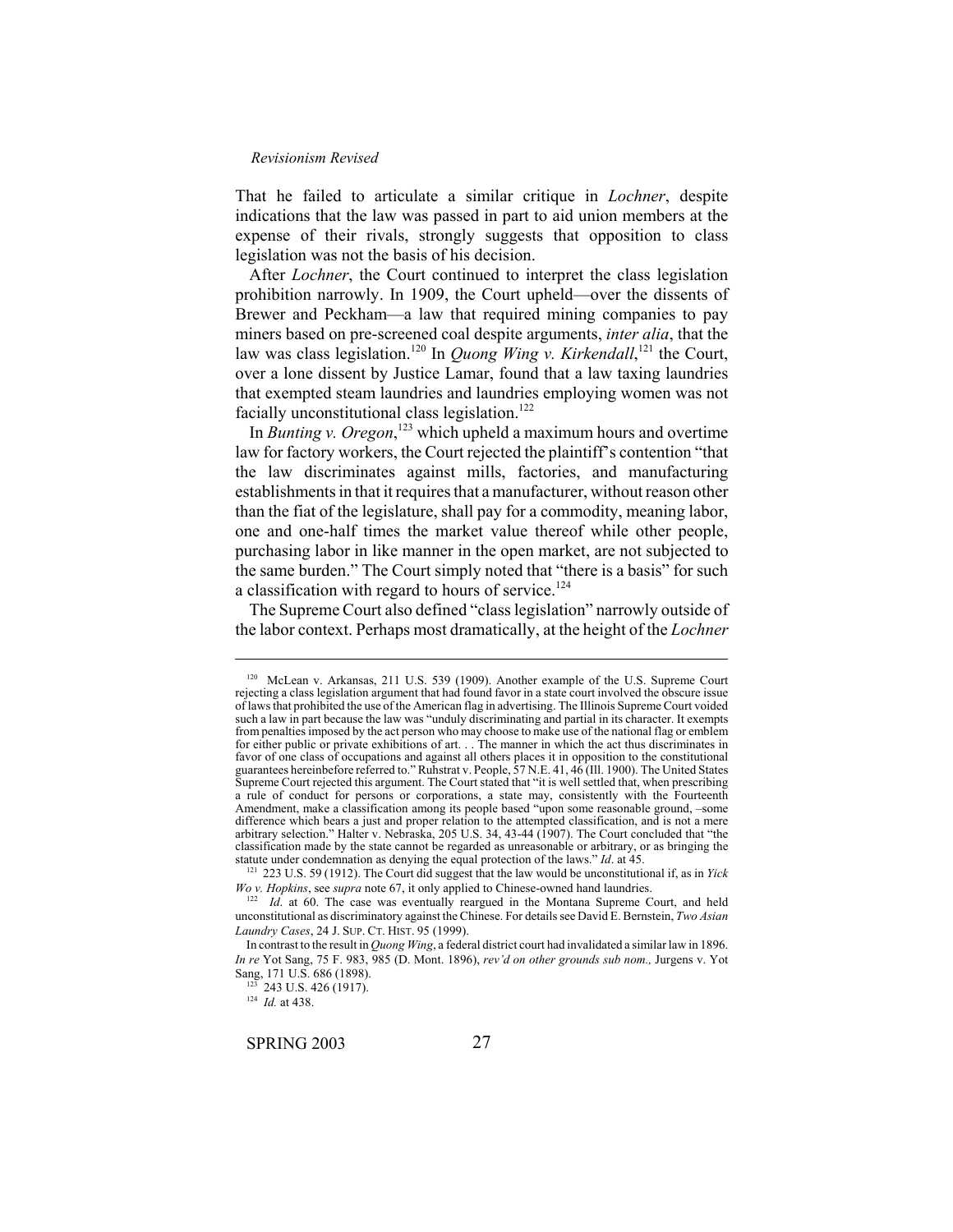era in 1924 the Court unanimously upheld the "recapture" provisions of the Transportation Act of 1920, under which the Interstate Commerce Commission appropriated "excess" profits from strong railroads to create a fund to aid weaker railroads.<sup>125</sup> Indeed, as Barry Cushman points out, the Court generally upheld "rate regulation of railroads, grain elevators, gas, water and electric works, stockyards, fire insurance, taxis, attorneys, and rental housing."126 In each case, the laws in question were intended to promote the interests of consumers at the expense of producers and thus were arguably class legislation.

When the *Lochner* Court did invalidate regulatory legislation, it consistently relied on liberty of contract arguments under the Due Process Clause rather than class legislation arguments under the Equal Protection Clause.127 As we have seen,128 as late as 1889 in *Dent v. West Virginia*, the Court seemed to assert that if a law that was not class legislation it could not violate the Due Process Clause. However, in a series of decisions in the 1890s, the Court, usually speaking through Justice Brewer, Harlan, or Peckham, reversed course and declared that "liberty of contract" was protected by the Due Process Clause.<sup>129</sup> It was this doctrine that was relied upon in *Lochner* itself and in all of the famous "economic due process" cases of the *Lochner* era. Moreover, it was *Lochner's* substitution of fundamental rights analysis for class legislation analysis that allowed the 1920s Supreme Court to broaden due process protections to non-economic rights in cases such as *Pierce v. Society of Sisters*130 and *Gitlow v. New York*. 131

*Dent* and other cases decided during the period just before the Court adopted the liberty of contract doctrine suggested that when the police power was asserted, due process protection included, or perhaps was even limited to, a ban on unequal legislation.<sup>132</sup> Post-*Lochner* cases, however,

<sup>&</sup>lt;sup>125</sup> Dayton-Goose Ry. Co. v. United States, 263 U.S. 456 (1924).

<sup>&</sup>lt;sup>126</sup> CUSHMAN, *supra* note 20, at 89. Cushman could have added laundries to this particular "laundry" list." *See* Oklahoma Operating Co. v. Love, 252 U.S. 352, 356 (1920) (implying that regulation of rates charged by laundries is proper so long as the rates are not confiscatory).

<sup>&</sup>lt;sup>127</sup> For a contemporary attempt to resolve the csee HANNIS TAYLOR, DUE PROCESS OF LAW AND EQUAL PROTECTION OF THE LAWS (1917) (concluding that due process overlaps with but is not coextensive with equal protection); *see also* C. K. BURDICK, LAW OF THE AMERICAN CONSTITUTION 419 (1922) (concluding that due process limits legislation that inflicts inequality of burden and is clearly arbitrary).

<sup>&</sup>lt;sup>128</sup> *See supra* note 90, and accompanying text.

<sup>129</sup> *E.g.*, Allgeyer v. Louisiana., 165 U.S. 578, 589 (1897) (Peckham, J.); Frisbie v. United States, 157 U.S. 160, 165-66 (1895) (Brewer, J.); Hooper v. People, 155 U.S. 648, 655 (1895) (Harlan, J., dissenting).

 $130$  268 U.S. 510 (1925) (invalidating a law banning private schools).

<sup>&</sup>lt;sup>131</sup> 268 U.S. 652 (1925) (holding that freedom of speech is a fundamental right protected by the Fourteenth Amendment).

<sup>&</sup>lt;sup>132</sup> Leeper v. Texas, 139 U.S. 462, 468 (1891) ("Due process is so secured by laws operating on all alike, and not subjecting the individual to the arbitrary exercise of the powers of government unrestrained by the established principles of private right and distributive justice."); Dent v. West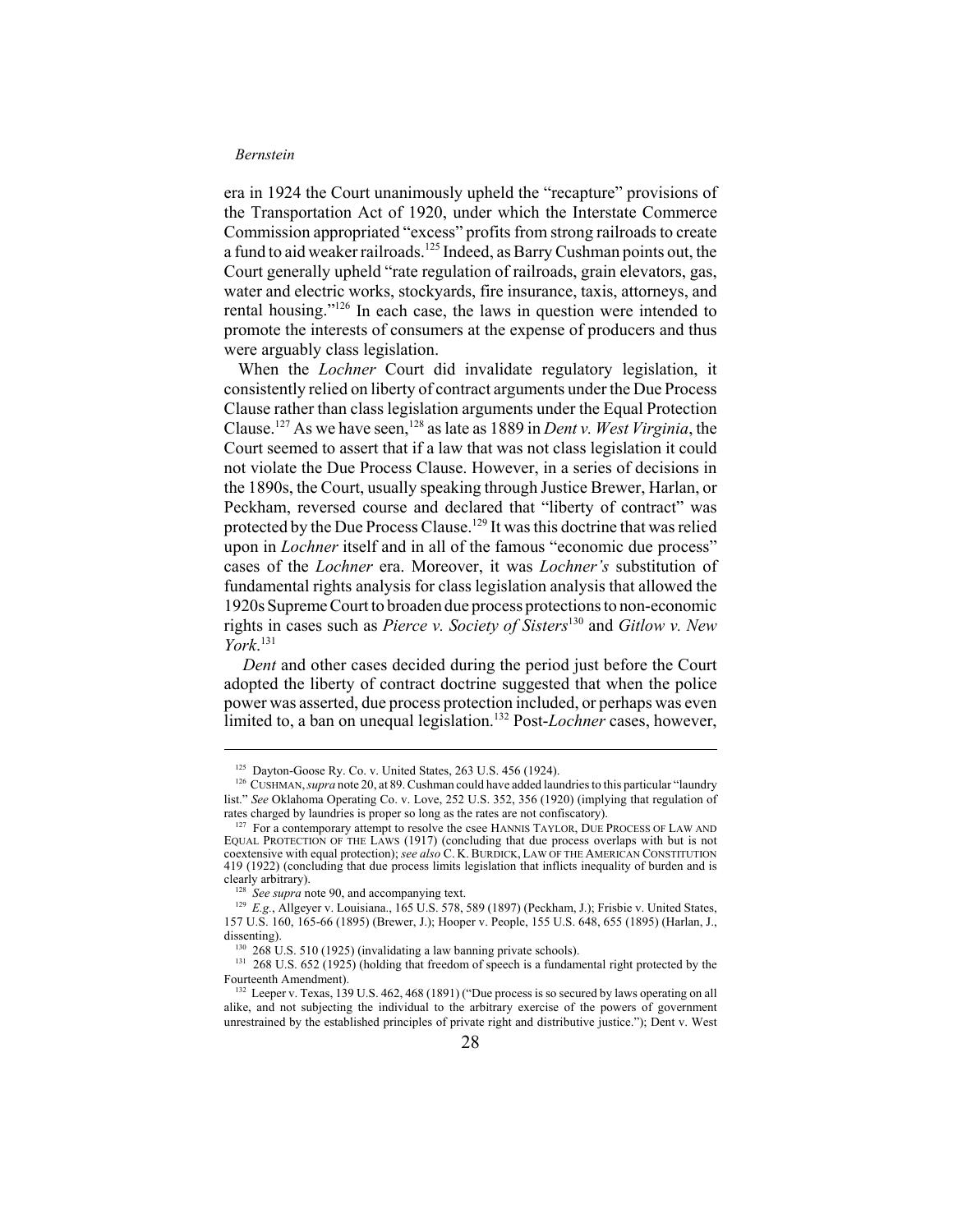relied on due process as the basis for protection of fundamental rights such as liberty of contract against arbitrary legislation, and suggested the equality component of due process was minimal, if it existed at all. For example, several decisions suggested that because Congress is subject to due process but not equal protection limitations, federal discriminatory legislation might be constitutional.<sup>133</sup>

Meanwhile, there were no United States Supreme Court cases decided just before or during the *Lochner* era clearly invalidating legislation as "class," "unequal," "special," "partial," or "discriminatory" legislation that relied on the Due Process Clause alone.<sup>134</sup> Most Supreme Court discussions of class legislation involved only the Equal Protection Clause, even in cases in which due process claims were raised.135 For example, the Court found that a law creating special, more lenient rules for torts committed by striking workers violated fundamental rights under the Due Process Clause. The Court then found that it also constituted illicit class

The Due Process Clauses of the Fifth and Fourteenth Amendments were thought to have the same scope. *See* Hurtado v. California, 110 U.S. 516, 534-35 (1883).

<sup>134</sup> Some early cases relied on both an equal protection and due process analysis to invalidate laws that unjustly discriminated, including what one author claims was the first case in which the Court declared that a state police regulation was unconstitutional because it was inconsistent with due process "as a substantive requirement." *See* Reagan v. Farmers Loan and Trust Co., 154 U.S. 362 (1894); MOTT, *supra* note 3, at 341.

<sup>135</sup> *E.g.*, Truax v. Corrigan, 257 U.S. 312, 333-34 (1921). According to Mott, "Since 1916 less than one-third of the opinions, in decisions nullifying legislations [sic] because of the arbitrary classifications involved, mentioned due process at all." MOTT, *supra* note 3, at 278.

SPRING 2003 29

Virginia, 129 U.S.114, 124 (1889) ("legislation is not open to the charge one of his rights without due process of law, if it be general in its operation upon the subjects to which it relates").

<sup>&</sup>lt;sup>133</sup> District of Columbia v. Brooke, 214 U.S. 138, 142 (1908) ("The defendant in error asserts this discrimination and argues its consequences at some length, but does not refer to any provision of the Constitution of the United States which prohibits Congress from enacting laws which discriminate in their operation between persons or things."); *see generally* E. Connor Hall, *Due Process of Law and Class Legislation*, 43 AM. L.REV. 926, 927 (1909) (noting that this opinion intimates that "Congress may enact class legislation" and asserting that "this opinion would seem to be correct"). At this time, the Court was careful not to assert that the Fifth Amendment's due process included a vigorous antidiscrimination component. *E.g.*, Second Employers' Liability Cases, 223 U.S. 1, 52 (1912) ("Even if it be assumed that that [due process] clause is equivalent to the 'Equal protection of the laws' clause of the Fourteenth Amendment . . ."); United States v. Heinz, 218 U.S. 532, 546 (1910) ("Assuming, therefore, and assuming only, not deciding that congress may not discriminate in its legislation . . .").

The only *Lochner* era case of any note in which the equality component of due process played a noticeably large role was *Adkins v. Children's Hospital*, 261 U.S. 525 (1923), where the unequal aspects of the law in question helped doom it. In *Adkins* the Court found that a minimum wage law was unconstitutional in part because it required employers to subsidize their employees. The law in *Adkins* also applied only to female workers, an arguably unreasonable classification. To the extent that class legislation was an issue in *Adkins*, the law normally would have been subjected to challenge primarily under the Equal Protection Clause. However, because the case arose from a District of Columbia law, the Fourteenth Amendment did not apply. The Court therefore relied on the Fifth Amendment's Due Process Clause in finding that the law involved unconstitutional classifications. The major premise of the holding, however, was the violation of liberty of contract, with the class legislation aspects of the case merely used to show that the violation was unreasonable. In any event, the prominence of *Adkins* should not obscure the fact that, as a *Lochner* era due process case with explicit class legislation elements, it was rather exceptional.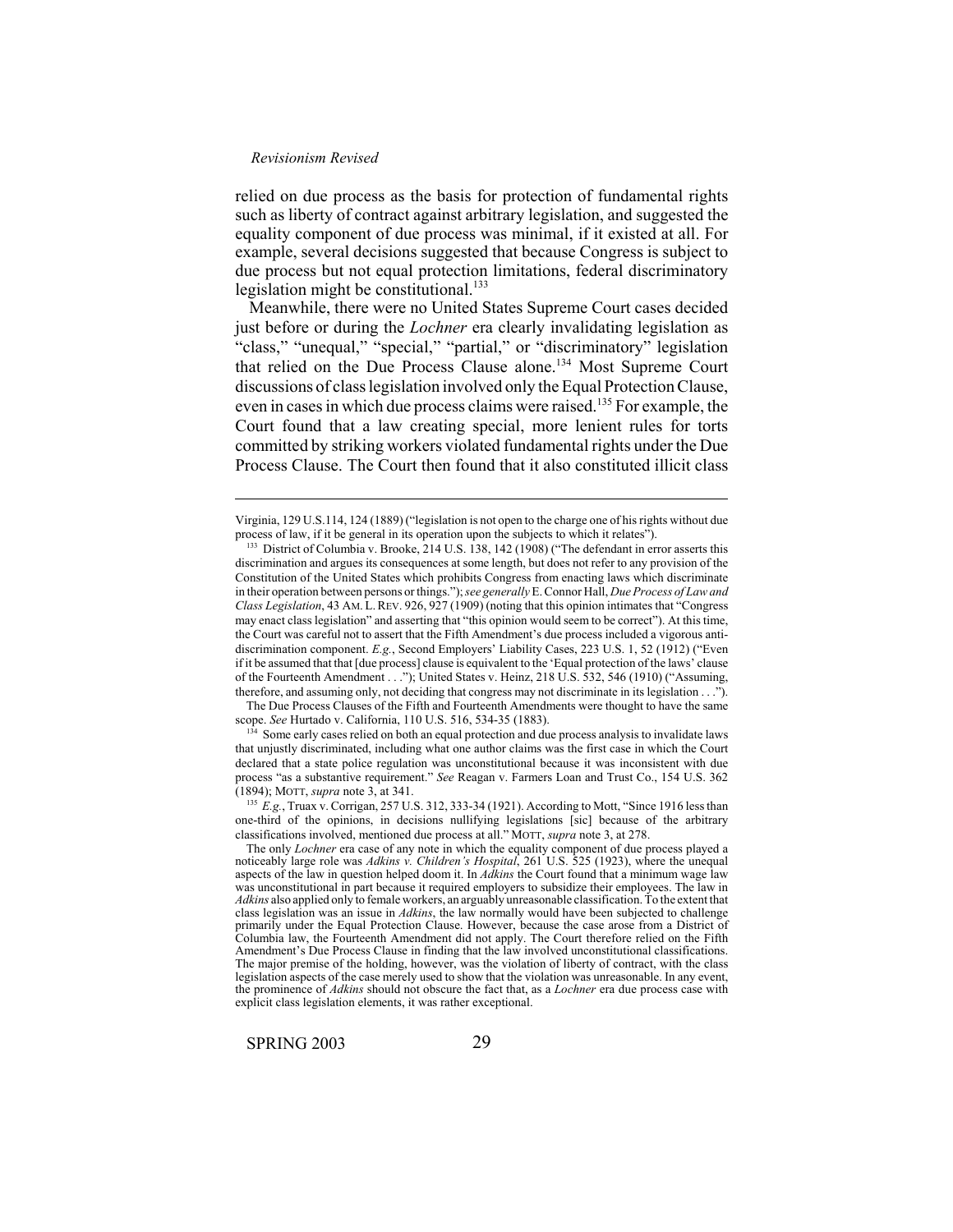legislation under the Equal Protection Clause.<sup>136</sup>

The Court ultimately did not completely abandon the equality component of due process. Rather, the Court limited due process's potency and scope, so that the Equal Protection Clause remained the primary barrier to class legislation, with due process playing only a subsidiary role. As one commentator noted, "it was but natural that the courts should seize upon this specific provision rather than the more general Due Process Clause."137 In practice, while the Equal Protection Clause prohibited all discriminatory legislation that did not have a valid police power justification, due process only entered the equality picture when a violation of a fundamental right such as liberty of contract was involved. Even then, the equal protection component of due process overlapped with the protections granted by the Equal Protection Clause and provided only a "mere minimum" of equal protection.<sup>138</sup>

With the exception of cases involving otherwise valid regulations that the Court found were unconstitutional because they arbitrarily applied only to part of the class being regulated,139 the *Lochner* era Court was far

*Truax*, 257 U.S. at 331-32.

138 *Truax*, 257 U.S. at 332.

<sup>136</sup> Truax v. Corrigan, 257 U.S. 312, 333-34 (1921).

<sup>137</sup> MOTT, *supra* note 3, at 278.

Chief Justice Taft explained in 1921:

The [equal protection] clause is associated in the amendment with the Due Process Clause and it is customary to consider them together. It may be that they overlap, that a violation of one may involve at times the violation of the other, but the spheres of the protection they offer are not coterminous. The Due Process Clause brought down from Magna Charta was found in the early state constitutions and later in the Fifth Amendment to the federal Constitution as a limitation upon the executive, legislative and judicial powers of the federal government, while the equality clause does not appear in the Fifth Amendment and so does not apply to congressional legislation. The Due Process Clause requires that every man shall have the protection of his day in court, and the benefit of the general law, a law which hears before it condemns, which proceeds not arbitrarily or capriciously, but upon inquiry, and renders judgment only after trial, so that every citizen shall hold his life, liberty, property and immunities under the protection of the general rules which govern society. It, of course, tends to secure equality of law in the sense that it makes a required minimum of protection for every one's right of life, liberty, and property, which the Congress or the Legislature may not withhold. Our whole system of law is predicated on the general fundamental principle of equality of application of the law. 'All men are equal before the law,' 'This is a government of laws and not of men,' 'No man is above the law,' are all maxims showing the spirit in which Legislatures, executives and courts are expected to make, execute and apply laws. But the framers and adopters of this amendment were not content to depend on a mere minimum secured by the Due Process Clause, or upon the spirit of equality which might not be insisted on by local public opinion. They therefore embodied that spirit in a specific guaranty.

<sup>139</sup> *See*, *e.g.*, Hartford Co. v. Harrison, 301 U.S. 459 (1937) (holding unconstitutional a statute that permitted mutual insurance companies to act through salaried resident employees, but forbidding stock companies from doing the same); Mayflower Farms, Inc. v. Ten Eyck, 297 U.S. 266 (1936) (invalidating a price-fixing scheme for milk that had provisions that benefitted incumbents and not new market entrants); Valentine v. Great Atlantic & Pacific Tea Co., 299 U.S. 32 91936) (declaring unconstitutional a graduated sales tax on the authority of *Levy*, *infra*); Stewart Dry Goods Co. v. Levy, 294 U.S. 550 (1935) (invalidating a graduated sales tax that applied a higher rate to larger merchants); Louis K. Liggett Co. v. Lee, 288 U.S. 517 (1933) (overturning a graduated retail sales tax that rose with the number of stores a chain store company owned); Smith v. Cahoon, 283 U.S. 553 (1931) (invalidating a law that required motor carriers to obtain certificates of public convenience and to give bond or evidence of insurance, but exempting carriers of certain commodities); Quaker City Cab Co.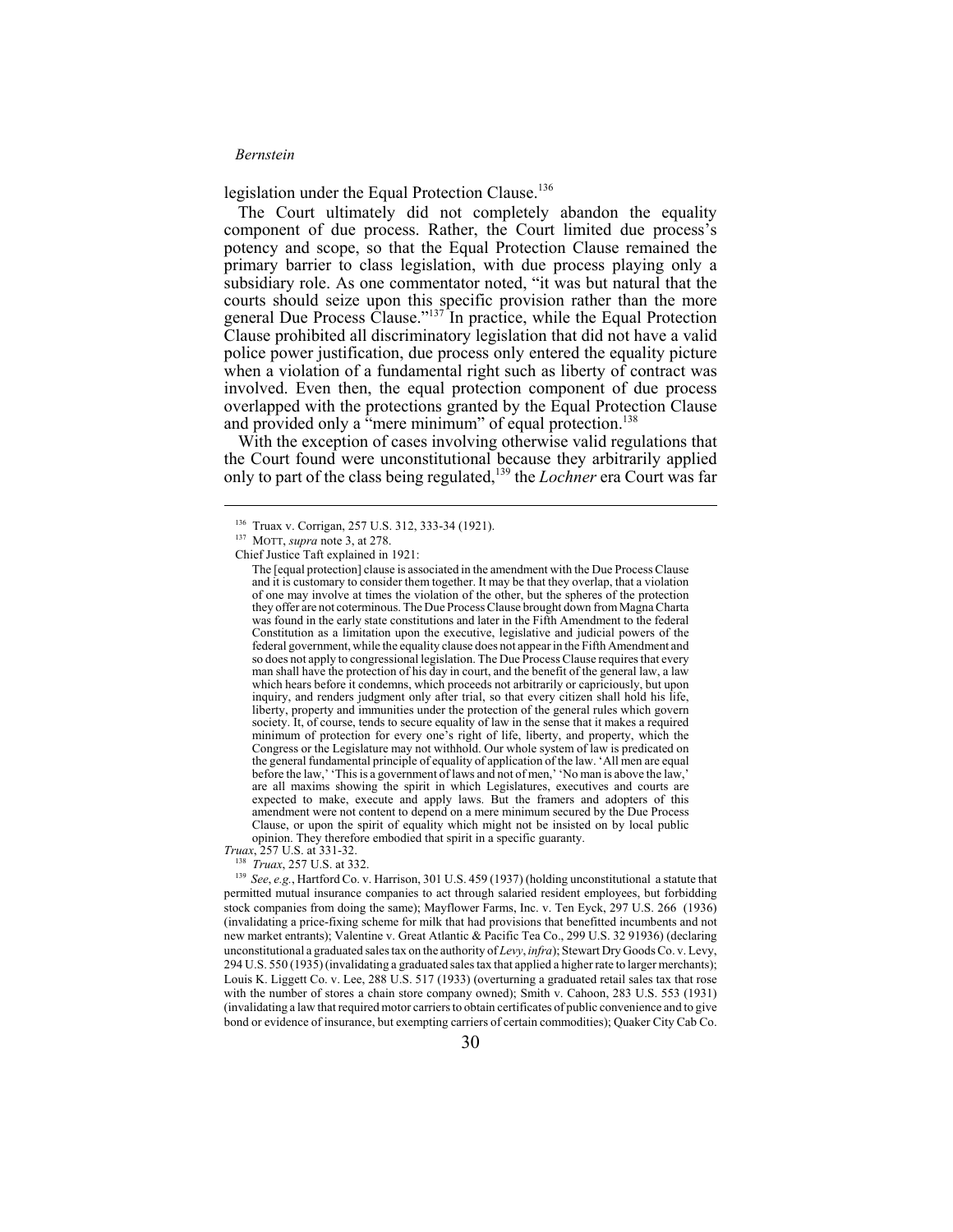more inclined to invalidate legislation as a violation of fundamental rights than as class legislation. Even cases that seemed to involve the most blatant forms of class legislation were decided solely on a due process/fundamental rights theory, with the Court ignoring equal protection/class legislation elements. For example, *New State Ice v. Liebmann,*140 famous for Justice Brandeis' invocation of states as the "laboratories of democracy," involved an Oklahoma law granting a monopoly to an ice company. Not only could this easily be deemed class legislation, but it is exactly the sort of legislation—government grants of monopoly power to big business—that had motivated the Jacksonians one hundred years earlier when they established opposition to class legislation as an integral component of American political thought.<sup>141</sup> Nevertheless, the *New State Ice* Court ignored the class legislation paradigm, and instead invalidated the law as a "regulation which has the effect of denying or unreasonably curtailing the common right to engage in a lawful private business."<sup>142</sup>

 Thus, in addition to a semantic difficulty over the typical meaning of the phrase "class legislation,"143 the idea that *Lochner*ian decisionmaking was primarily motivation by hostility to class legislation rests on faulty assumptions. First, it assumes that because class legislation was a primary factor in the controversy over judicial review of economic regulations in both federal and state courts in the late nineteenth century, *Lochner* and its progeny necessarily followed in that tradition. This neglects the fact that before and during the *Lochner* era, the United States Supreme Court explicitly and consistently adopted an extremely forgiving test for class legislation.

The class legislation hypothesis also mistakenly relies on the speculative belief that even though time after time the Court rejected the opportunity to explicitly rely on a class legislation analysis when invalidating regulatory legislation, and instead claimed to be protecting fundamental individual rights under the Due Process Clause, we can nevertheless deconstruct the Court's opinions and determine that hostility to class legislation was the Court's "real" motive. As discussed below, a more persuasive explanation for *Lochner* can be found in the Court's own

v. Pennsylvania, 277 U.S. 389 (1928) (holding that a statute that taxed corporations that owned cabs, but not individual owners, violated the Equal Protection Clause); F. S. Royster Guano Co. v. Virginia, 253 U.S. 412 (1920) (invalidating a tax on the out of state income of Virginia corporations that derived some of their income from foreign sources because the tax did not also apply to Virginia corporations that received all of their income from foreign sources); Southern Ry. Co. v. Greene, 216 U.S. 400 (1910) (invalidated a franchise tax that applied only to out of state railraods).

<sup>140 285</sup> U.S. 262 (1932).

<sup>141</sup> *See* GILLMAN, *supra* note 13, at 35-37.

<sup>142</sup> *New State Ice*, 285 U.S. at 278.

<sup>&</sup>lt;sup>143</sup> *See supra* notes 46 to 49 and accompanying text, (noting that the phrase class legislation has been associated by many scholars with special interest legislation, when in fact most decisions involving a class legislation analysis turned on whether the classifications at issue were arbitrary and unreasonable, not whether the laws in question benefitted specific groups).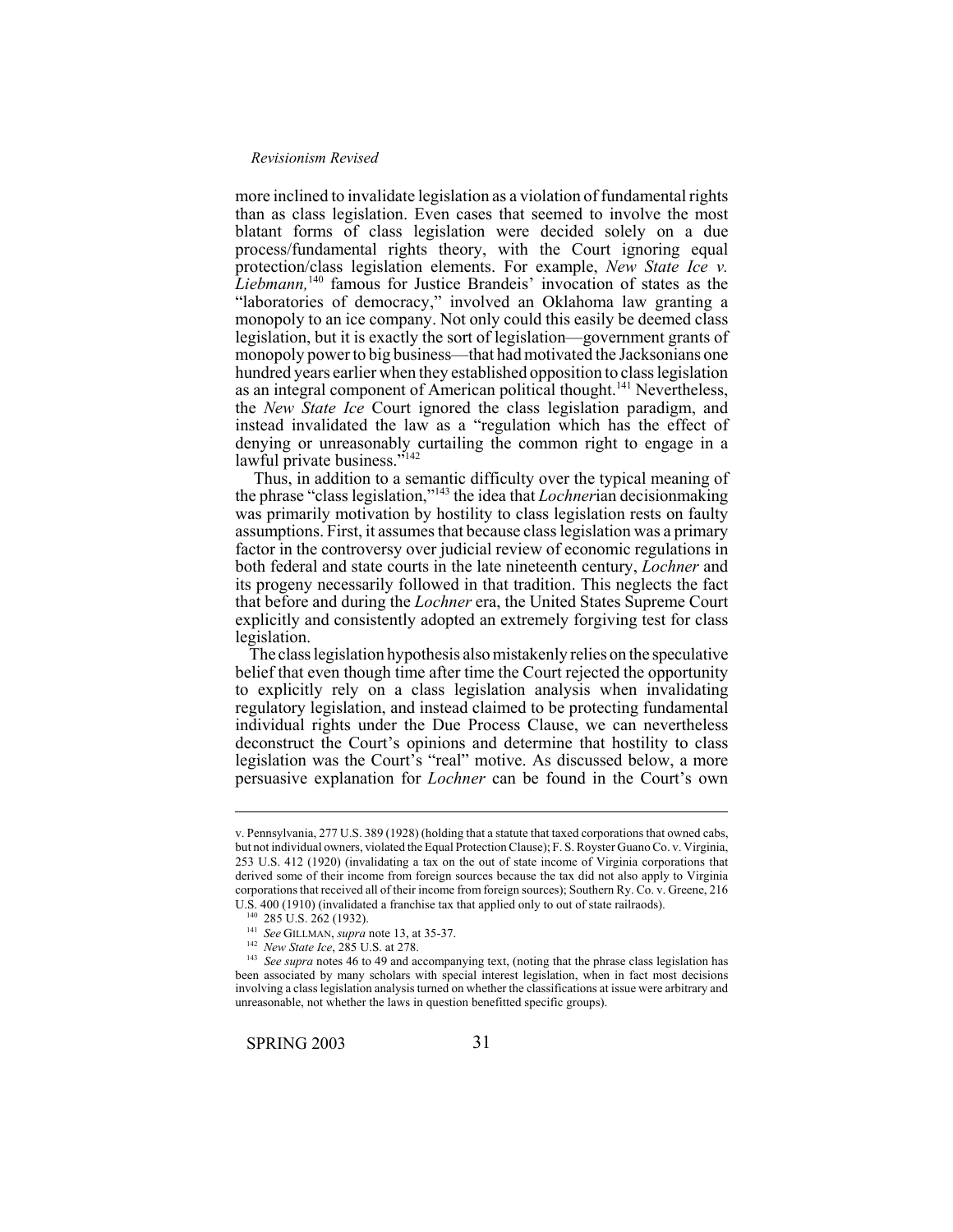explanation for its decisions: it was seeking to protect what it saw as fundamental individual rights against excessive government intrusion.

## II. FUNDAMENTAL RIGHTS ANALYSIS: NATURAL RIGHTS AND **HISTORICISM**

The Supreme Court's desire to protect fundamental liberties under the Due Process Clause primarily motivated its *Lochner*ian jurisprudence. When leading postbellum lawyers considered American constitutionalism, they thought of it not as being solely the powers and prohibitions contained within the four corners of a document. Rather, they took a cue from British constitutional theorists, who posited that England had a "constitution" despite the absence of any such written document. American theorists argued that the United States, too, had an unwritten constitution, one that complemented and supplemented the written document. This idea was sufficiently widely accepted that the Supreme Court declared in 1875 that "[t]here are limitations on [government] power which grow out of the essential nature of all free governments."144

In England, the Constitution only restrained the monarchy and was safeguarded by Parliament, leading to a system of legislative supremacy. There had always been a strong strain in American constitutionalism that suggested that the federal government, as one of delegated and enumerated powers, was constrained by both the written Constitution and unwritten natural law.145 The post-Civil War American innovation was to argue that America's unwritten constitution was judicially enforceable against the states despite the states' police powers, an inherent attribute of their sovereignty.146 Even at the state level, the judiciary, not the people's elected representatives, was the ultimate guardian of American constitutional liberty.

Thomas Cooley's very influential 1868 treatise, *Constitutional*

<sup>144</sup> Loan Association v. Topeka, 20 Wall. 655, 662 (1875); *see generally* Hanson v. Vernon, 27 Iowa 28, 73 (1869) ("There is , as it were, back of the written Constitution, an unwritten Constitution

<sup>. . .</sup> which guarantees and well protects all the absolute rights of the people."); THOMAS M. COOLEY, A TREATISE ON THE CONSTITUTIONAL LIMITATIONS WHICH REST UPON THE LEGISLATIVE POWER OF THE STATES OF THE AMERICAN UNION 93, 95, 175, 410-13 (1868) (discussing various limitations on government power that exist even in the absence of textual prohibitions). For a discussion of transatlantic collaboration during the late nineteenth century in romanticizing the "constitutional" traditions of the Anglo-American people, see RICHARD A.COSGROVE,OUR LADY THE COMMON LAW (1987).

Very early Supreme Court jurisprudence suggested that natural rights were judiciallyenforceable, e.g., Calder v. Bull, 3 U.S. (3 Dall.) 386, 388 (1798). Such dicta became less common in later years, but as late as the 1850s, the infamous *Dred Scott* decision was based in part on implicitly protecting the purported natural right to property in slaves from federal interference. Dred Scott v. Sanford, 19 How. 393 (1856).

<sup>146</sup> *See generally* Frederick N. Judson, *Liberty of Contract Under the Police Power*, 14 REP.A.B.A. 1, 1 (1891) (contrasting the "comprehensive and all-pervading police power of the States" with the "limited power of the Federal Government").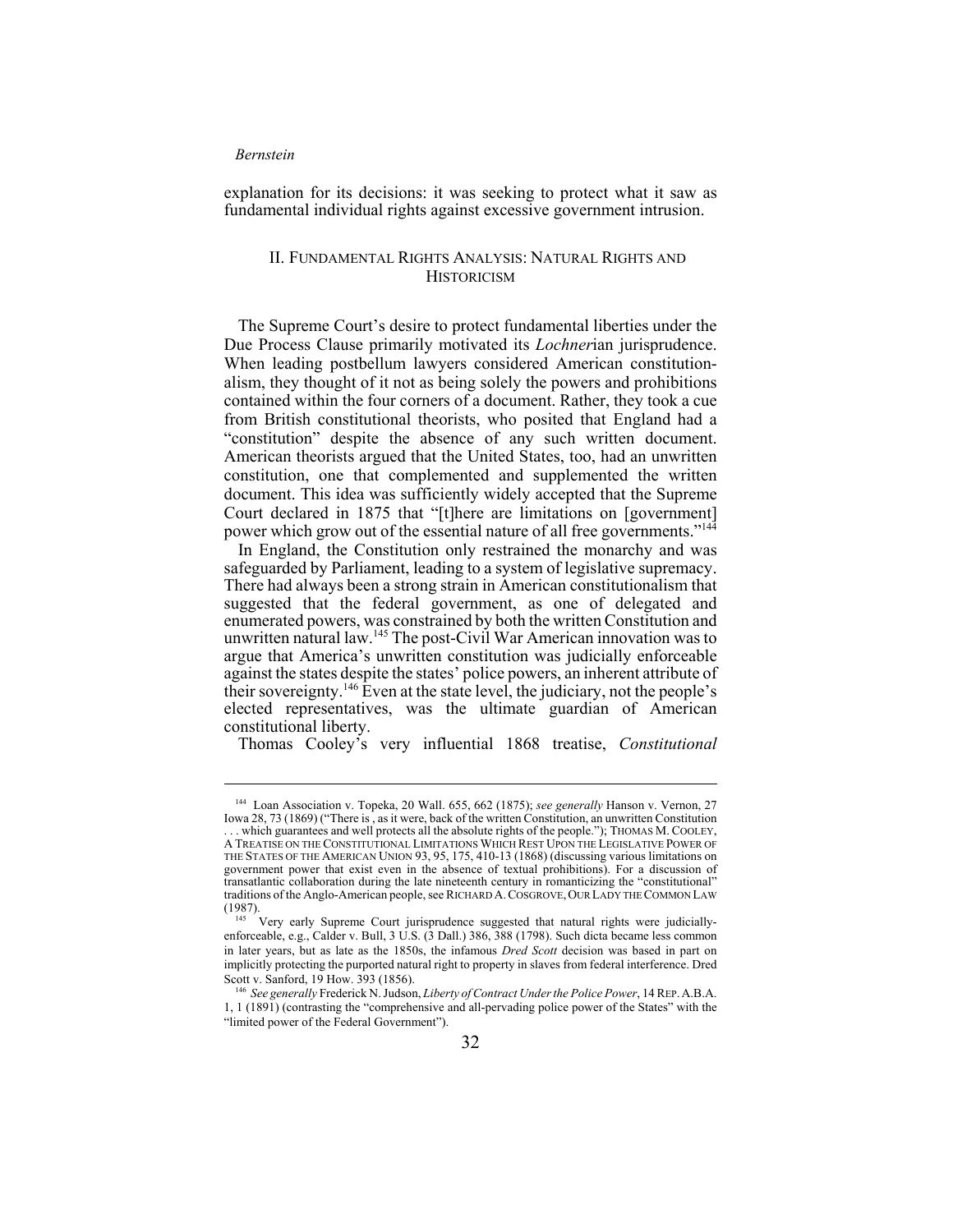*Limitations*, stated in its Introduction that "there are on all sides definite limitations which circumscribe the legislative authority, aside from the specific restrictions which the people impose by their constitutions."<sup>147</sup> Courts therefore could set aside a state law as invalid even if the written constitution did not contain "some specific inhibition which has been disregarded, or some express command which has been disobeyed."<sup>148</sup> Two years after his treatise appeared, Cooley, serving as Chief Justice of the Michigan Supreme Court, wrote that "there are certain limitations upon this [police] power, not prescribed in express terms by any constitutional provision, but inherent in the subject itself, which attend its exercise under all circumstances, and which are as inflexible and absolute in their restraints as if directly imposed in the most positive form of words $"$ <sup>149</sup>

Future United States Supreme Court Justice David Brewer, dissenting in an 1871 Kansas Supreme Court case,<sup>150</sup> wrote that the provisions of bills of rights are just "glittering generalities" if considered against a background of legislative supremacy. Instead of looking solely at the express restriction the Constitution places on the government, courts should look first to "those essential truths, those axioms of civil and political liberty upon which all free governments are founded, and secondly those statements of principles in the bill of rights upon which this governmental structure is read."151 Then "we may properly inquire what powers the words of the Constitution, the terms of the grant, convey."152

The existence of an unwritten American constitution was accepted even by those who denied that the judiciary had the power to enforce its terms. For example, Richard McMurtie agreed "that there is an unwritten Constitution here quite as much as there is in England."153 However, he argued that just as the English courts recognized that the unwritten

<sup>147</sup> COOLEY, *supra* note 51, at iv.

<sup>148</sup> *Id.*

<sup>149</sup> People v. Salem, 20 Mich. 452, 473 (1870). As Alan Jones points out, in his later years, "Cooley openly used the word 'constitutional in the same way that he had covertly use it before—to apply to the established usages, the unwritten purposes, and the habits of thought which had historically created the great arrangements under which the English and American peoples had long rule themselves." ALAN R.JONES,THE CONSTITUTIONAL CONSERVATISM OF THOMAS MCINTYRE COOLEY 359 (Garland Pub. ed. 1987).

State *ex rel*. St. Joseph & D.C.R. Co. v. Comm'rs of Nemaha Co., 7 Kan. 542, 555 (1871). 151 *Id.*

<sup>152</sup> *Id*.

<sup>153</sup> Richard C. McMurtie, A *New Canon of Constitutional Interpretation*, 32 AM. L. REG. & REV. 1, 7 (1893); *see also* Shattuck, *supra* note 3 (arguing that the Due Process Clause only gives the courts authority to protect procedural rights).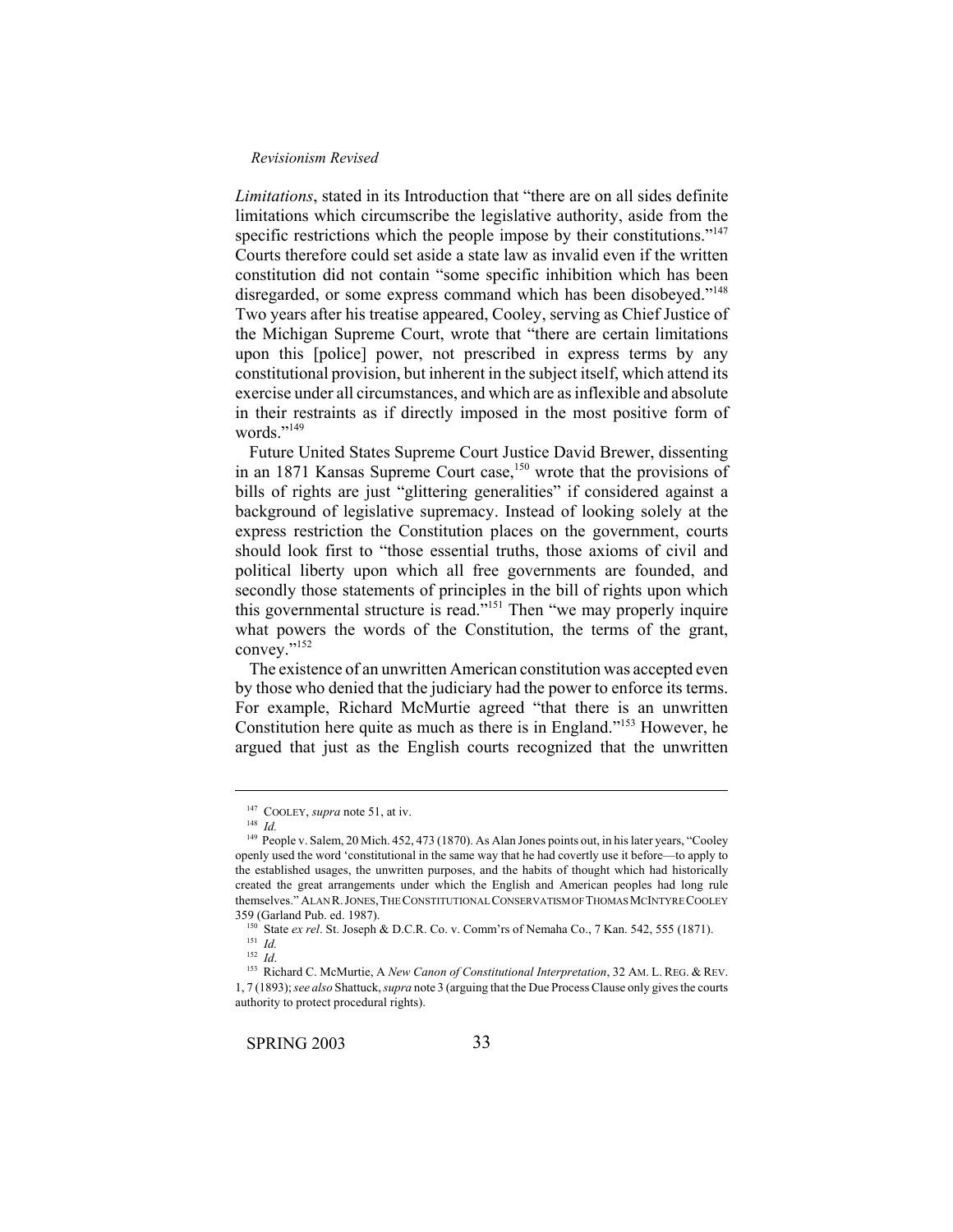constitution is binding only on the legislature and is not to be enforced by the courts, the same rule applies in the United States.<sup>154</sup>

Other commentators insisted that the genius of the American constitutional system was precisely that it allowed courts to review the constitutionality of legislation. Prominent commentator Christopher Tiedeman asserted that natural rights protected under the English Constitution "have been incorporated into the American Constitutions, both state and federal."155 He praised the "disposition of the courts to seize hold of these general declarations of rights as an authority for them to lay their interdict upon all legislative acts which interfere with the individual's natural rights, even though these acts do not violate any specific or special provision of the Constitution."<sup>156</sup> A. V. Dicey, the leading English commentator on constitutionalism, wrote that judicial review is "the only adequate safeguard which has hitherto been invented against unconstitutional legislation."157 "The glory of the founders of the United States," Dicey added, "is to have devised or adopted arrangements under which the Constitution became in reality as well as in name the supreme law of the land."<sup>158</sup>

Regardless of what jurists believed about the unwritten Constitution, before the Civil War they generally agreed that federal courts had very limited authority to review state legislation; only explicit limitations on state authority, such as the Contracts Clause, could be enforced. However, postBellum thinkers, despite a strong contrary statement in the *Slaughter-*House Cases,<sup>159</sup> argued that the Fourteenth Amendment's Due Process Clause gave courts the right and obligation to enforce against the states not just the largely procedural rights protected by the Magna Carta and long-standing Anglo-American tradition, but all fundamental individual rights deemed essential to the development of American liberty, including

<sup>154</sup> *Id*.

<sup>&</sup>lt;sup>155</sup> CHRISTOPHER G. TIEDEMAN, THE UNWRITTEN CONSTITUTION OF THE UNITED STATES 77-78 (1890).<br> $156$  *Id.* at 81.

<sup>&</sup>lt;sup>157</sup> A.V. DICEY, THE LAW OF THE CONSTITUTION 125 (2d ed. 1886); *see also* JOHN W. BURGESS, POLITICAL SCIENCE AND COMPARATIVE CONSTITUTIONAL LAW 209-32 (1890) (championing judicial review to protect constitutional guarantees as the best protection for liberty).

<sup>158</sup> DICEY, *supra* note 157, at 145.

<sup>&</sup>lt;sup>159</sup> Justice Miller declared for the majority: "Under no construction of that provision [due process of law] that we have ever seen, or any that we deem admissible" could the law in question be declared void. Slaughter-House Cases, 16 Wall. 36, 81 (1872). However, the due process issue was a very minor one in this case, and the quotation above is the extent of the Court's discussion. If the due process holding had been more detailed and extensive, it likely would have inhibited future due process jurisprudence far more successfully. Justice Stephen Field, for one, always contended that the issue of due process and its relationship to the police power had not been properly presented or considered in *Slaughter-House*. *See* 3 CHARLES WARREN, THE SUPREME COURT IN UNITED STATES HISTORY 271 (1922) (explaining Field's view of the matter).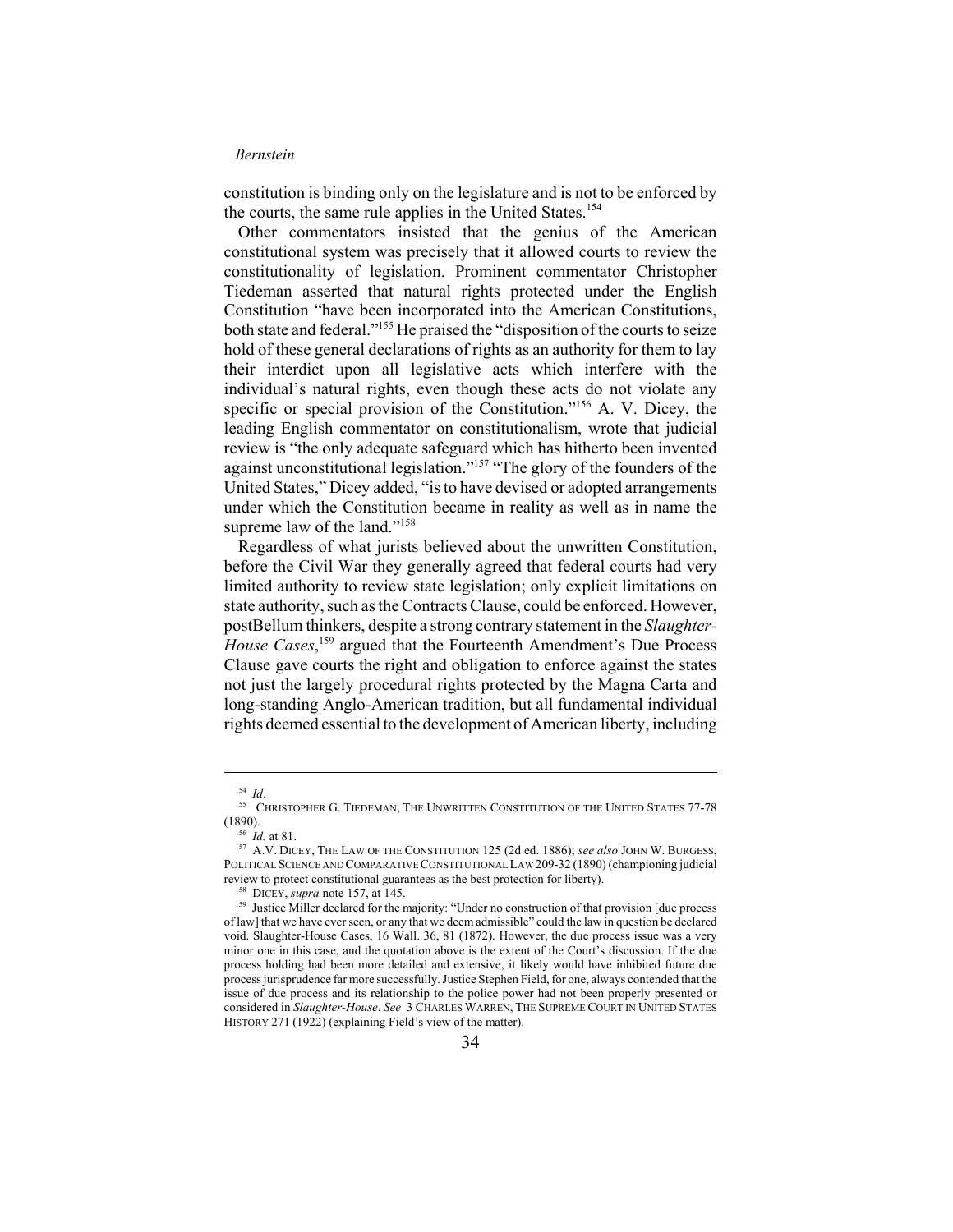economic rights.160 Professor John F. Dillon, for example, wrote in 1894 in *The Laws and Jurisprudence of England and America* that the Due Process Clause embodies "the great fundamental principles of right and justice" which it "makes part of the organic law of the nation."<sup>161</sup> He added that the "great fundamental rights guaranteed by [American] constitutions are life, liberty, contracts and property."162

As early as 1878, the Supreme Court stated in dicta that the Due Process Clause prohibits the invasion of private rights by the states.<sup>163</sup> A few years later, in *Hurtado v. California*,<sup>164</sup> the Court noted, again in dicta, that while in England the practical barrier "against legislative tyranny was the power of a free public opinion represented by the Commons," in the United States "written constitutions were deemed essential to protect the rights and liberties of the people against the encroachments of power delegated to their governments."165 While the due process ("law of the land") provisions of the Magna Carta were "applied in England only as guards against executive usurpation and tyranny, here they have become also bulwarks against arbitrary legislation, . . . they must be held to guarantee not particular forms of procedure, *but the very substance of individual rights to life, liberty and property.*"166

Critics argued that allowing courts to protect unspecified rights under the Due Process Clause amounted to judicial usurpation.<sup>167</sup> Nevertheless,

SPRING 2003 35

<sup>160</sup> *See* CHRISTOPHER WOLFE, THE RISE OF MODERN JUDICIAL REVIEW 129 (1986) (noting that for certain advocates of the Fourteenth Amendment, the Amendment "was merely providing for *national enforcement* of rights that had been guaranteed all along (but without effective means of enforcemen)").

<sup>&</sup>lt;sup>161</sup> JOHN F. DILLON, THE LAWS AND JURISPRUDENCE OF ENGLAND AND AMERICA 208-12 (1894); *see also id*. at 213 ("The Fourteenth Amendment in the most impressive and solemn form places life, liberty, contracts, and property, and also equality before the law, among the fundamental and indestructible rights of all the people of the United States."); *id*. at 226 ("These great and fundamental principles, these distinguishing excellences of the English law, have been adopted in all their scope and vigor in this country. We have gone further, and by constitutional limitations upon legislative power we have placed these primordial rights beyond legislative invasion, thereby giving them a theoretical if not an actual, security greater than they possess in the old country.").

<sup>162</sup> *Id.* at 203; *see also id.* at 382 ("Austin's doctrine that all law proceeds from the sovereign, and therefore is binding alone upon the subject, is defective in that it fails to realize that law has not reached its full development until it attains complete supremacy by binding alike the sovereign and the subject. This . . . sublime conception . . . has only been made a reality by the American device of written constitutions, which are the supreme law of the land.").

<sup>&</sup>lt;sup>163</sup> Davidson v. New Orleans, 96 U.S. 97, 102 (1878).

<sup>&</sup>lt;sup>164</sup> 110 U.S. 516, 531 (1884).

<sup>165</sup> *Id*.

<sup>&</sup>lt;sup>166</sup> *Id.* (emphasis supplied).

<sup>167</sup> For contemporary criticism of fundamental rights jurisprudence, see, e.g., T. W. Brown, *Due Process of Law*, 32 AM. L. REV. 14, 20 (1898) (critiquing judicial invalidation of popularly enacted legislation, and questioning the use of generic terms like "general rules of jurisprudence," "the fundamental principles of liberty and justice," and "the principles of the common law" to justify judicial decisions.).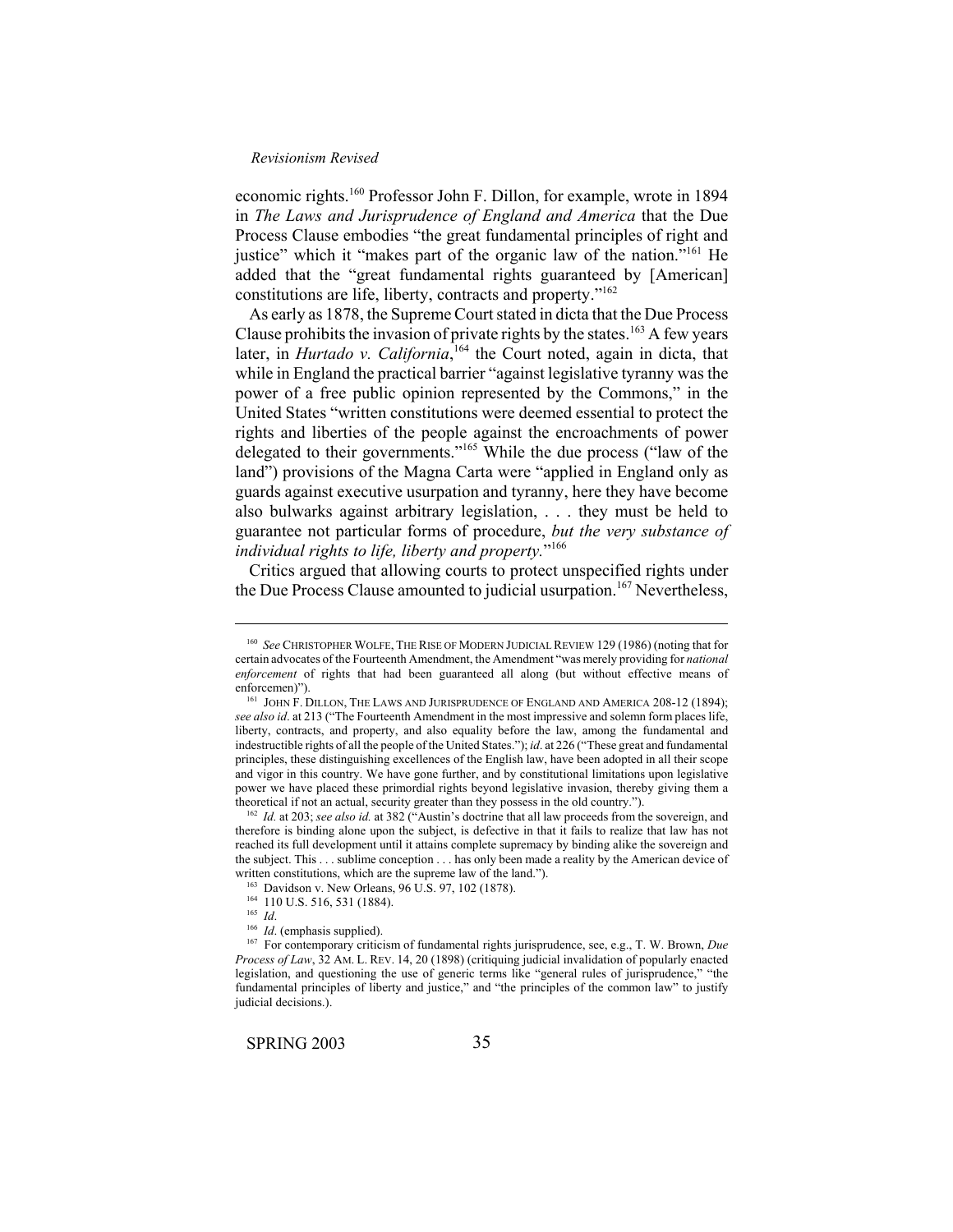by the time *Lochner* was decided there was a broad consensus that the Fourteenth Amendment's Due Process Clause protects fundamental rights from government intrusion.<sup>168</sup> As discussed below, the source of the fundamental rights recognized by the United States Supreme Court during the *Lochner* era was the American natural rights tradition, tempered by a historicist perspective. The Justices' historicism, along with concerns for federalism and of the judiciary overstepping its bounds, limited the scope of the judicial enforceability of natural rights to those rights considered fundamental to the Anglo-American heritage of liberty. Moreover, the Court would only step in when such rights were infringed upon in ways that went beyond the states' traditional police powers.<sup>169</sup>

## A. *Natural Rights*

Natural rights theory—meaning, in this context, the idea that individuals possess prepolitical rights that antedate positive law and that could be discovered through human reason—influenced *Lochner* era jurisprudence in general, and the development of the liberty of contract doctrine in particular. The *Slaughter-House* dissents of Justices Field and Bradley,<sup>170</sup> so crucial to the development of the liberty of contract idea, were laden with natural rights rhetoric, a testament to the influence of Republican free labor ideology on post-Civil War thought.<sup>171</sup> For example, Field wrote that "it is to me a matter of profound regret that [the statute's] validity is recognized by a majority of this court, for by it the right of free labor, one the most sacred and imprescriptible rights of man, is violated."172

<sup>168</sup> *See infra* notes 179 to 217 and accompanying text; *see generally* Chicago, B. & Q. R. Co. v. Chicago, 166 U.S. 226 (1897) (finding that due process requires that states that take property for public use must pay the former owner just compensation); HADLEY ARKES, THE RETURN OF GEORGE SUTHERLAND: RESTORING A JURISPRUDENCE OF NATURAL RIGHTS 26 (1994) (discussing the consensus regarding fundamental rights). By 1904, even Ernst Freund, who generally held Progressive views, argued only that "the older principles of justice" should not "*absolutely* control the progress of the law." FREUND, *supra* note 76, § 21, at 17 (emphasis supplied).

<sup>169</sup> Judges who believed in a natural rights-based jurisprudence had always conceded that police power regulations were constitutional. *See, e.g.*, the famous opinion of Justice Bushrod Washington in Corfield v. Coryell, 6 F. 546, 551-52 (C.C.E.D. 1823).

Slaughter-House Cases, 83 U.S. 36, 83-124 (1872).

<sup>171</sup> *See generally* McCurdy, *supra* note 18, at 165-79; Forbath, *supra* note 16, at 782-86; Nelson, *supra* note 15, at 558-60.

<sup>172</sup> *Slaughter-House Cases*, 83 U.S. at 110 n.39. Similarly, in Butchers' Union v. Crescent City, 111 U.S. 746, 759 (1884) (Field, J., concurring), Field cited the Declaration of Independence for the proposition that men have the inalienable right

to pursue their happiness, by which is meant that the right to pursue any lawful business or vocation, in any manner not inconsistent with the equal right of other, which may increase their prosperity or develop their faculties, so as to give to them their highest enjoyment. The common business and callings of life, the ordinary trades and pursuits, which are innocuous in themselves, and have been followed in all communities from time immemorial, must, therefore, be free in this country to all alike upon the same terms.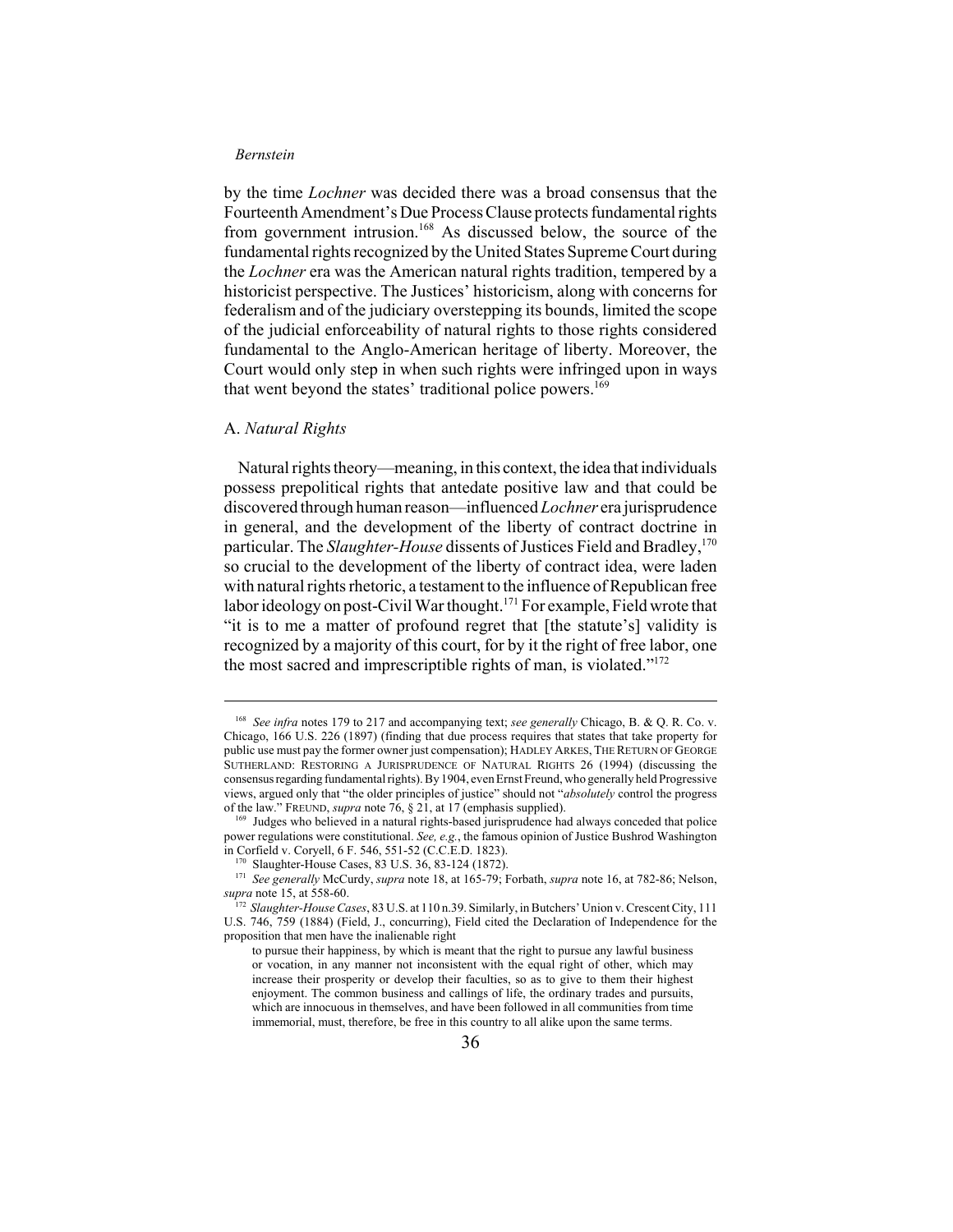While Field lost on this particular issue, just one year later Justice Samuel Miller, speaking for all but one Justice, stated that there are "rights in every government beyond the control of the state. . . . The theory of our governments, State and National, is opposed to the deposit of unlimited power anywhere."173 State courts expanded upon the Supreme Court's natural rights rhetoric in issuing some of the earliest *Lochnerian* decisions, especially in labor cases.<sup>174</sup>

Field retired in 1897, but his close contemporary, Justice John Marshall Harlan, and his nephew, Justice David Brewer, continued his natural rights advocacy. Harlan, for example, wrote that there are limitations on all organs of government "which grow out of the essential nature of all free governments."175 Brewer, meanwhile, argued that liberty of contract

Some judges ignored the fact that the *Slaughter-House* opinions that found a constitutional right to pursue a lawful occupation were written by the *dissenters*, and relied on the Privileges or Immunities Clause to invalidate regulatory legislation. For example, federal judge Lorenzo Sawyer wrote in the process of invalidating a law regulating laundries (and, not incidentally, implicitly targeting Chinese-owned laundries) that the right to labor is protected by the Fourteenth Amendment as "one of the highest privileges and immunities secured by the constitution to every American citizen, and to every person residing within its protection." *In re* Tie Loy (The Stockton Laundry Case), 26 F. 611, 613 (C.C.D. Cal. 1886). The following year, he invalidated another laundry ordinance because it "abridge[d] the liberty of the owner to select his own occupation and his own methods in the pursuit of happiness, and thereby prevent[ed] him from enjoying his rights, privileges, and immunities, and deprive[d] him of equal protection of the laws." *In re* Sam Kee, 31 F. 680, 681 (C.C.N.D. Cal. 1887). Neither opinion relied on the Due Process Clause.

175 Madisonville T. Co. v. St. Bernard M. Co., 196 U.S. 239, 251 (1905) (Harlan, J.); *see also* Jacobson v. Massachusetts, 197 U.S. 11, 29 (1905) (Harlan, J.) ("There is, of course, a sphere within which the individual may assert the supremacy of his own will, and rightfully dispute the authority of any human government,—especially of any free government existing under a written constitution, to interfere with the exercise of that will."); Railway Co. v. Chicago, 206 U.S. 226, 237 (1907) (Harlan, J.) (stating that compensation for the taking of property for public use is a "settled principle

SPRING 2003 37

As on scholar points out, what made Field's opinions "so compelling was his . . . patent conviction that the moral law was on his side." ROBERT G. MCCLOSKEY, AMERICAN CONSERVATISM IN THE AGE OF ENTERPRISE, 1865-1910, at 17 (1951)

<sup>173</sup> Loan Assoc. v. Topeka, 87 U.S. 655, 662-63 (1874).

<sup>174</sup> *See, e.g.*, Frorer v. People, 31 N.E. 395 (Ill. 1892) ("an adult person of sound mind, laboring under no legal disability, cannot be deprived of the right to make contracts in respect to labor and the acquisition of property, under the pretence [sic] of giving such person protection"); Godcharles v. Wigeman, 6 A. 354, 356 (Pa. 1886) (voiding an antiscrip law and concluding that a laborer "may sell his labor for what he thinks best, whether money or goods, just as his employer may sell his iron or coal, and any and every law that proposes to prevent him from so doing is an infringement of his constitutional privileges, and consequently vicious and void"); Vogel v. Pekoc, 42 N.E. 386, 387-88 (Ill. 1895); Low v. Rees Printing Co., 59 N.W. 362, 366-68 (Neb. 1894); *In re* Jacobs, 98 N.Y. 98 (1885) (concluding that a law banning tenement cigarmaking illicitly invaded "fundamental rights"); *see generally* Commonwealth v. Perry, 155 Mass. 117, 125 (1891) ("There are certain fundamental rights of every citizen [including the right to make reasonable contracts] which are recognized in the organic law of all our free American states. A statute which violates any of these rights is unconstitutional and void even though the enactment of is not expressly forbidden."); People v. Marx, 99 N.Y. 377, 386 (1885) ("No proposition is more firmly settled than that it is one of the fundamental rights and privileges of every American citizen to adopt and follow such lawful industrial pursuit, not injurious to the community, as he may see fit.").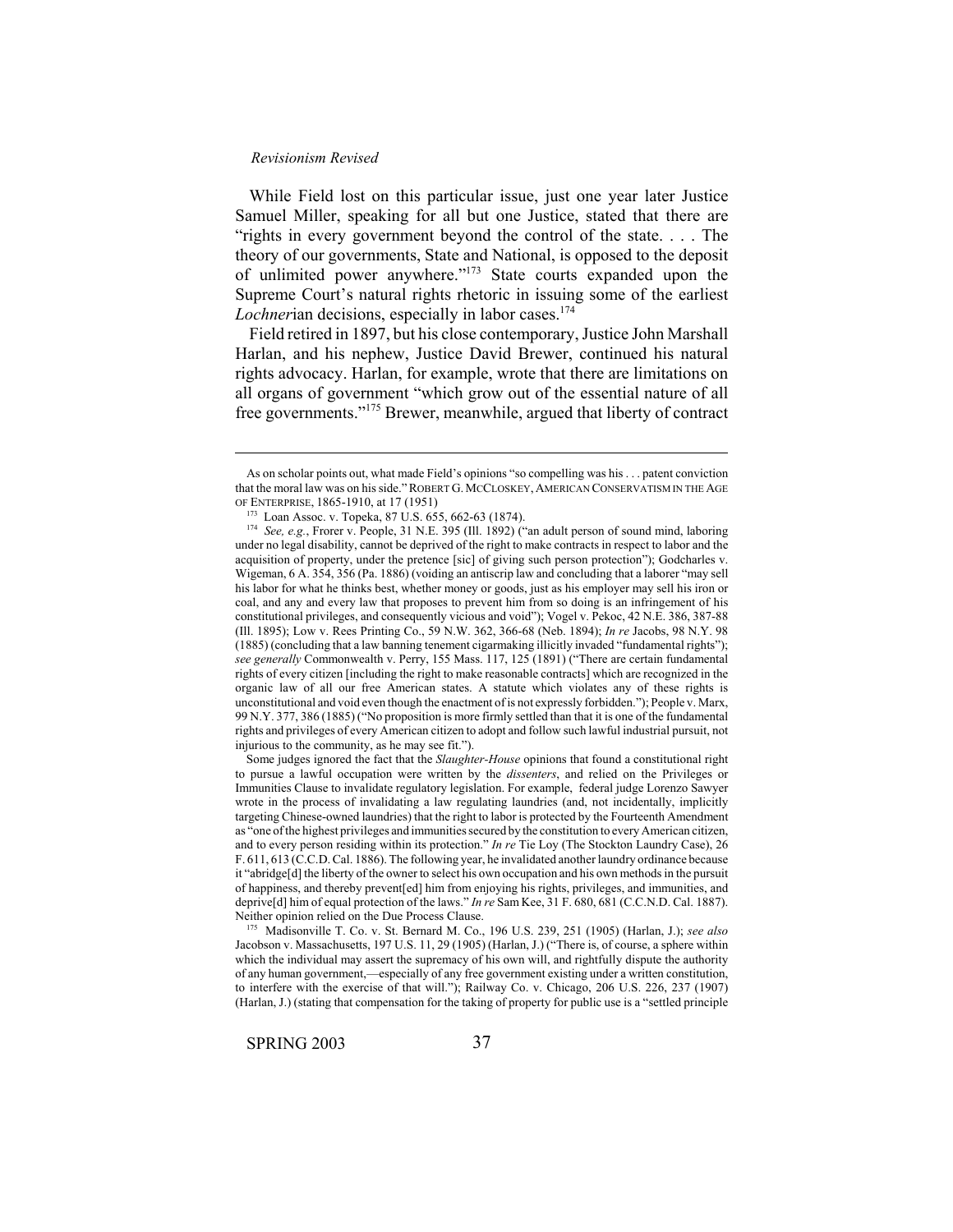is among "the inalienable rights of the citizen."176 Anticipating Richard Epstein's theory of the Takings Clause<sup>177</sup> by almost eighty years, Brewer asked,

> If it be a principle of natural justice that private property shall not be taken for public purposes without just compensation, is it not equally a principle of natural justice that no man shall be compelled to pay out money for the benefit of the public without any reciprocal compensation? What difference in equity does it make whether a piece of land is taken for public uses or so many dollars for like purposes? $178$

By the time the Court decided *Lochner*, there seems to have been a virtual consensus among the Justices that due process requirements protected fundamental rights that were antecedent to government,<sup>179</sup> with Justices Edward White,<sup>180</sup> Henry Brown,<sup>181</sup> Rufus Peckham,<sup>182</sup> and Joseph McKenna183 all expressing such sentiments. The main dispute on the Court

of universal law reaching back of all constitutional provisions"); Berea College v. Kentucky, 211 U.S. 45, 67 (1908) (Harlan, J., dissenting) ("The right to enjoy one's religious belief, unmolested by any human power, is no more sacred nor more fully or distinctly recognized than is the right to impart and receive instruction not harmful to the public. The denial of either right would be an infringement of the liberty inherent in the freedom secured by the fundamental law."); Monongahela B. Co. v. United States, 216 U.S. 177, 195 (1910); *see generally* MILTON R. KONVITZ, FUNDAMENTAL RIGHTS: HISTORY OF A CONSTITUTIONAL DOCTRINE 38-40 (2001) (noting Harlan's importance to the development of natural rights jurisprudence on the Supreme Court in the years leading up to *Lochner*). Bizarrely, a recent biography of Harlan has no entry in its index for "natural rights," "natural law," or "fundamental rights." YARBROUGH, *supra* note 4.

<sup>176</sup> Frisbie v. United States*,* 157 U.S. 160, 165 (1895).

<sup>&</sup>lt;sup>177</sup> RICHARD A. EPSTEIN, TAKINGS: PRIVATE PROPERTY AND THE POWER OF EMINENT DOMAIN  $(1985)$ 

<sup>178</sup> Chicago B.&Q. R.R. Co. v. People, 200 U.S. 561, 599 (1906) (Brewer, J., dissenting); *see generally* ELY, *supra* note 6, at 77 (noting the influence of natural law precepts on Brewer).

<sup>179</sup> Siegel, *supra* note 30, at 2-22 (noting that *Lochner*ian era jurisprudence was widely popular among jurists in late nineteenth-and early twentieth-century America, and that eight of the nine Justices on the Supreme Court in 1905 broadly agreed that constitutional principles should be drawn from a combination of common and natural law).<br><sup>180</sup> In discussing the issue of whether there were any constitutional limits on Congressional power

in conquered territory, White wrote in 1901 that there are "inherent, although unexpressed, principles which are the basis of all free government which cannot be with impunity transcended." This "signifies that even in cases where there is no direct command of the Constitution which applies, there may nevertheless be restrictions of so fundamental a nature that they cannot be transgressed." Downes v. Bidwell, 182 U.S. 244, 290-91 (1901) (White, J., concurring).

<sup>181</sup> Brown remarked that the Fourteenth Amendment required states to assess and collect taxes in a way that did not conflict with "natural justice." Turpin v. Lemon, 187 U.S. 51, 57 (1902).

<sup>182 &</sup>quot;The limit of the full control which the state has in the proceedings of its courts both in civil and criminal cases, is subject only to the qualification that such procedure must not work a denial of fundamental rights *or* conflict with specific and applicable provisions of the federal Constitution." West v. Louisiana, 194 U.S. 258, 263 (1904).

<sup>&</sup>lt;sup>183</sup> Justice McKenna wrote that "the words 'due process of law,' as used in the Fourteenth Amendment, protect fundamental rights," Howard v. Kentucky, 200 U.S. 164, 173 (1906) (McKenna, J.); *cf*. Twining v. New Jersey, 211 U.S. 78, 106 (1908) (Moody, J.) (stating that the test for whether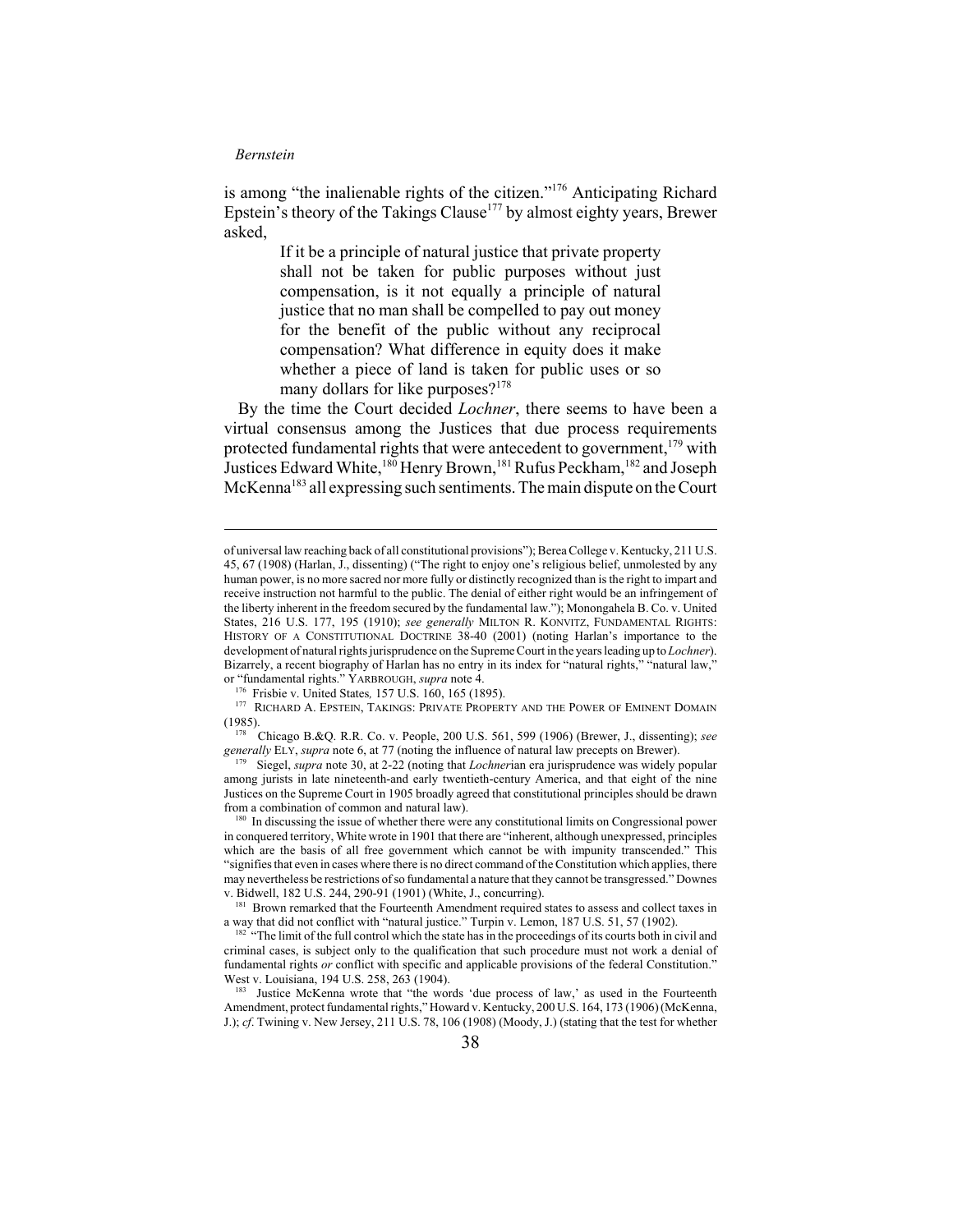was not over the existence of fundamental judicially-enforceable unenumerated rights, nor primarily was the dispute about the content of those rights. Even Justice Holmes grudgingly acknowledged in his *Lochner* dissent that a law would be unconstitutional if a "rational and fair man necessarily would admit that the statute proposed would infringe fundamental principles as they have been understood by the traditions of our people and our law."184 Rather, as Holmes's comment suggests, the Justices disagreed about how vigorously fundamental right should be enforced against the states, i.e., whether there should be a presumption of constitutionality and if so, how strong.<sup>185</sup>

## B*. Historicism*

There was no set formula for judges to determine what were the essential rights of the American people. Judges, especially Supreme Court Justices, did not use natural law as a source of constitutional norms "but as confirmation of rights they thought were embedded" in the Anglo-American tradition.<sup>186</sup> The Court's reliance on the traditions of Anglo-

SPRING 2003 39

a right is protected by due process is whether it is "a fundamental principle of liberty and justice which inheres in the very idea of free government and is the inalienable right of a citizen of such a government?"). Justice Moody joined the Court in 1906.

<sup>184</sup> Lochner v. New York, 198 U.S. 45, 76 (1905) (Holmes, J., dissenting). For criticism of Holmes's concession, see Albert M. Kales, *"Due Process," The Inarticulate Major Premise and the Adamson Act*, 26 YALE L.J. 519, 540 (1917). Freund conceded that "regulation carried to the point where it becomes prohibition, destruction or confiscation" violates due process. FREUND, *supra* note 76, § 63, at 61; *see generally* WHITE, *supra* note 3, at 249 (concluding that Holmes's dissent in *Lochner* was "consistent with the orthodox guardian review model" because "it required judges to evaluate the magnitude of particular legislative interferences with constitutionally protected liberties and to scrutinize the rationales offered in defense of the statutes under review.").

<sup>&</sup>lt;sup>185</sup> Note that his was the main dispute between the majority in *Lochner* and the main dissent written by Justice Harlan. *See* McCurdy, *supra* note 18, at 179; *see generally* Coppage v. Kansas, 236 U.S. 1, 30 (1915) (Day, J., dissenting) ("Of the necessity of such legislation, the local legislature is itself the judge, and its enactments are only to be set aside when they involve such palpable abuse of power and lack of reasonableness to accomplish a lawful end that they may be said to be merely arbitrary and capricious, and hence out of place in a government of laws, and not of men, and irreconcilable with the conception of due process of law.").

<sup>186</sup> Siegel, *supra* note 30, at 83. The Washington Supreme Court explained judicial attitudes toward natural rights very well:

It is common to indulge in a great deal of loose talk about natural rights and liberties, as if these were terms of well-defined and unchangeable meaning. There is no such thing as an absolute or unqualified right or liberty guarantied to any member of society. Natural rights and liberties of a subject are relative expressions, and have relative or changeable meanings. What would be a right of liberty in one state of society would be an undue license in another. The natural rights of the subject, or his rightful exercise of liberty in the pursuit of happiness, depends largely upon the amount of protection which he receives from the government. Governments, in their earlier existence, afforded but little protection to their subjects. Consequently the subject had a right to pursue his happiness without much regard to the rights of the government. The reciprocal relations were not large. He yielded up but little, and received but little. If he was strong enough to buffet successfully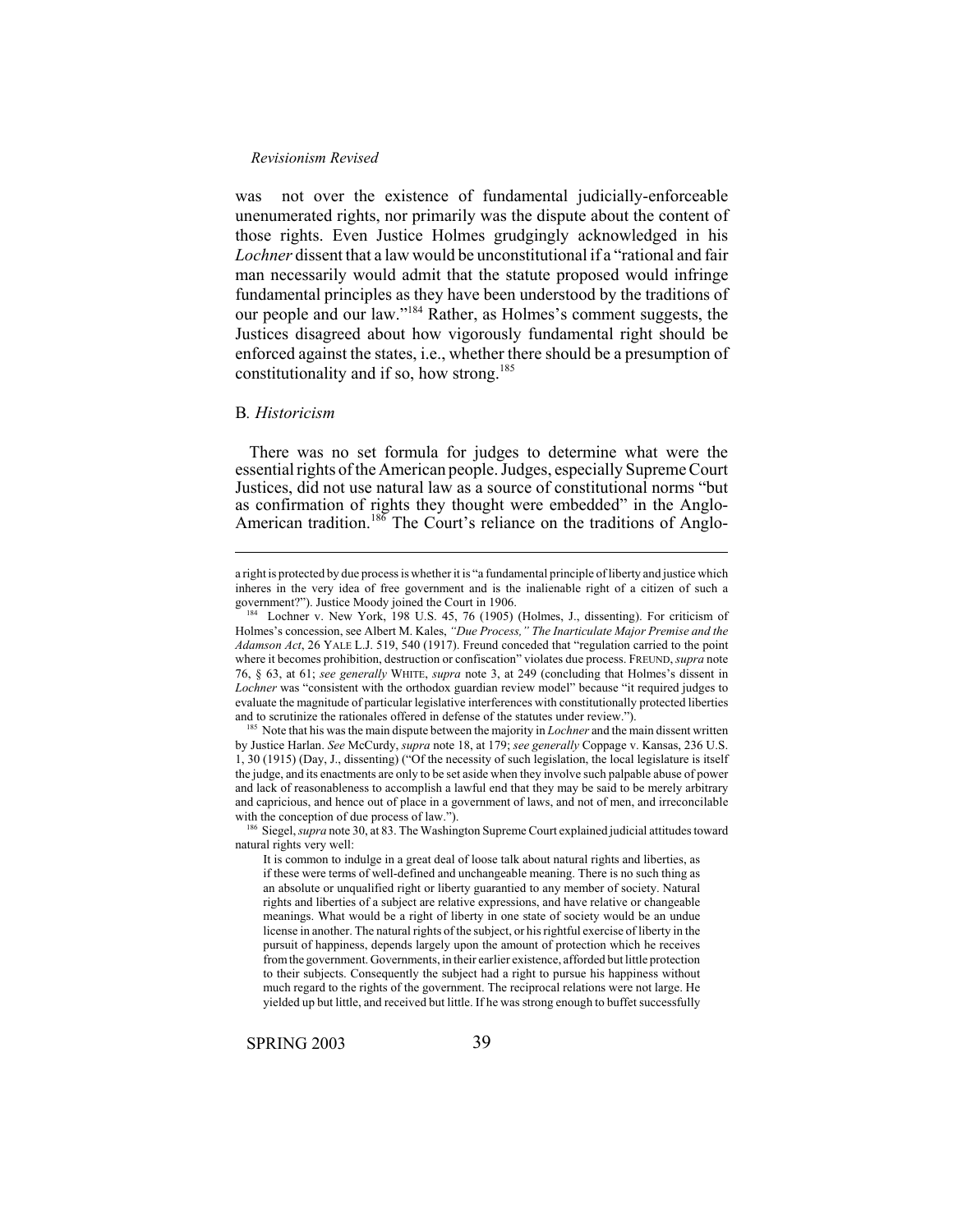American liberty suggests an implicit legal historicism. Historicism "taught that objective legal principles were discernible through historical studies, not rationalistic introspection."187 One scholar describes the historicism of the *Lochner* era as conceiving law "as an evolving product of the mutual interaction of race, culture, reason, and events."188 Historicists of the time believed that "societies, social norms, and institutions are the outgrowth of continuous change effected by secular causes" but "evolve according to moral ordering principles that are discoverable through historical studies."<sup>189</sup>

While Anglo-American tradition contained no clear right to liberty of contract, historicist-minded post-Bellum legal theorists believed that the right, along with general limitations on the scope of the police power, was implicit in the evolutionary history of the liberty of the Anglo-American people.190 Justice Joseph Bradley's dissent in *Slaughter-House* is a model opinion combining a fundamental rights analysis with a historicist perspective.

Bradley wrote that "[t]he people of this country brought with them to its shores the rights of Englishmen; the rights which had been wrested from English sovereigns at various periods of the nation's history."191 Bradley noted that "[t]he privileges and immunities of Englishmen were established and secured by long usage and by various acts of

Territory v. Ah Lim, 24 P. 588, 590 (Wash. 1890).

with the world, all well and good. If not, he must live on the charity of individuals, or die, neglected, on the highway. But now all civilized governments make provisions for their unfortunates, and progress in this direction has been wonderful even since noted sages like Blackstone lectured upon the inalienable rights of man. Not only is the protection of individual property becoming more secure, but the vicious are restrained and controlled, and the indigent and unfortunate are maintained, at the expense of the government, in comfort and decency; and the natural liberties and rights of the subject must yield up something to each one of these burdens which advancing civilization is imposing upon the state. It is not an encroachment upon the time-honored rights of the individual, but it is simply an adjustment of the relative rights and responsibilities incident to the changing condition of society.

<sup>187</sup> Stephen A. Siegel, *Historism in Late Nineteenth-Century Constitutional Thought*, 1990 WIS.L. REV.1431, 1435; *see generally* Roscoe Pound, Interpretations of Legal History 10 (1923) (stating that "the historical school" ruled "almost uncontested during the last half of [the nineteenth century]").

<sup>&</sup>lt;sup>188</sup> *Id.* Siegel refers to this mode of thought at "historism" but that is an idiosyncratic term for what is more commonly known as teleological historicism. *See* M. MANDELBAM, HISTORY, MAN, & REASON 41-51, 113-41, 163-86 (1971). 189 Siegel, *supra* note 187, at 1438; *see generally* JONES, *supra* note 149, at 147 (discussing

Cooley's historicism).

<sup>190</sup> *See, e.g.*, Thomas M. Cooley, *Limits to State Control of Private Business*, 1878 PRINCETON REV. 233, 269 (arguing that the progress of liberty has been the result of the gradual increase of limitations on the state's despotic regulatory powers); O. H. Myrick, *Liberty of Contract*, 61 CENTRAL L.J. 483, 488 (1905) (arguing that liberty of contract "is included in the fundamental rights of liberty and property"); *cf.* Ritchie v. People, 40 N.E. 453, 454 (Ill. 1895) (asserting that liberty of contract was one of "[t]he fundamental rights of Englishmen, brought to this country by its original settlers, and wrested, from time to time, in the progress of history, from the sovereigns of the English nation.").

 $191$  83 U.S. 36, 114 (1872).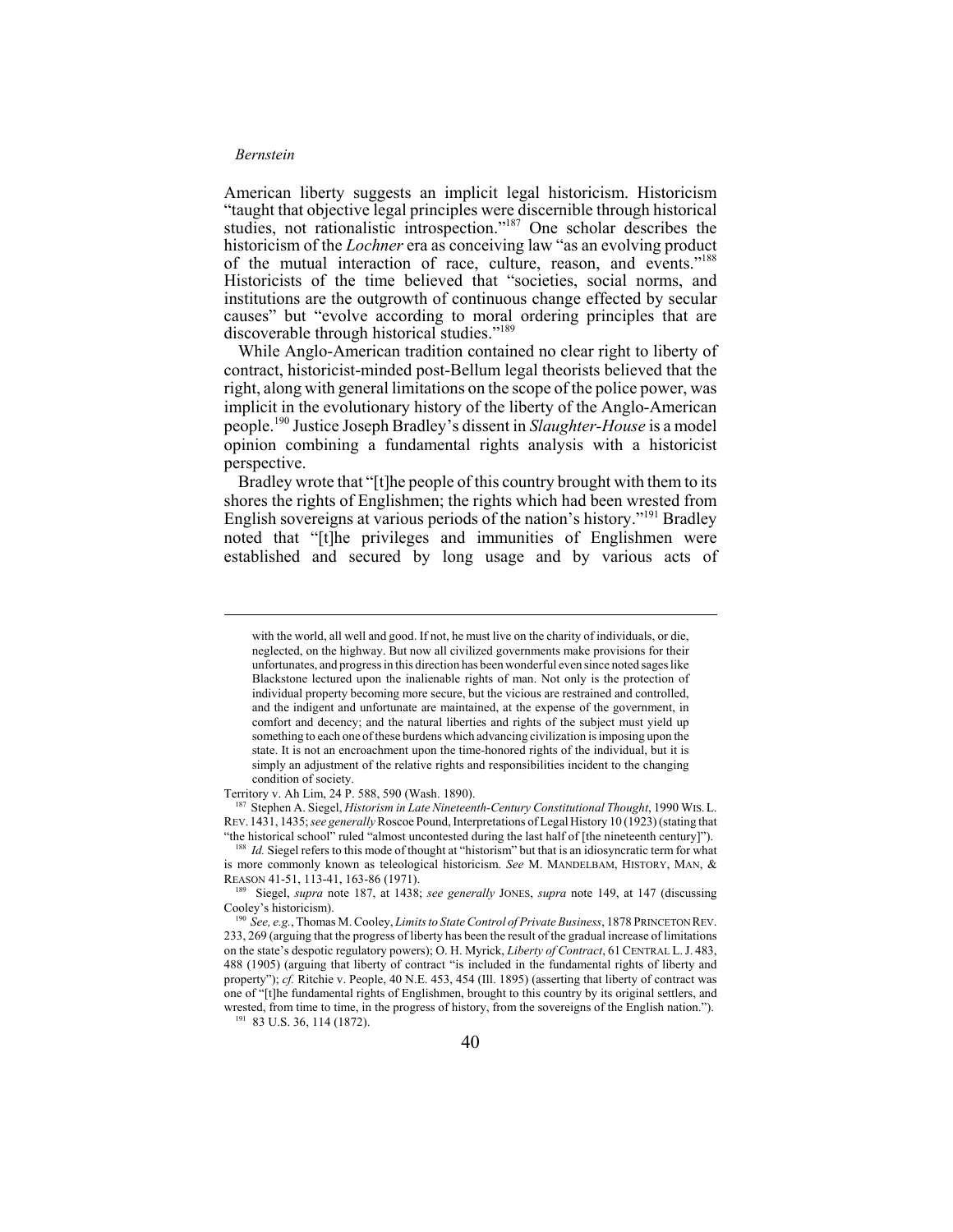Parliament."<sup>192</sup> In theory, Bradley acknowledged, the English Parliament has unlimited authority, because England has no written constitution. In practice, however, violations of the fundamental principles of the unwritten English Constitution would cause a revolution "in an hour." Among those principles, inherited by the American people, was the right to be free from government-sponsored monopolies, which dates back to the "statute of 21st James, abolishing monopolies, . . . one of those constitutional landmarks of English liberty which the English nation so highly prize and so jealously preserve."<sup>193</sup>

Such privileges and immunities, Bradley added, were incorporated into the American constitution through the Fourteenth Amendment. "But even if the Constitution were silent," Bradley added, "the fundamental privileges and immunities of citizens, as such, would be no less real and no less inviolable than they now are."<sup>194</sup> American citizenship confers "the privilege of buying, selling, and enjoying property; the privilege of engaging in any lawful employment for a livelihood; the privilege of resorting to the laws for redress of injuries, and the like."<sup>195</sup>

In 1888, Justice Field asserted that Americans had a fundamental right to pursue a harmless occupation without unreasonable interference. Dissenting in *Powell v. Pennsylvania*, 196 which upheld a state ban on selling margarine, Field ignored the class legislation argument that was the focus of the majority's opinion and instead focused on the liberty interests involved. He wrote that liberty, as used in the Fourteenth Amendment, means "something more than freedom from physical restraint or imprisonment. It means freedom, not merely to go wherever one may choose, but to do such acts as he may judge best for his interest not inconsistent with the equal rights of others; that is, to follow such pursuits as may be best adapted to his faculties, and which will give to him the highest enjoyment."<sup>197</sup> Field then quoted a New York opinion stating that constitutional protection of liberty "'is not cramped into a mere freedom from physical restraint of the person of the citizen, as by incarceration, but is deemed to embrace the right of man to be free in the enjoyment of the faculties with which he has been endowed by his Creator, subject only to such restraints as are necessary for the common

195 *Id*.

197 *Id.* at 691-92.

<sup>192</sup> *Id.* at 115.

<sup>193</sup> *Id*. at 120.

<sup>194</sup> *Slaughter-House*, 83 U.S. at 119. Bradley was not the only legal thinker of the time to combine natural rights thinking with historicism. *See* Lewis A. Grossman, *James Coolidge Carter and Mugwump Jurisprudence*, 20L.&HIST.REV. 577, 607 (2002) (stating that Carter, a highly-influential attorney and author during the Gilded Age, "melded" "natural law notions and historical evolutionism").

<sup>196</sup> Powell v. Pennsylvania, 127 U.S. 678 (1888).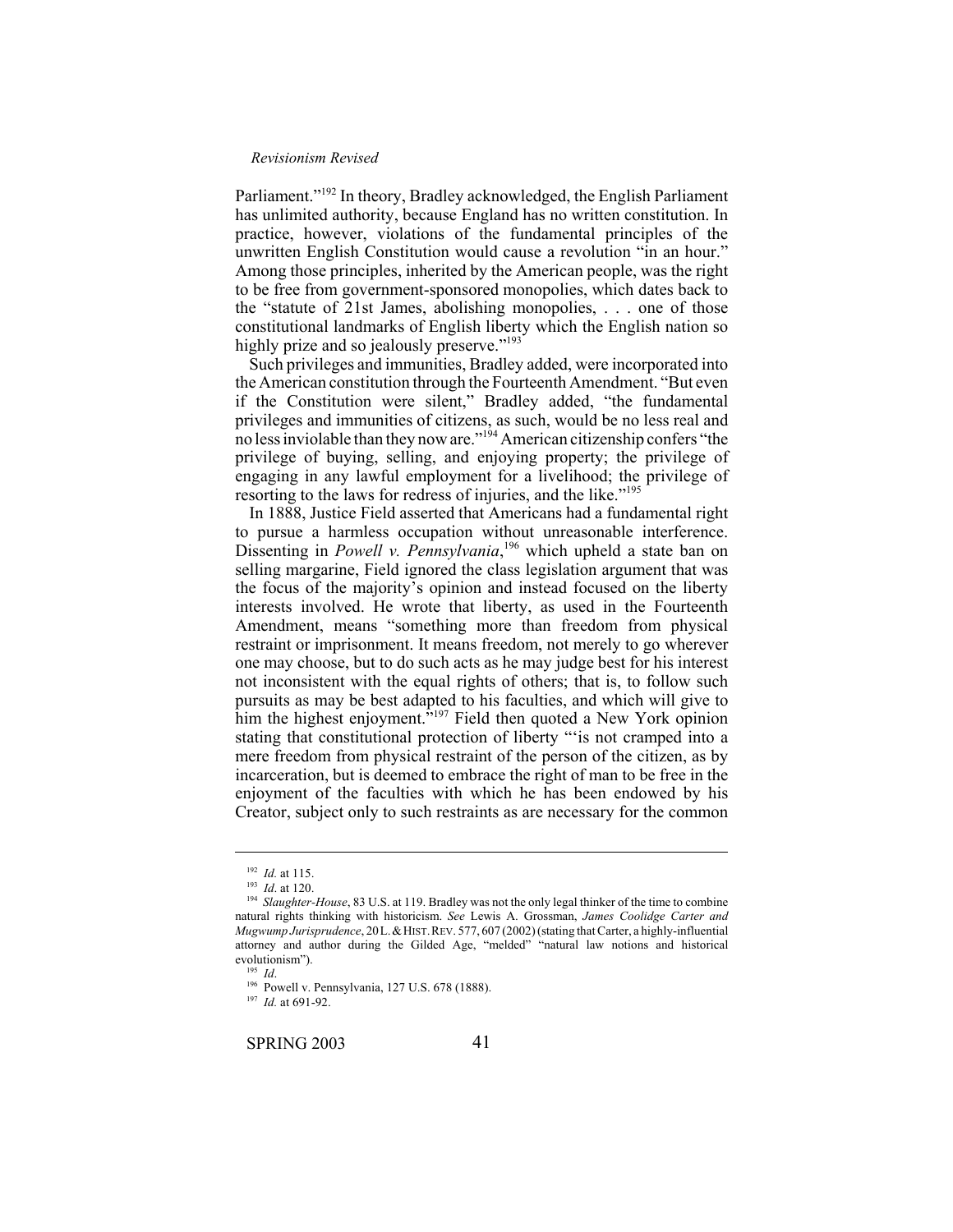## welfare."<sup>198</sup>

Opinions like Field's dissent in *Powell* served as a bridge between the older view reflected in the *Slaughter-House* dissents that there was a right to pursue an occupation free from government exclusions intended to protect monopoly, and the view reflected in *Lochner* that there a right to pursue an occupation free from all unreasonable government interference. This shift was helped along by the labor unrest and Populist agitation of the period, which fueled fears of imminent Socialism<sup>199</sup> and led to a desire to create Constitutional protections for private enterprise.<sup>200</sup>

The right to pursue an occupation free from unreasonable government interference, of course, was a subset of the more general right of liberty of contract. Justice Field's nephew, David Dudley Field, published an

<sup>&</sup>lt;sup>198</sup> *Id.* at 692, quoting People v. Marx, 99 N. Y. 377, 386 (1885). Field had expressed similar sentiments as a circuit judge. In *In re* Quong Woo, 13 F. 229 (C.C.D. Cal. 1882), Justice Field objected to a laundry licensing ordinance because San Francisco had placed unnecessary obstacles in the way of those who sought to pursue an ordinary and useful trade. A city, Field added, may not use its licensing power "as a means of prohibiting any of the avocations of life which are not injurious to public morals, nor offensive to the senses, nor dangerous to the public health and safety." *Id*. at 230.

<sup>199</sup> Brewer, in particular, was not shy about expressing his fear of, and disgust for, Socialism. Budd v. New York, 143 U.S. 517, 551 (Brewer, J., dissenting) (suggesting that if the Court continued to allow the destruction of property rights, Edward Bellamy's novel about a Socialist future, *Looking Backward*, would become reality); Pollock v. Farmers' Loan and Trust Co, 157 U.S. 429, 607 (1895) (Brewer, J., concurring) ("The present assault upon capital is but the beginning. It will be but the stepping-stone to others, larger and more sweeping, till our political contests will become a war of the poor against the rich,—a war growing constantly in intensity and bitterness); *cf. id.* at 674 (Harlan, J., dissenting) ("It was said in argument that the passage of the statute imposing this income tax was an assault by the poor upon the rich, and by much eloquent speech this court has been urged to stand in the breach for the protection of the just rights of property against the advancing hosts of socialism."); David J. Brewer, An Independent Judiciary as the Salvation of the Nation, in NEW YORK STATE BAR ASSOCIATION, PROCEEDINGS OF THE NEW YORK STATE BAR ASSOCIATION 37, 37-47 (1893); *see generally* CHRISTOPHER G. TIEDEMAN, THE UNWRITTEN CONSTITUTION OF THE UNITED STATES 80 (1890) ("The demands of the Socialists and Communists vary in degree and in detail. . . . Contemplating these extraordinary demands of the great army of discontents . . . . the conservative classes stand in constant fear of the advent of an absolutism more tyrannical and more unreasoning than any fore experienced by man,—the absolutism of a democratic majority."); William Graham Sumner, *Advancing Social and Political Organization in the United States*, in 2 ESSAYS OF WILLIAM GRAHAM SUMNER, 304, 349 (Albert G. Keller & Maurice R. Davie eds., 1934) ("[W]hile [the institutions established in the Constitution] ensure the rule of the majority of legal voters, they yet insist upon it that the will of that majority shall be constitutionally expressed and that it shall be a sober, mature, and well-considered will. This constitutes a guarantee against jacobinism.").

For a discussion of expressions fear of Socialism among conservative legal theorists during the 1890s, see SIDNEY FINE.LAISSEZ FAIRE AND THE GENERAL-WELFARE STATE:ASTUDY OF CONFLICT IN AMERICAN THOUGHT, 1865-1900, at 133 (1956). Attacks on Progressive legislation as socialistic continued among conservatives for decades. *See, e.g.*, Block v. Hirsch, 256 U.S. 135, 162-63 (1921) (McKenna, J., dissenting) (writing for four Justices and warning that the majority's opinion upholding rent control opened the way for "socialism, or some form of socialism," that would destroy "personal rights for and the purposeful encouragement of individual initiative and energy"); Rome G. Brown, *Oregon Minimum Wage Cases*, 1 MINN. L. REV. 486 (1917).

<sup>200</sup> *See*, *e.g.*, Judson, *supra* note 146, at 26 ("the denial of free contract seems with many agitators to be the great panacea for social ills, and oftentimes the first manifestation of the strength of a voluntary labor association is in denying *vi et armis* the right of free contract on the part of others"); *id*. at 28 ("The vice of the so-called social legislation denying freedom of contract is that it deprives the individual of his 'personal rights,' and subjects him to the only tyranny which in this democratic age is possible.").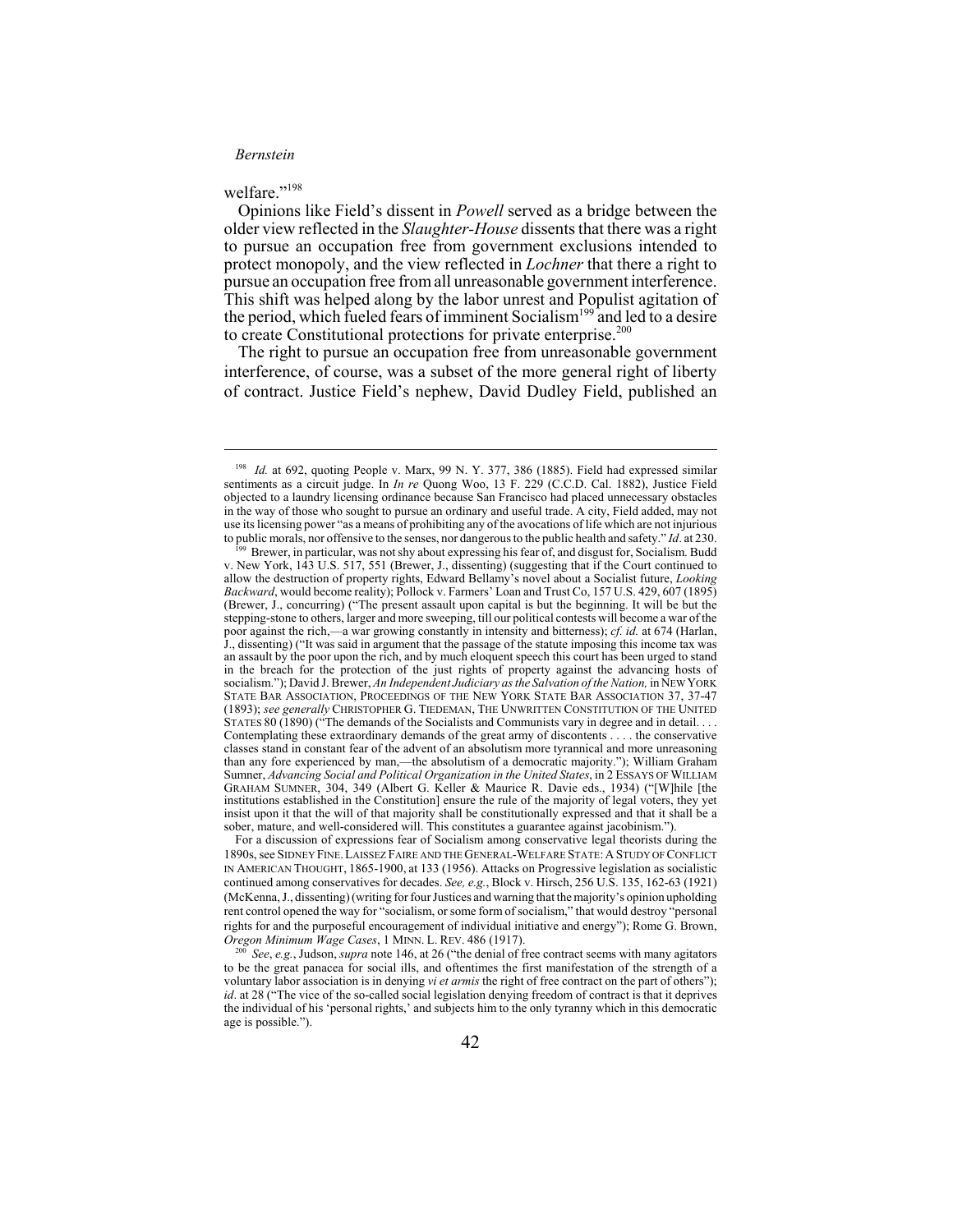overtly historicist defense of liberty of contract in 1893.<sup>201</sup> Field noted that primogeniture and the remedy of distress for unpaid rent had been abolished in the United States. Chartering of corporations by special acts of the legislature had ceased, as had improvident grants of monopoly in the ordinary trades. Women were emancipated "from the thralldom of her husband."<sup>202</sup> Debtor's prison was abolished. Abolition of slavery, meanwhile, constituted the "nation's greatest act of deliverance." Abolition established "*the right to labor when, where, and for such reward as the laborer and his employer may agree to between themselves*."203

## C. *The Rise of Liberty of Contract*

By the early 1890s, state courts were enforcing constitutional protection for liberty of contract,<sup>204</sup> and legal commentators were writing articles about the scope of the right of liberty of contract, and perhaps as significant, endorsing a strong version of the right, especially in employment cases.<sup>205</sup> Indeed, some authors favored a far stricter version of liberty of contract than the *Lochner* era Supreme Court ever endorsed. Frederick Judson, writing in an American Bar Association journal in 1891, criticized maximum hours laws, truck acts, and laws requiring payment of wages at certain intervals.206 An article by D. H. Pringey in the *Central Law Journal* the following year called laws prohibiting companies from selling goods to their workers at higher prices than the goods are sold to the public at large "an unjust interference with private contracts and business."207

Perhaps the first overt expression in the Supreme Court of the idea that the Due Process Clause of the Fourteenth Amendment protects a general right to liberty of contract came in an opinion by Justice Brown in 1894. Brown, after noting the prohibition on class legislation, added, "The

<sup>201</sup> David Dudley Field*, American Progress in Jurisprudence*, 27 AM. L. REV. 643 (1893).

<sup>202</sup> *Id*. at 644.

<sup>203</sup> *Id*. (emphasis supplied).

<sup>&</sup>lt;sup>204</sup> *See, e.g.*, Commonwealth v. Perry, 28 N.E. 1126, 1126-27 (Mass. 1891) ("There are certain fundamental rights of every citizen which are recognized in the organic law of all our free American states. A statute which violates any of these rights is unconstitutional and void even though the enactment of it is not expressly forbidden. . . The right to acquire, possess, and protect property includes the right to make reasonable contracts, which shall be under the protection of law."). Justice Brewer, while still a circuit judge, in 1887 referred to that "liberty of contract which courts are so strenuous to uphold," but this case involved a contract dispute, not a constitutional claim. Wall v. Equitable Life Assur. Soc., 32 F. 273, 276 (W.D. Mo. 1887).

<sup>205</sup> *See, e.g.,* Judson, *supra* note 146; D. H. Pingrey, *Limiting the Right to Contract*, 34 CENTURY L. J. 91 (1892).

 $6$  Judson, *supra* note 146, at 23.

<sup>207</sup> Pringey, *supra* note 205, at 95.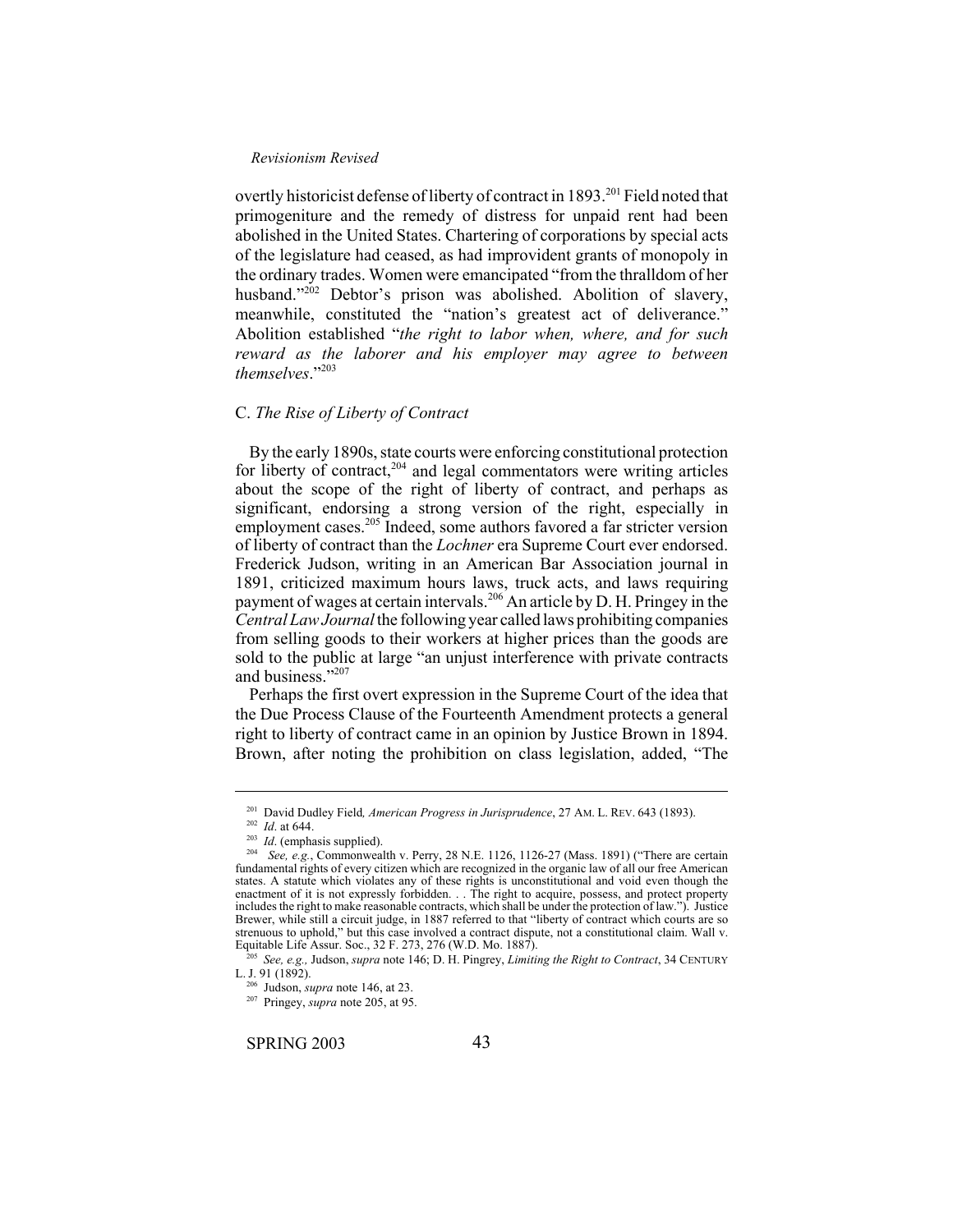legislature may not, under the guise of protecting the public interests, arbitrarily interfere with private business, or impose unusual and unnecessary restrictions upon lawful occupations; in other words, its determination as to what is a proper exercise of its police powers is not final or conclusive, but is subject to the supervision of the courts."208 The following year, Justice Brewer stated even more directly that "generally speaking, among the inalienable rights of the citizen is that of the liberty of contract."209

In 1897, in the famous *Allgeyer* case,<sup>210</sup> the Court invalidated a Louisiana law that discriminated against out of state insurance companies. Justice Peckham, writing for the Court, effused in dicta that the right to liberty included in the Fourteenth Amendment

> is deemed to embrace the right of the citizen to be free in the enjoyment of all his faculties; to be free to use them in all lawful ways; to live and work where he will; to earn his livelihood by any lawful calling; to pursue any livelihood or avocation; and for that purpose to enter into all contracts which may be proper, necessary, and essential to his carrying out to a successful conclusion the purposes above mentioned.<sup>211</sup>

In 1898, Peckham alluded to "the liberty of contract, as referred to in *Allgeyer v. Louisiana*," which he described as "the liberty of the individual to be free, under certain circumstances from the restraint of legislative control with regard to all his contracts."212 In another 1898 opinion, Peckham referred to the "general liberty of contract which is possessed by the citizen under the constitution."213 In 1903, Justice Brewer repeated his view that "there is, generally speaking, a liberty of contract which is protected by the Fourteenth Amendment."<sup>214</sup> In 1904, Harlan made a passing reference in an antitrust case to the "constitutional guaranty of liberty of contract."<sup>215</sup>

Peckham's *Allgeyer* opinion was especially important because it was the only one of these opinions to declare that the statute in question was unconstitutional. It was also the only one to built on prior authority for the proposition that the Fourteenth Amendment guaranteed a right to liberty of contract. Peckham cited Bradley's dissent in *Slaughter-House*

<sup>208</sup> Lawton v. Steele, 152 U.S. 133, 137 (1894).

<sup>209</sup> Frisbie v. U.S., 157 U.S. 160, 165-66 (1895).

<sup>210</sup> Allgeyer v. Louisiana, 165 U.S. 578 (1897).

<sup>211</sup> *Id.* at 589.

<sup>212</sup> Hopkins v. United States, 171 U.S. 578, 603 (1898).

<sup>&</sup>lt;sup>213</sup> United States v. Joint-Traffic Ass'n, 171 U.S. 505, 572-73 (1898).

<sup>214</sup> Patterson v. Bark Eudora 190 U.S. 169, 173-79 (1903).

<sup>215</sup> Northern Securities Company v. United States, 193 U.S. 197, 351 (1904).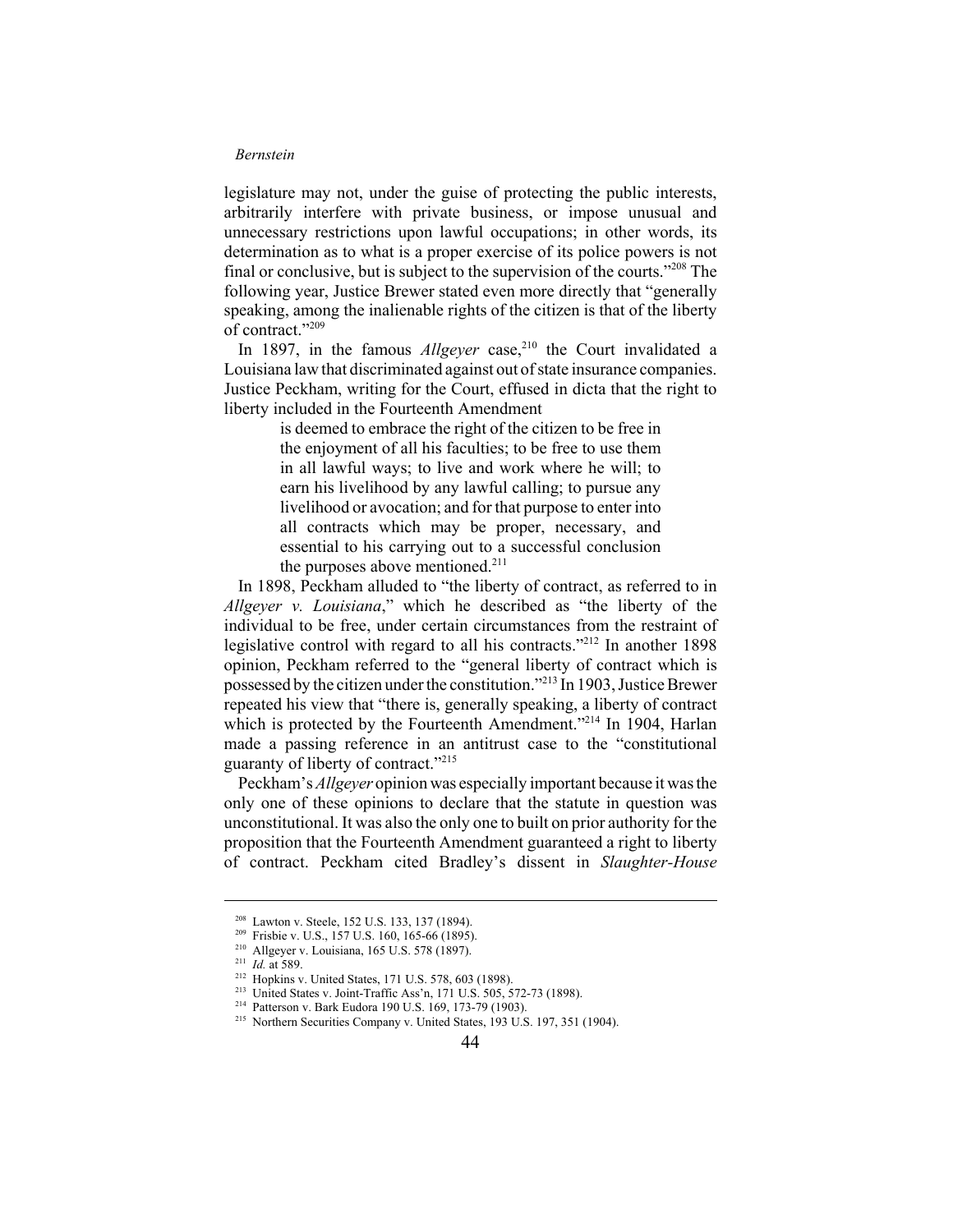discussing the right of an individual to pursue an occupation.<sup>216</sup> He also quoted Justice Harlan's opinion in *Powell v. Pennsylvania*, that, despite upholding restrictions on the sale of margarine, recognized that a person has a Fourteenth Amendment right to "enjoyment upon terms of equality with all others in similar circumstances of the privilege of pursuing an ordinary calling or trade, and of acquiring, holding, and selling property, is an essential part of his rights of liberty and property."<sup>217</sup>

These precedents, however, were dubious authority for a broad right to liberty of contract.<sup>218</sup> Bradley's *Slaughter-House* opinion, as Peckham acknowledged, dealt only with the question of the ancient right $2^{19}$  to be free of government-sponsored monopoly. The *Powell* dicta articulated the general ban on class legislation, not the right to liberty of contract. *Allgeyer* itself, despite Peckham's broad dicta, actually held only that an individual has the right "to contract outside the state."<sup>220</sup>

The Supreme Court's use of liberty of contract in *Lochner v. New York* to restrain a claimed exercise of New York's police power was therefore quite a shock to many legal observers. The Court had used the Due Process Clause in the 1890s to supervise state regulation of railroad rates,<sup>221</sup> but *Lochner* was the first Supreme Court case to hold a labor law void because it violated due process.<sup>222</sup> With justification, many early *Lochner* critics argued that the liberty of contract doctrine became constitutional law by mere judicial assertion, and that the doctrine had dubious roots in natural law theory.223 Critics accused the Court of turning the traditional Anglo-American hostility to grants of monopoly power into the "dogma" of liberty of contract.<sup>224</sup>

<sup>216</sup> Allgeyer v. Louisiana, 165 U.S. 578, 589 (1897).

<sup>217</sup> *Id.* at 590.

<sup>218</sup> *But cf.* Myrick, *supra* note 190, at 487 (asserting that these precedents were good authority for this right).

<sup>&</sup>lt;sup>219</sup> "Generally all monopolies are against this great charter [Magna Carta], because they are against the liberty and freedom of the subject, and against the law of the land." 2 EDWARD COKE, INSTITUTE OF THE LAWES OF ENGLAND (1642), *reprinted in* ROSCOE POUND, THE DEVELOPMENT OF CONSTITUTIONAL GUARANTEES OF LIBERTY 150 (1957).

<sup>220</sup> *Allgeyer*, 165 U.S. at 590-91.

<sup>221</sup> *E.g.* Smyth v. Ames, 169 U.S. 466 (1898).

<sup>222</sup> MOTT, *supra* note 3, at §§ 126-27, at 341-42.

<sup>&</sup>lt;sup>223</sup> Edward S. Corwin, *The Supreme Court and the Fourteenth Amendment*, 7 MICH. L. REV. 643, 657 (1909) (examining how the term "liberty" in the Fourteenth Amendment came to mean "liberty in the pursuit of freedom of contract"); Learned Hand, *Due Process of Law and the Eight-Hour Day*, 21 HARV. L. REV. 495, 495-96 (1908) (claiming that liberty to contract became part of that liberty through "successful assertion"); Roscoe Pound, *The End of Law as Developed in Juristic Thought*, 27 HARV. L. REV. 604, 626-27 (1914); Roscoe Pound, *Liberty of Contract*, 18 YALE L.J. 454, 468 (1908) (attributing judicially-imposed limitations on the police power to the application of natural law theory).

<sup>&</sup>lt;sup>224</sup> Adkins v. Children's Hosp., 261 U.S. 525, 568 (1923) (Holmes, J., dissenting) (complaining that judges started with "an unpretentious assertion of the liberty to follow the ordinary callings" and turned that "innocuous generality" into "the dogma Liberty of Contract").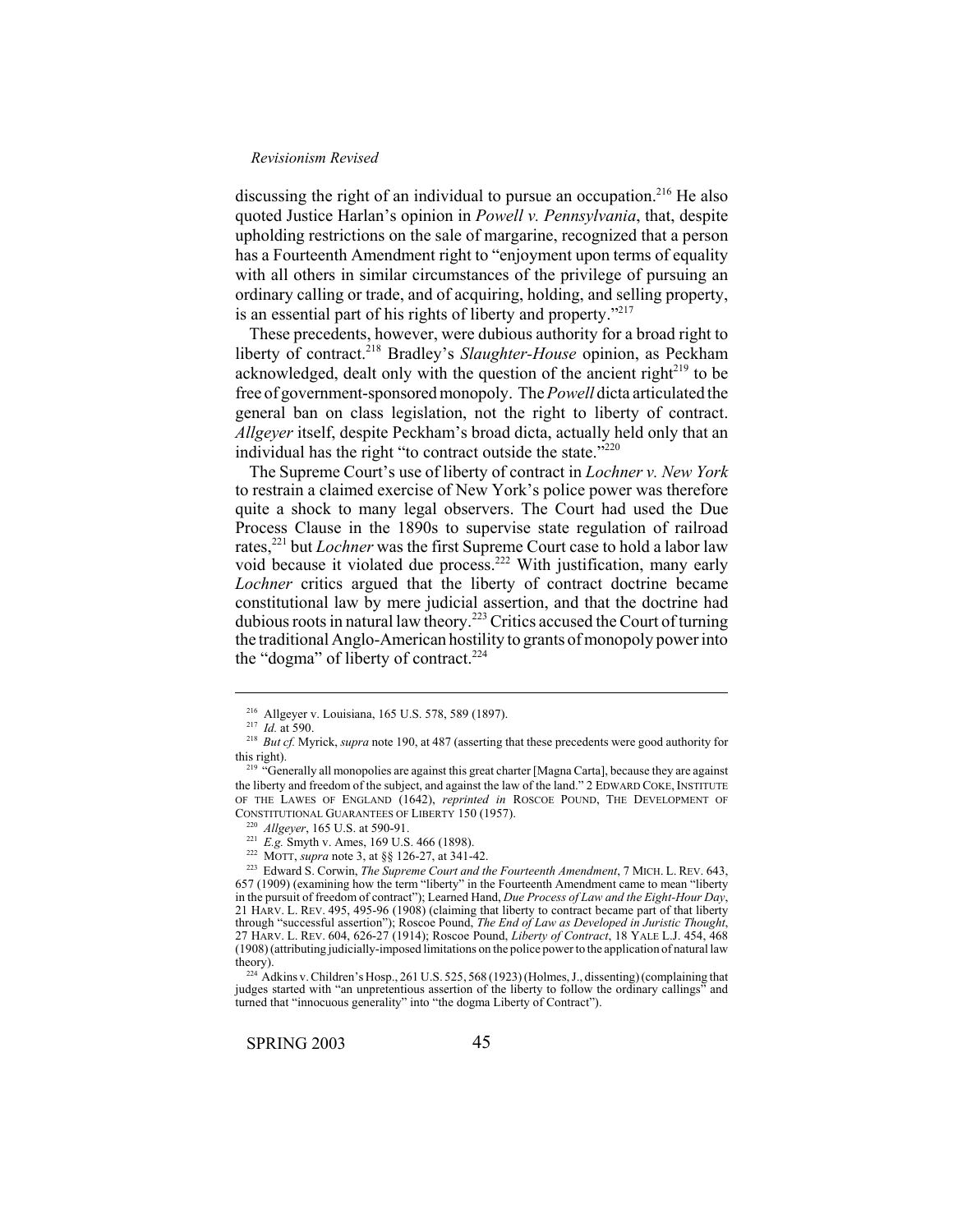*Lochner* was, in fact, a radical expansion of prior Supreme Court doctrine.225 Indeed, just twenty years before *Lochner*, in *Soon Hing v. Crowley*, 226 a unanimous Court rejected the notion that the Fourteenth Amendment protects "the right of a man to work at all times."<sup>227</sup> Rather, Justice Field (who was hardly a statist) wrote, "However broad the right of every one to follow such calling and employ his time as he may judge most conducive to his interests, it must be exercised subject to such general rules as are adopted by society for the common welfare."<sup>228</sup> Unlike the majority in *Lochner*, the *Soon Hing* majority simply assumed that he state was acting reasonably, despite ample evidence that the law in question was mean to harm Chinese launderers.

Yet, despite the radicalism of the *Lochner* ruling, as *Lochner*ian jurisprudence developed the Court was far from dogmatic. Mainstream *Lochner*ian Justices—a category that excludes the more radical Brewer and Peckham—understood and were concerned about the potential for fundamental rights jurisprudence to allow judges to read their own views into constitutional law and to threaten state sovereignty. *Lochner*ian jurisprudence was therefore tempered by the norm that the scope of judicially-enforceable fundamental rights, including liberty of contract, needed to be limited to what was necessary to maintain practices and norms that were essential to the establishment and growth of [Anglo-] American liberty.

This limitation on liberty of contract was recognized from the very beginning of the doctrine in the Supreme Court, with the Court's recognition of the doctrine accompanied by caveats that the right was far from absolute.229 Later, well into the *Lochner* era, a unanimous Court wrote that the Fourteenth Amendment "was intended to preserve and protect fundamental rights long recognized under the common law system."<sup>230</sup> The common law in this context means the heritage of Anglo-American liberty, including the natural rights tradition.<sup>231</sup> Enforcement of

<sup>231</sup> Commentators recognized that courts invoking common law principles were referring at least in part to natural rights principles. *See generally* Roscoe Pound, *The End of Law as Developed in Juristic Thought*, 27 HARV. L. REV. 605, 626-27 (1914) ("Perhaps nothing has contributed so much

<sup>225</sup> *See id.; but cf.* Myrick, *supra* note 190.

<sup>226 113</sup> U.S. 703 (1885).

<sup>227</sup> *Id*. at 709.

<sup>228</sup> *Id*.

<sup>229</sup> *E.g*., Patterson v. Bark Eudora, 190 U.S. 169, 173-79 (1903), quoting Frisbie v. United States, 157 U. S. 160, 165 (1895) ("It is within the undoubted power of government to restrain some individuals from all contracts, as well as all individuals from some contracts. It may deny to all the right to contract for the purchase or sale of lottery tickets; to the minor the right to assume any obligations, except for the necessaries of existence; to the common carrier the power to make any contract releasing himself from negligence, and, indeed, may restrain all engaged in any employment from any contract in the course of that employment which is against public policy. The possession of this power by government in no manner conflicts with the proposition that, generally speaking, every citizen has a right freely to contract for the price of his labor, services, or property.'"); United States v. Joint-Traffic Ass'n, 171 U.S. 505, 572-73 (1898) ("there are many kinds of contracts which, while not in themselves immoral or *mala in se*, may yet be prohibited by the legislation of the states").<br><sup>230</sup> Butler v. Perry, 240 U.S. 328, 333 (1916).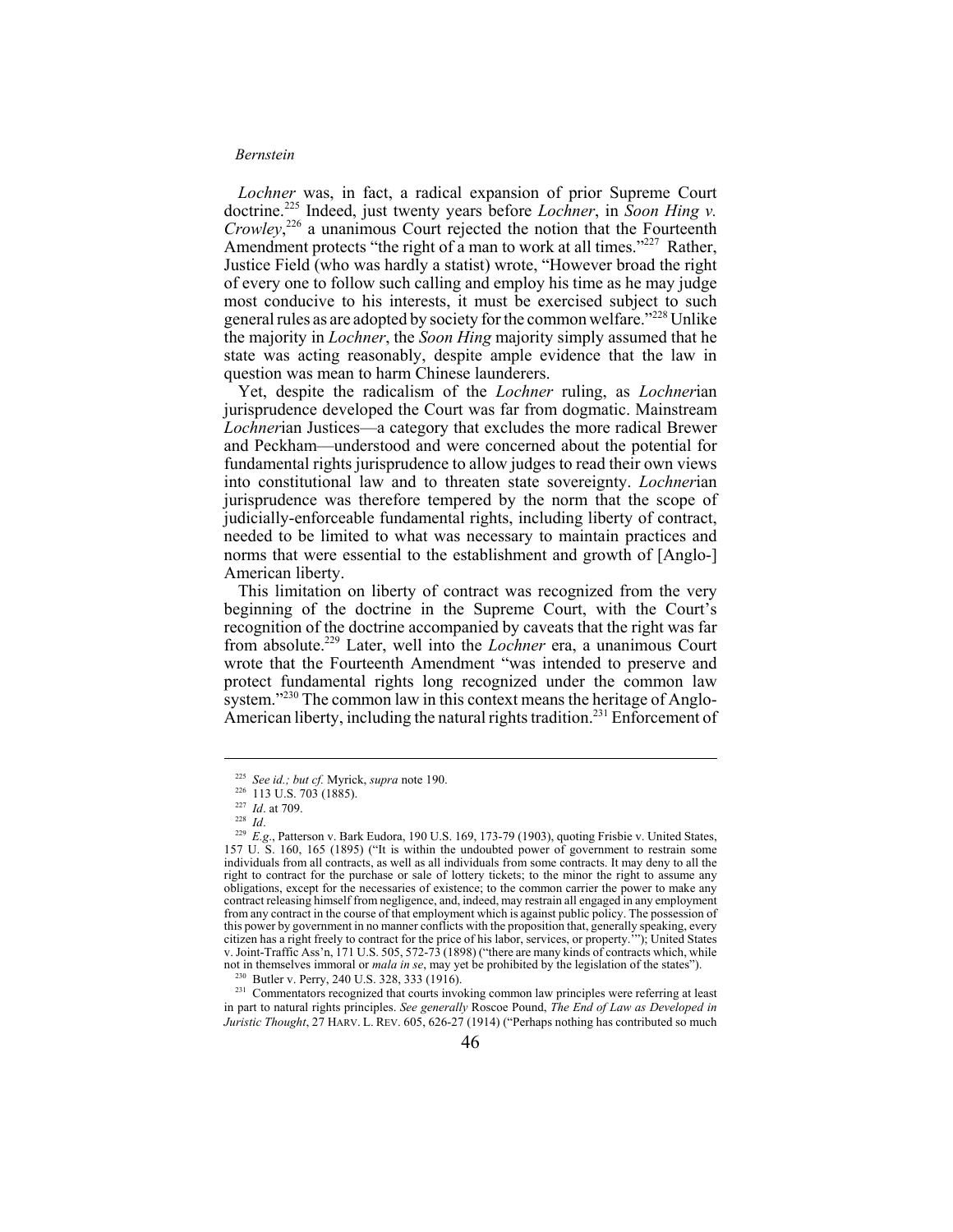these rights was consistently tempered by the invocation of common law doctrines that limited individual freedom for the perceived social good.<sup>232</sup>

 Thus, as noted previously, bans on lotteries and other forms of gambling (including options trading), Sunday laws, regulation or prohibition of alcohol, and other traditional police power functions consistently trumped liberty of contract, even though the restrictions at issue violated strict natural rights principles.<sup>233</sup> In fact, the quotation in the previous paragraph is from an opinion upholding the ancient practice of requiring citizens to work on road projects for the public good. A more obvious violation of natural rights—in particular, the right to "free labor"—is hard to imagine, at least until one considers the 1897 case of Robertson v. Baldwin,<sup>234</sup> which upheld over a strong natural rightsoriented dissent by Harlan the traditional practice of requiring fleeing seamen to be involuntarily returned to their ship.

## D. *The Expansion and Demise of* Lochner

 The Supreme Court was not clear regarding what sort of regulations constituted a violation of due process, and instead issued rulings on a case by case basis.235 As a perceptive article236 published in the *Yale Law Journal* in 1917 pointed out, this lack of precision was intentional. The Court used the Due Process Clause to protect what it regarded as the

<sup>234</sup> 165 U.S. 275 (1897).

236 Kales, *supra* note 184.

SPRING 2003 47

to create and foster hostility to courts , . . as this conception of the courts as guardians of individual natural rights against the state. . . . of constitutions as declaratory of common-law principles, which are also natural-law principles. . . having for their purpose to guarantee and maintain natural rights of individuals against the government and all its agencies.").

<sup>232</sup> *See* Siegel, *supra* note 30, at 80-81.

<sup>233</sup> *See*, *e.g.*, Jacobson v. Massachusetts, 197 U.S. 11, 29 (1905) (upholding mandatory smallpox vaccination and stating that "in every well-ordered society charged with the duty of conserving the safety of its members the rights of the individual in respect of his liberty may at times, under the pressure of great dangers, be subjected to such restraint, to be enforced by reasonable regulations, as the safety of the general public may demand"); Champion v. Ames, 188 U.S. 321 (1903) (analogizing lotteries to nuisances and upholding a law banning lotteries); Hennington v. Georgia, 163 U.S. 299 (1896) (upholding a Sunday law and stating that "[f]rom the earliest period in the history of Georgia it has been the policy of that state, as it was the policy of many of the original states, to prohibit all persons, under penalties, from using the Sabbath as a day for labor and for pursuing their ordinary callings); *see generally* Otis v. Parker, 187 U.S. 606, 607 (1903) ("No court would declare a usury law unconstitutional, even if every member of it believed that Jeremy Bentham had said the last word on that subject, and had shown for all time that such laws did more harm than good. The Sunday laws, no doubt, would be sustained by a bench of judges, even if every one of them thought it superstitious to make any day holy.")

<sup>235</sup> *See* Siegel, *supra* note 30, at 25 n.109 ("throughout the *Lochner* era, the Court admitted that it had no overarching definition of due process and proceeded case by case"); *cf.* George W. Alger, *The Courts and Legislative Freedom*, 111 ATLANTIC MONTHLY 345, 347 (1913) (stating that an individual who looks for "a definition of this police power, so-called,. . . finds there is no concrete definition of it" and that it "is incapable of definition").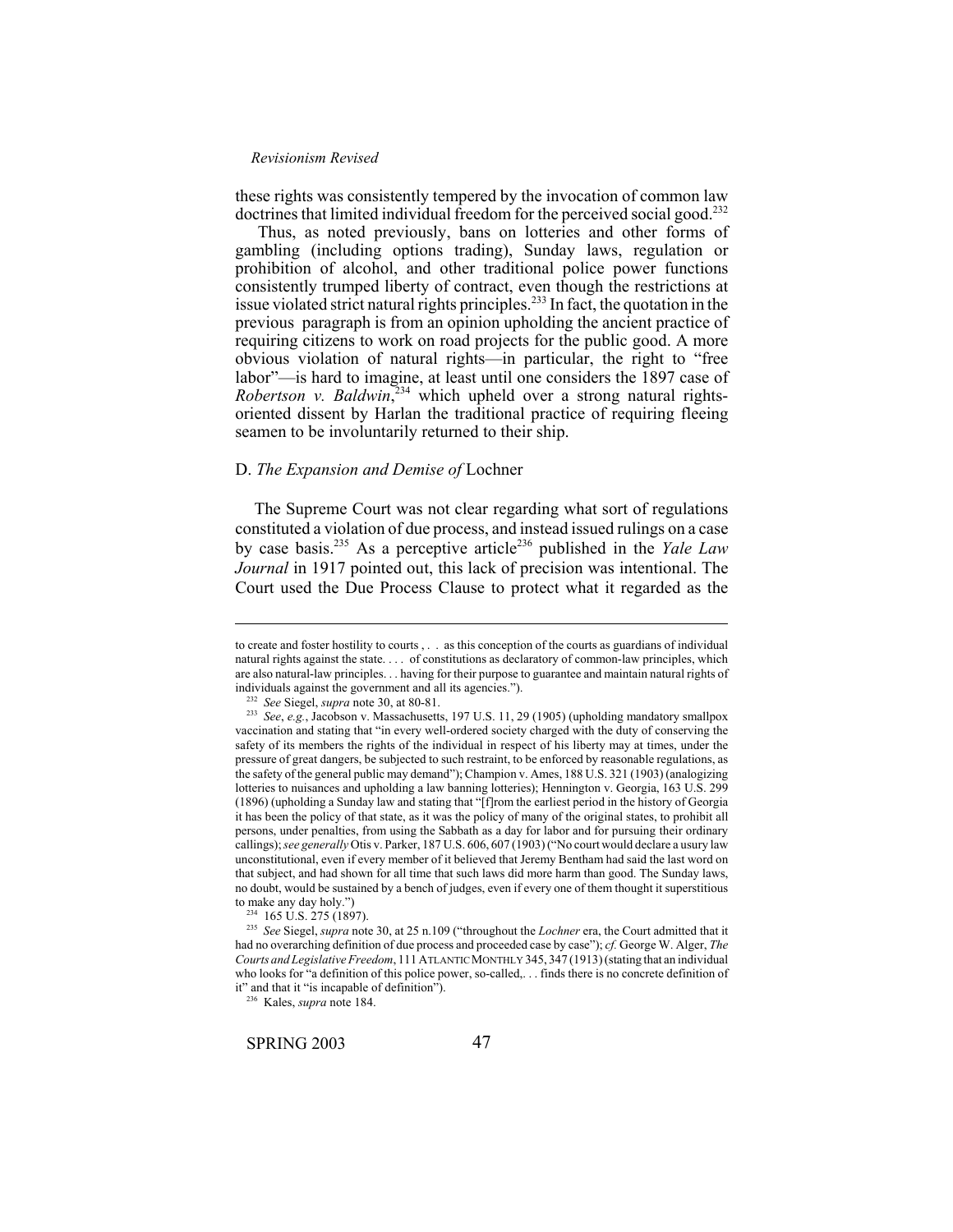fundamentals of the social order. If its rulings in such cases were treated like other judicial decisions, every tentative opinion on what did or did not violate due process would become set in stone. For a historicist-minded Court, this would be problematic,

> because the court might make a mistaken decision as to what was a fundamental of the social order, or in a period of time, what the court had held to be a fundamental of the social order, might change, or it might more clearly be perceived that it was not a fundamental at all. With prior decisions being adhered to and followed on the principle of *stare decisis*, the rules as to what the legislature could not do might become too rigid and inflexible and result in a justifiable dissatisfaction with the court and its function<sup>237</sup>

By keeping the "major premise" of why a particular law violated due process inarticulate, the Court gave itself "a free hand in spite of the rule of *stare decisis* to give effect at all times to what it regards as the dominant opinion with respect to what are the fundamentals of the social order."238

Poe v. Ullman, 367 U.S. 497, 542 (Harlan, J. dissenting).

<sup>&</sup>lt;sup>237</sup> *Id.* at 538-39. The second Justice Harlan had a view of tradition and due process not that different from the views of moderate *Lochner*ians such as his grandfather:

Due process has not been reduced to any formula; its content cannot be determined by reference to any code. The best that can be said is that through the course of this Court's decisions it has represented the balance which our Nation, built upon postulates of respect for the liberty of the individual, has struck between that liberty and the demands of organized society. If the supplying of content to this Constitutional concept has of necessity been a rational process, it certainly has not been one where judges have felt free to roam where unguided speculation might take them. The balance of which I speak is the balance struck by this country, having regard to what history teaches are the traditions from which it developed as well as the traditions from which it broke. That tradition is a living thing. A decision of this Court which radically departs from it could not long survive, while a decision which builds on what has survived is likely to be sound. No formula could serve as a substitute, in this area, for judgment and restraint.

It is this outlook which has led the Court continuingly [sic] to perceive distinctions in the imperative character of Constitutional provisions, since that character must be discerned from a particular provision's larger context. And inasmuch as this context is one not of words, but of history and purposes, the full scope of the liberty guaranteed by the Due Process Clause cannot be found in or limited by the precise terms of the specific guarantees elsewhere provided in the Constitution. This 'liberty' is not a series of isolated points pricked out in terms of the taking of property; the freedom of speech, press, and religion; the right to keep and bear arms; the freedom from unreasonable searches and seizures; and so on. It is a rational continuum which, broadly speaking, includes a freedom from all substantial arbitrary impositions and purposeless restraints.

<sup>238</sup> Kales, *supra* note 184, at 539. Thus, despite its historicism, the Court was not oblivious to concerns like those suggested in the following quotation from Benjamin Cardozo: "When the social needs demand one settlement rather than another, there are times when we must bend symmetry, ignore history, and sacrifice custom in pursuit of other and larger ends." BENJAMIN N. CARDOZO, THE NATURE OF THE JUDICIAL PROCESS 65 (1921); *see generally* A.C. Pritchard & Todd J. Zywicki, *Finding the Constitution: An Economic Analysis of Tradition's Role in Constitutional Interpretation*, 77 N.C. L. REV. 409, 492 (1999) (noting that "by looking to its own cases as the sole source of constitutional principles, the Supreme Court is confronted by crippling problems of path-dependence,"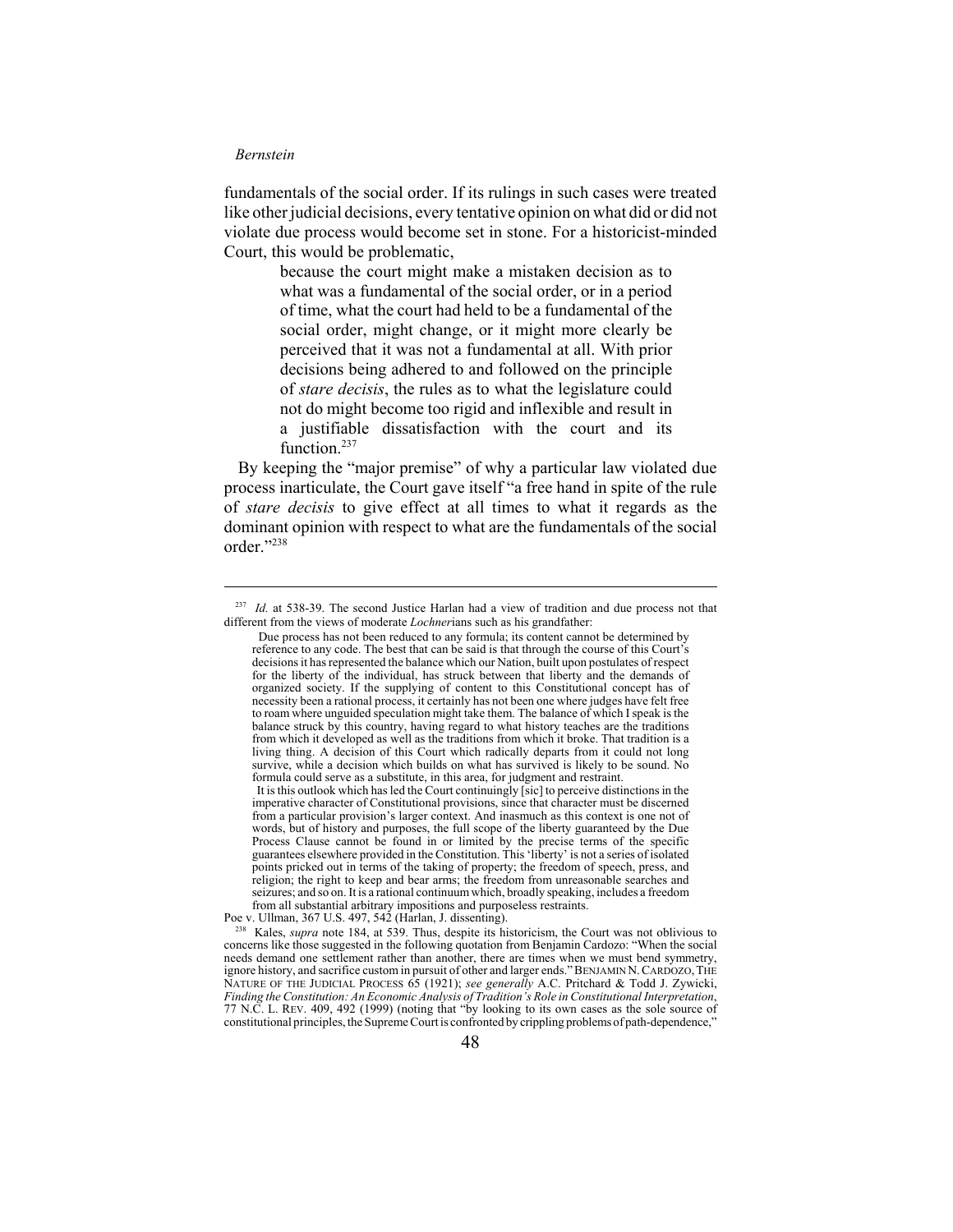In the 1920s, the conservative wing of the Court, bolstered by four Harding appointees, took firm control. The conservative majority, troubled by centralization and abuse of government power during World War I,239 both expanded *Lochner*ian jurisprudence outside the economic realm and formally defined specific categories of economic regulations that were unconstitutional under the Due Process Clause. The Court froze and formalized various doctrinal exceptions to liberty of contract, such as the government's virtual carte blanche to regulate businesses "affected with a public interest." In *Chas. Wolff Packing Co. v. Court of Industrial* Relations,<sup>240</sup> the Court unanimously held that states could not require industrial disputes to be settled by government-imposed mandatory arbitration. The state claimed that the industries in question were "clothed with a public interest," which led the Court, in an opinion by Chief Justice Taft, to spell out the various categories of businesses affected with a public interest.<sup>241</sup>

In *Adkins v. Children's Hospital*,<sup>242</sup> meanwhile, the Court made it clear that "freedom of contract is . . . the general rule and restraint the

*Id.* The court then added,

<sup>242</sup> 261 U.S. 525 (1923).

which can be countered if the Court instead engages in ad hocery).

<sup>&</sup>lt;sup>9</sup> See Post, *supra* note 35.

<sup>&</sup>lt;sup>240</sup> Chas. Wolff Packing Co. v. Court of Industrial Relations, 262 U.S. 522 (1923).

<sup>&</sup>lt;sup>241</sup> *Id.* at 535. The Court stated that the following businesses were "affected with a public interest": (1) Those which are carried on under the authority of a public grant of privileges which either expressly or impliedly imposes the affirmative duty of rendering a public service demanded by any member of the public. Such are the railroads, other common carriers and public utilities.

<sup>(2)</sup> Certain occupations, regarded as exceptional, the public interest attaching to which, recognized from earliest times, has survived the period of arbitrary laws by Parliament or colonial Legislatures for regulating all trades and callings. Such are those of the keepers of inns, cabs, and gristmills.

<sup>(3)</sup> Businesses which, though not public at their inception, may be fairly said to have risen to be such and have become subject in consequence to some government regulation. They have come to hold such a peculiar relation to the public that this is superimposed upon them. In the language of the cases, the owner by devoting his business to the public use, in effect grants the public an interest in that use and subjects himself to public regulation to the extent of that interest although the property continues to belong to its private owner and to be entitled to protection accordingly.

In a sense, the public is concerned about all lawful business because it contributes to the prosperity and well being of the people. The public may suffer from high prices or strikes in many trades, but the expression 'clothed with a public interest,' as applied to a business, means more than that the public welfare is affected by continuity or by the price at which a commodity is sold or a service rendered. The circumstances which clothe a particular kind of business with a public interest . . . must be such as to create a peculiarly close relation between the public and those engaged in it, and raise implications of an affirmative obligation on their part to be reasonable in dealing with the public.

*Id.*

The Court abandoned the "business affected with a public interest" category entirely in Nebbia v. New York, 291 U.S. 502 (1934), signaling the demise of *Lochner*ian jurisprudence. *See* CUSHMAN, *supra* note 20, at 79-80.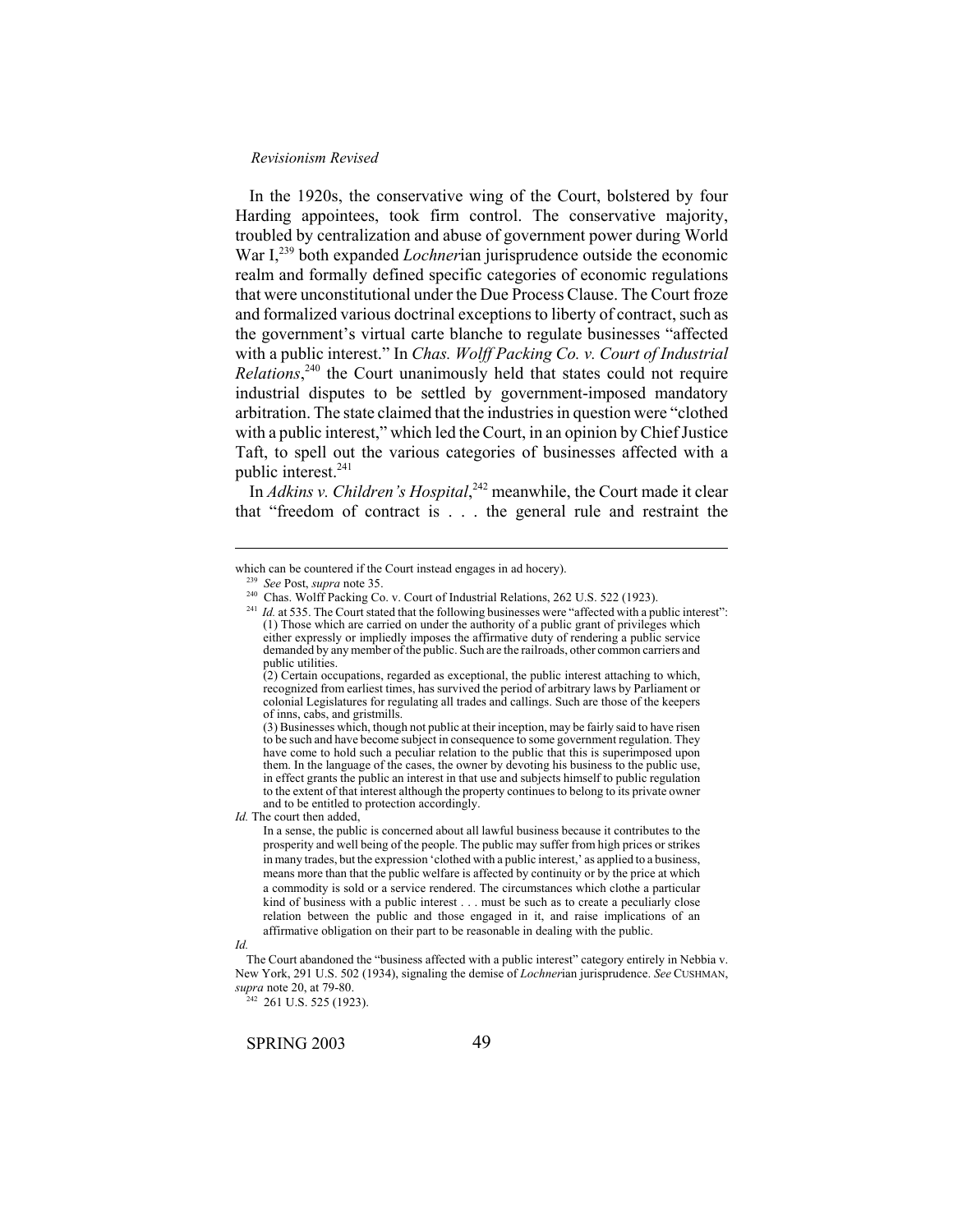exception, and the exercise of legislative authority to abridge it can be justified only by the existence of exceptional circumstances." $^{243}$  The Court while implicitly acknowledged that government regulation could be used for traditional police power purposes. Beyond that, the Court asserted that precedent limited interference with liberty of contract to the cases involving the following issues: (1) "[t]hose dealing with statutes fixing rates and charges to be exacted by businesses impressed with a public interest"; (2) "[s]tatutes relating to contracts for the performance of public work";(3) "[s]tatutes prescribing the character, methods, and time for payment of wages"; and (4) "[s]tatutes fixing hours of labor" to preserve the health and safety for workers or the public at large.<sup>244</sup>

Thus, during the Taft Court era the exceptions to liberty of contract created by prior Court decisions were retained, but they were categorized to limit their scope and conformed to rather rigidly to prevent further erosion of individual liberty. The Court also resolved the ongoing ambiguity over whether the Due Process Clause protected non-economic rights. In the wake of Palmer Raids, imprisonment of antiwar dissidents, and state laws motivated by nativist hysteria, the Court broadly expanded due process protections for what today we call civil liberties.

The expansion of *Lochner*ian due process jurisprudence to civil liberties began with *Meyer v. Nebraska*, 245 in which the Court invalidated a Nebraska law that banned the teaching of German in private schools or by private tutors. Arch-*Lochner*ian Justice James McReynolds wrote a sweeping opinion holding that the Due Process Clause protects a wide range of freedoms, including not only the "right of the individual to contract," and "to engage in any of the common occupations of life," but also to acquire useful knowledge, to marry, establish a home and bring up children, [and] to worship God according to the dictates of his own conscience,"246 along with "other privileges long recognized at common law as essential to the orderly pursuit of happiness by free men."<sup>247</sup> Two years later in *Gitlow v. New York*<sup>248</sup>, the Court for the first time clearly held that freedom of expression is protected against the states by the Fourteenth Amendment. Decisions that followed invalidated laws banning private schools,<sup>249</sup> forbidding private Japanese language schools,<sup>250</sup> and banning display of the Communist flag.<sup>251</sup> All of these cases were decided

<sup>243</sup> *Id*. at 546.

<sup>244</sup> *Id*. at 546-48.

<sup>&</sup>lt;sup>245</sup> 262 U.S. 390 (1923).

<sup>&</sup>lt;sup>246</sup> *Id.* at 399-400 (citations omitted).

<sup>247</sup> *Id*. at 400.

<sup>&</sup>lt;sup>248</sup> 268 U.S. 652 (1925) (holding that freedom of speech is a fundamental right protected by the Fourteenth Amendment).

<sup>249</sup> Pierce v. Society of Sisters, 268 U.S. 510 (1925).

<sup>250</sup> Farrington v. Tokushige, 273 U.S. 284 (1927).

<sup>251</sup> Stromberg v. California, 283 U.S. 359 (1931).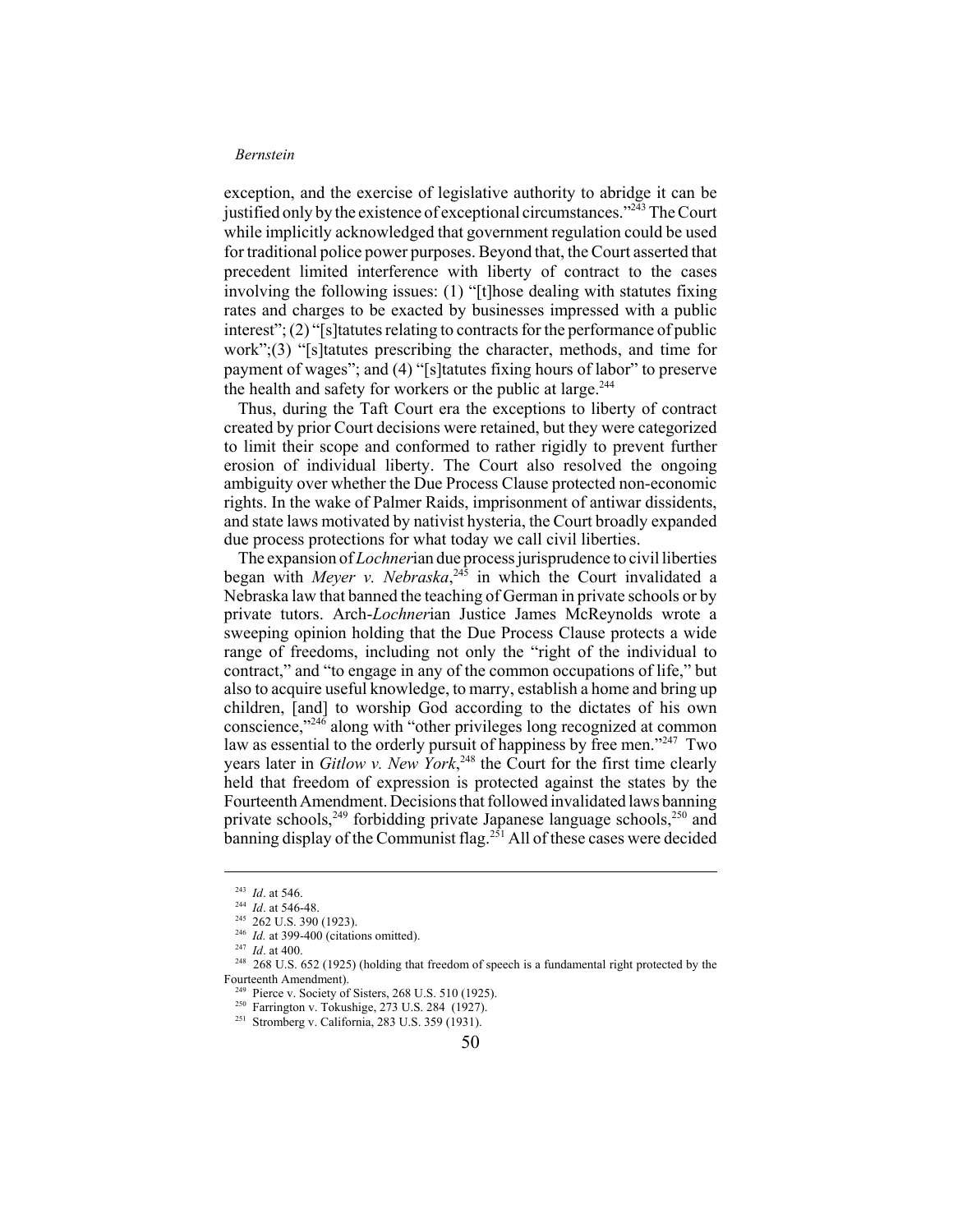as cases involving fundamental liberties protected by the Due Process Clause, with no mention of equal protection or class legislation.<sup>252</sup>

The 1920s Supreme Court was hardly alone in reacting to the war by seeking a return to pre-War norms of limited government and individual rights. Warren Harding's very successful 1920 presidential campaign slogan was the promise of "A Return to Normalcy." Harding ended the Red Scare and pardoned many of its victims, including Eugene V. Debs, the Socialist leader who was serving a ten-year sentence for his antiwar activities.253 With the cooperation of Congress, Harding lowered taxes, ended wartime controls of the economy, and cut federal spending by forty per cent, thereby largely restoring the federal government to its limited prewar role in American life. Fear that traditional libertarian American values were being eroded also led to a constitutionalist movement, spearheaded by the American Bar Association, to remind the public of the uniqueness of the American system of government.<sup>254</sup>

As it turned out, however, the 1920s and the Taft Court represented the last gasp of classical liberal principles in American public life for decades to come. Libertarian views, especially on economics, had already been marginalized by the 1920s among American intellectuals,<sup>255</sup> but they retained a tenuous foothold in elite legal circles despite the onslaught of sociological jurisprudence and legal realism.<sup>256</sup> The classical liberal foundations of *Lochner*ian jurisprudence, however, could not survive the

<sup>252</sup> *See* Warren, *supra* note 3 (noting that all of these opinions reflected the triumph of *Lochner*). <sup>253</sup> See ROBERT K. MURRAY & KATHERINE SPEIRS, THE HARDING ERA: WARREN G. HARDING AND HIS ADMINISTRATION (2000); EUGENE P. TRANI & DAVID L. WILSON, THE PRESIDENCY OF WARREN

G. HARDING (1977).

<sup>254</sup> MICHAEL KAMMEN, A MACHINE THAT WOULD GO OF ITSELF, 208-54 (1988) (discussing the constitutionalist movement of the 1920s). Conservatives were especially alarmed at the growth of the idea of the "living Constitution" that changes with the times. *See, e.g.*, Thomas James Norton, *National Encroachments and State Aggressions*, in AMERICAN BAR ASSOCIATION, REPORT OF THE FIFTEENTH ANNUAL MEETING OF THE AMERICAN BAR ASSOCIATION, 237, 237 (1926) (stating that the Constitution is "not of a past age but for all time [because it] deals with principles of government as unchangeable as . . . the principles of morals covered by the ten commandments"); *see generally* Howard Gillman, *The Collapse of Constitutional Originalism and the Rise of the Notion of the 'Living Constitution' in the Course of American State-Building*, 11 STUDIES IN AM. POL. DEVELOPMENT 191 (1997) (discussing the conflict over the concept of a "living constitution").

On the left, the Progressive movement, which had been throughly statist, was traumatized by the repression of the war years and the post-War "Red Scare." *See*MORTON KELLER,REGULATING A NEW SOCIETY:PUBLIC POLICY AND SOCIAL CHANGE IN AMERICA,1900-1933, at 102 (1994) ("As the assault on free speech grew, so did a civil liberties lobby"). The ACLU, for example, was founded as a civil libertarian response to the growth of government power and repression during the war.KELLER, *supra*, at 99; *see also* DAVID M. RABBAN, FREE SPEECH IN ITS FORGOTTEN YEARS 4 (1997) (discussing the effect of the War on the left's attitude toward civil liberties).

<sup>255</sup> *See* ARTHUR A. EKIRCH, JR., THE DECLINE OF AMERICAN LIBERALISM (1955).

<sup>&</sup>lt;sup>256</sup> For example, Charles Evans Hughes, as President of the ABA in 1924, endorsed the Supreme Court's due process jurisprudence, though not all its particulars. Charles Evans Hughes, *President Hughes Responds for the Association*, 10 A.B.A. J. 567, 569 (1924).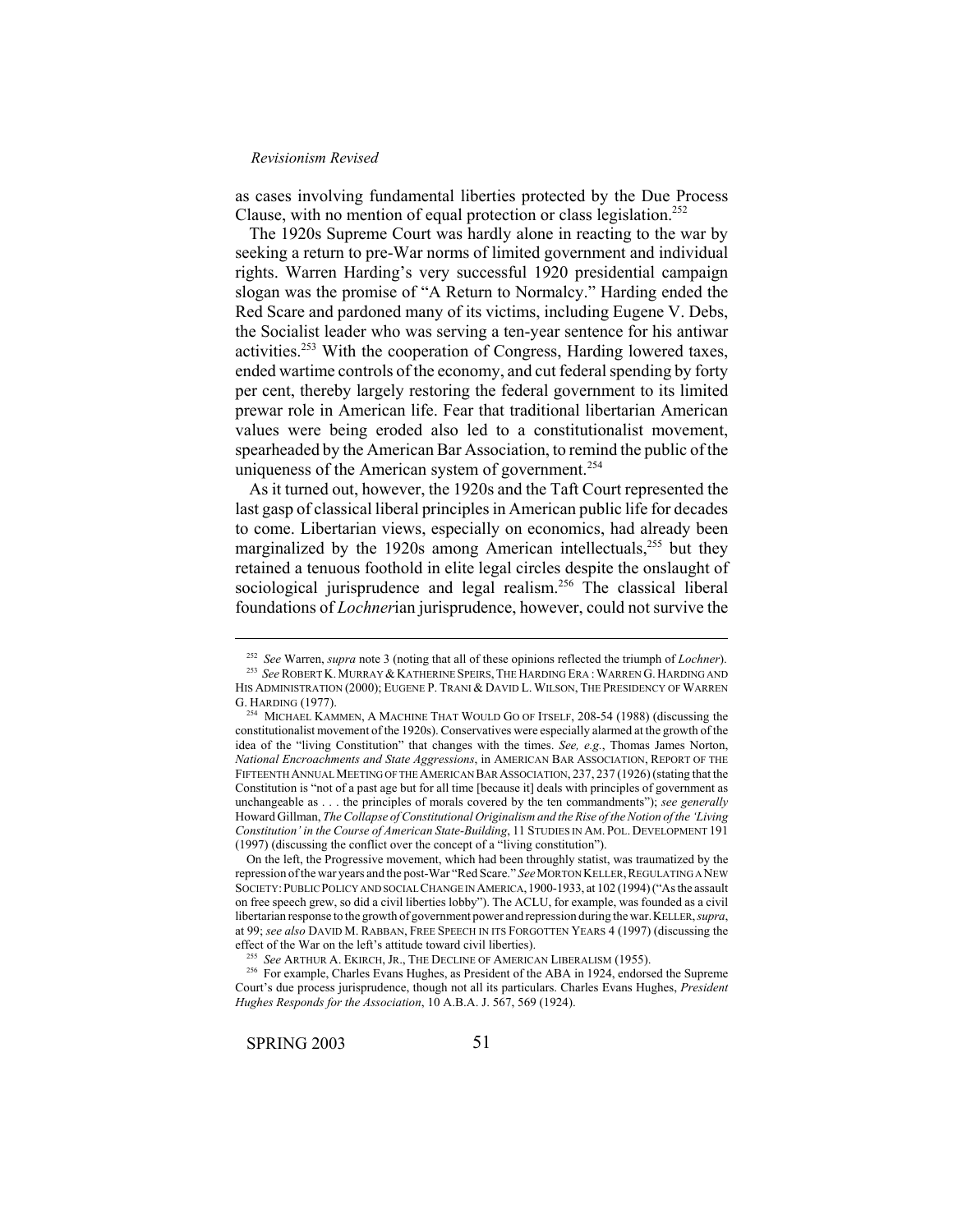strains of the Great Depression. With almost no support among the intellectual class, with the unemployed and underemployed clambering for government intervention, and with statism ascendant across the globe in the forms of fascism, communism, and social democracy—each of which had its share of admirers in the United States—the Court's commitment to limited government classical liberalism seemed outlandishly reactionary to much of the public.<sup>257</sup> The Court's *Lochnerian* view that libertarian presumptions were fundamental to Anglo-American liberty became unsustainable as the Depression wore on, with many Americans blaming the purported laissez-faire policies of previous administrations for the continuing economic crisis.<sup>258</sup> Justice George Sutherland, for one, retreated from an explicit fundamental rights analysis into a defensive originalism in the  $1930s.<sup>259</sup>$ 

<sup>257</sup> *See* Planned Parenthood v. Casey, 505 U.S. 833, 860-61 (1992) (arguing that *Lochner's* doom came because "[t]he older world of laissez faire was recognized everywhere outside the Court to be dead"), quoting ROBERT H. JACKSON, THE STRUGGLE FOR JUDICIAL SUPREMACY 85 (1941).

<sup>&</sup>lt;sup>258</sup> President Hoover was no supporter of laissez-faire, but was from the Progressive wing of the Republican Party. Many of Franklin Roosevelt's radical reforms were expansions of earlier Hoover initiatives. *See* MURRAY N. ROTHBARD, AMERICA'S GREAT DEPRESSION (1961). Much controversy remains regarding what caused the Great Depression, and why it took so long to end. *See, e.g.*, MILTON FRIEDMAN & ANNA J. SCHWARTZ, A MONETARY HISTORY OF THE UNITED STATES, 1867- 1960 (1963) (blaming the Depression on restrictive monetary policy by the Federal Reserve). Few, if any, respectable modern economists agree with the widespread view during the New Deal years that "overproduction" was the root cause of the Depression, and that government efforts to combat this overproduction by artificially raising wages and lowering output was the appropriate solution.

<sup>259</sup> *See* West Coast Hotel v. Parrish, 300 U.S. 379, 402-03 (1937) (Sutherland, J., dissenting) ("[I]t is urged that the question involved should now receive fresh consideration, among other reasons, because of the "economic conditions which have supervened"; but the meaning of the Constitution does not change with the ebb and flow of economic events. We frequently are told in more general words that the Constitution must be construed in the light of the present. If by that it is meant that the Constitution is made up of living words that apply to every new condition which they include, the statement is quite true. But to say, if that be intended, that the words of the Constitution mean today what they did not mean when written—that is, that they do not apply to a situation now to which they would have applied then—is to rob that instrument of the essential element which continues it in force as the people have made it until they, and not their official agents, have made it otherwise.); Home Bldg. & Loan Ass'n. v. Blaisdell, 290 U.S. 398, 453 (1934) (Sutherland, J., dissenting) (stating that "[t]he whole aim of construction, as applied to a provision of the Constitution, is to discover the meaning, to ascertain and give effect to the intent, of its framers and the people who adopted it"); *see generally* Samuel R. Olken, *Justice George Sutherland on Economic Liberty: Constitutional Conservatism and the Problem of Factions*, 6 WM. & MARY BILL OF RTS. J. 1, 53 (1997) ("Sutherland's strict construction of constitutional limitations reflected his conviction that the meaning of the Constitution must remain the same over time in order to preserve individual rights and liberties from transient democratic majorities.").

There had always been an originalist undertone in *Lochner*ian jurisprudence. *See*, *e.g.*, THOMAS M. COOLEY, A TREATISE ON THE CONSTITUTIONAL LIMITATIONS WHICH REST UPON THE LEGISLATIVE POWER OF THE STATES OF THE AMERICAN UNION 54 (1868) ("A principal share of the benefit expected from written constitutions would be lost if the rules they established were so flexible as to bend to circumstances or be modified by public opinion. It is with special reference to the varying moods of public opinion, and with a view to putting the fundamentals of government beyond their control, that these instruments are framed . . . ."). However, this originalism was focused on general principles, not specific clauses, see, e.g., Norton, *supra* note 254, and rarely explicitly appeared in judicial opinions.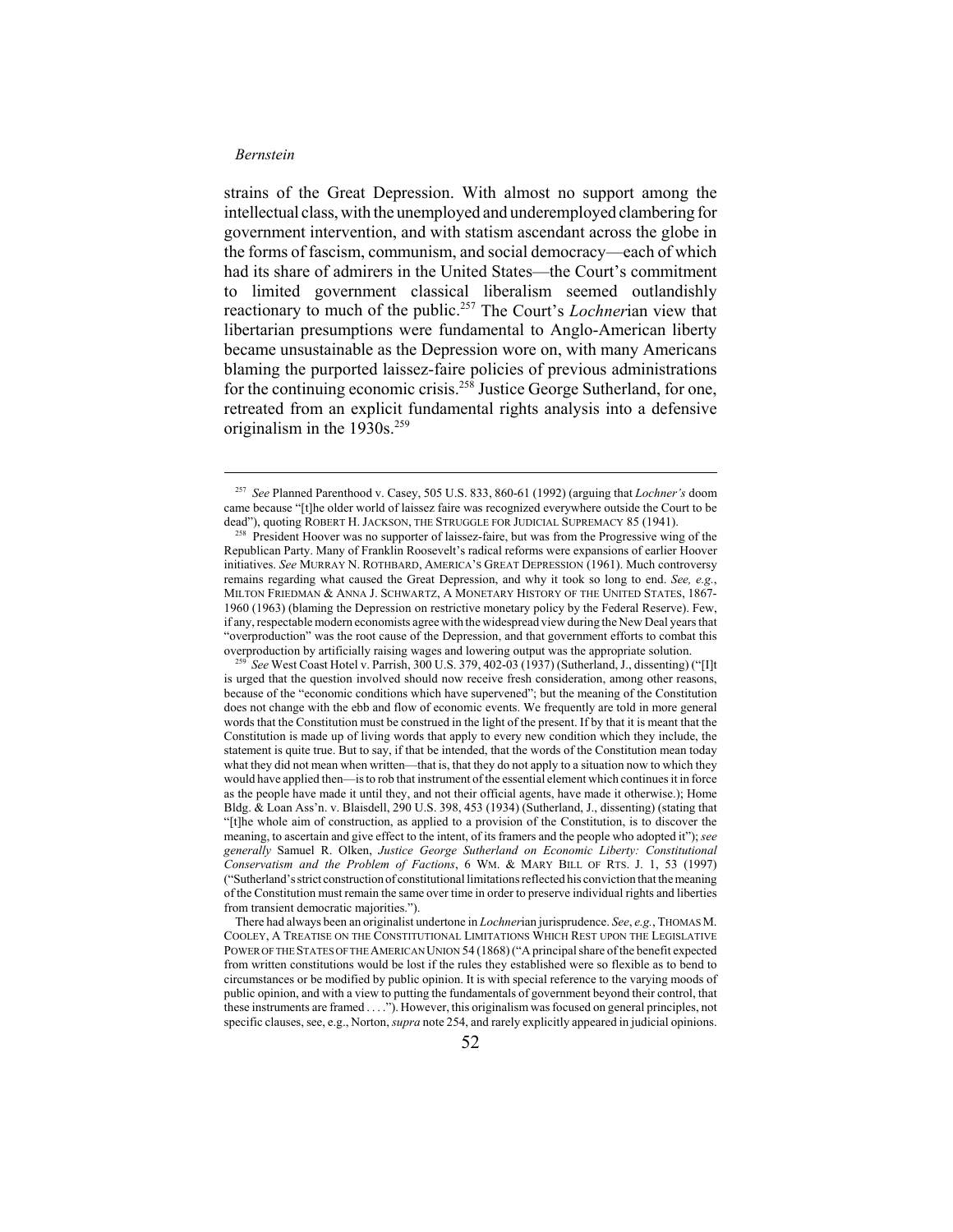Given the lack of intellectual and public support for *Lochner*ism, its demise was inevitable, but still required a change of personnel on the Court. President Hoover, a Progressive Republican, put the first nails into *Lochner's* coffin by appointing to the Court Justices Charles Evan Hughes, Owen Roberts, and Benjamin Cardozo, each of whom had views well to the left of the conservatives who dominated the Court in the 1920s. By 1934 a majority had formed willing to broadly expand the "affected with a public interest doctrine" to the point where just about any regulation of prices was constitutional.<sup>260</sup> Franklin Roosevelt sealed *Lochner's* fate by appointing a series of political cronies and New Deal activists to the Court.261

## III. CONCLUSION

Howard Gillman and other scholars locate the origins of *Lochner*ian jurisprudence in opposition to "class legislation." In focusing on judicial hostility to class legislation, Gillman identifies a major concern of the Supreme Court and the (often) far more radical and activist state courts in the period just prior to *Lochner*. The state court cases, even if not followed doctrinally in later Supreme Court jurisprudence, established the judiciary as the ultimate arbiter of the constitutionality of state police power regulations. Even in the face of contrary federal precedent in the *Slaughter-House Cases*, some state courts engaged in aggressive judicial review of purported state police power legislation, sustaining a particular notion of the judicial role before the Supreme Court signaled its readiness to adopt that role in *Lochner*.

Hostility to class legislation remained a subsidiary consideration of the Supreme Court during the *Lochner* era itself, with laws that contained apparently arbitrary classifications occasionally invalidated under the Equal Protection Clause, especially in tax cases. Anti-class legislation nostrums also maintained a vestigial presence in due process cases, in the Supreme Court's refusal to expand the police power to accommodate blatant special interest legislation. The point is not that the Court inquired into legislative purpose, but that state actors knew that they could not rely on a claimed legislative prerogative to aid favored interest groups to

<sup>&</sup>lt;sup>260</sup> *See* Nebbia v. New York, 291 U.S. 502, 533 (1934) (equating the term "affected with the public interest" as simply "subject to the exercise of the police power").

<sup>261</sup> *See* LEUCHTENBURG, *supra* note 21, at 220 (discussing Roosevelt's choice of "faithful lieutenants" to fill the many vacancies that occurred between 1937 and 1941).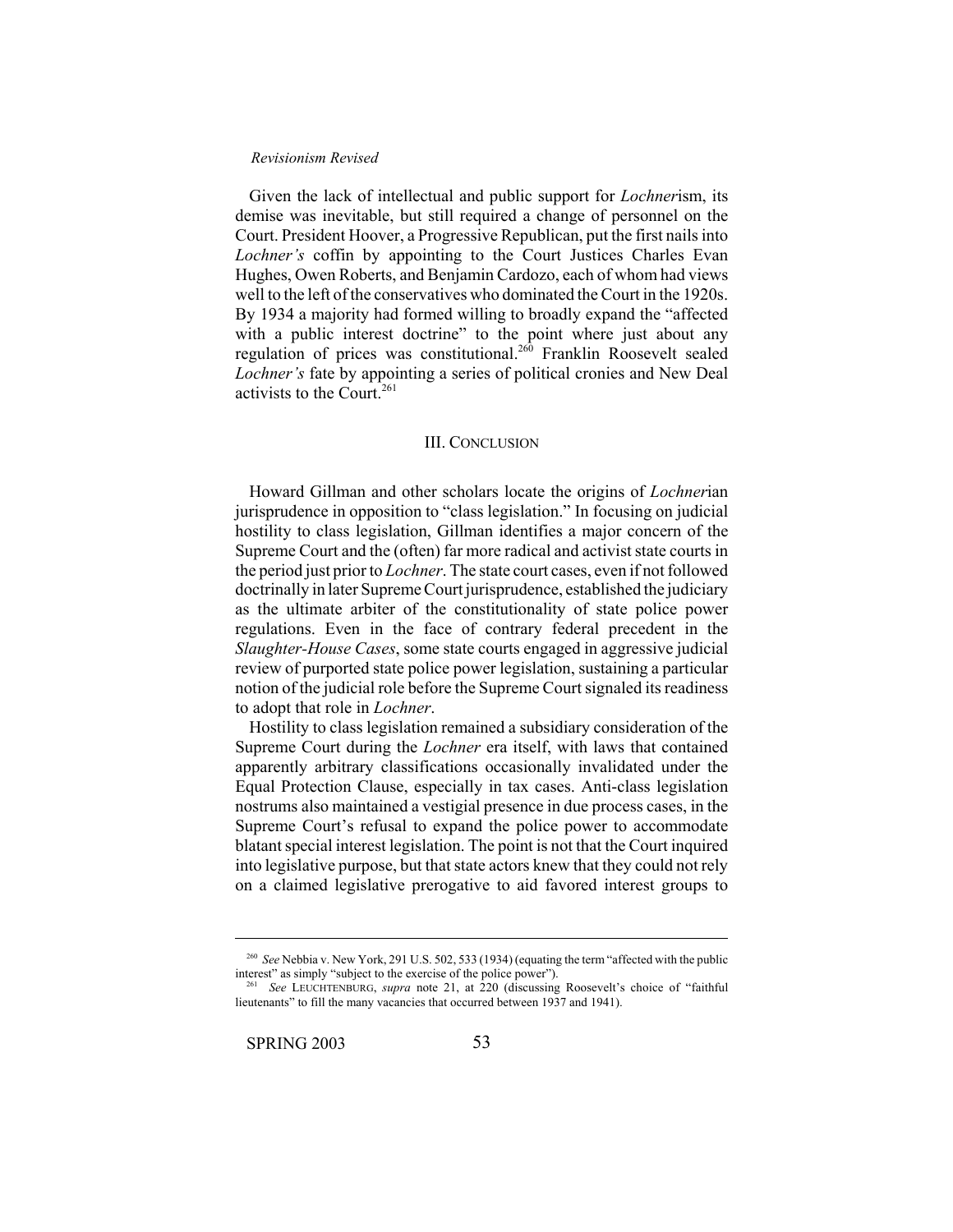defend regulatory legislation.<sup>262</sup>

However, the class legislation thesis ultimately fails to explain the bulk of the Supreme Court's *Lochner*ian decisions, as the Court consistently adopted a narrow view of what constituted class legislation. Rather, the Court's *Lochner*ian decisions relied primarily on a fundamental rights theory under the Due Process Clause; class legislation analysis under the Equal Protection Cause was far less common.

The civil liberties cases of the 1920s and early 1930s are illustrative of the problems with the class legislation hypothesis. These cases were clearly *Lochner*ian decisions, as both the cases the Supreme Court relied upon and the reasoning the Justices used tracked *Lochner* and other "economic substantive due process" cases. Yet these cases were clearly decided under a fundamental rights theory, with class legislation playing no role in them. The class legislation thesis simply cannot account for them, and Gillman ignores them completely in *The Constitution Besieged*.

Despite these flaws, Gillman's work caught on quickly among constitutional historians for several reasons. First, it is a significant improvement over the less edifying theories of *Lochner* that previously dominated the field.<sup>263</sup> Second, it synthesized the work of prominent legal historians who had noted the importance of the concept of class legislation to nineteenth century police power jurisprudence.<sup>264</sup> Third, the class legislation hypothesis makes *Lochner*, which so baffled earlier generations of Progressives, New Dealers, and Great Society supporters, explicable to the current generation of legal scholars. Many of today's conservative judges and legal scholars are steeped in public choice theory. The parallels between the *Lochner* Court's purported hostility to "class legislation" and modern public choice analysis and condemnation of special interest legislation are obvious.<sup>265</sup>

<sup>262</sup> *See generally* Ernst Freund, *Limitation of Hours of Labor and the Federal Supreme Court*, 17 GREEN BAG 411, 416 (1905) (noting that the bakers' hours law at issue in *Lochner* was justified by New York as a health measure; had the state tried to justify it as "a measure for the social and economic advancement of bakers' employees [it] would doubtless have been open to the objection of being partial or class legislation").

<sup>263</sup> Such as the "Social Darwinism" thesis discussed *supra*, in the Introduction.

<sup>264</sup> *See* Michael Les Bendedict, *Laissez-Faire and Liberty: A Re-evaluation of the Meaning and Origins of Laissez-Faire Constitutionalism*, 3 L. & HIST. REV. 293 (1985); Charles W. McCurdy, *Justice Field and the Jurisprudence of Government-Business Relations: Some Parameters of Laissez Faire Constitutionalism, 1863-1897*, 61 J. AM. HIST. 970, 973-74 (1975); Charles W. McCurdy, *The Roots of "Liberty of Contract" Reconsidered: Major Premises in the Law of Employment, 1867-1937*, 1984 SUP. CT. HIST. SOC'Y Y.B. 20, 26.

<sup>&</sup>lt;sup>265</sup> This is a vigorous debate in the academic literature regarding how modern public choice theory should affect judicial review, if at all. But public choice theory suggests that much legislation benefits private interests rather than the public, leading some to suggest that it provides a rationale for more stringent judicial review of economic legislation. For the law review literature on this debate, see, e.g., Einer R. Elhauge, *Does Interest Group Theory Justify More Intrusive Judicial Review?*, 101 YALE L.J. 31, 44 (1991); Daniel A. Farber, *Public Choice and Just Compensation*, 9 CONST.COMMENTARY 279,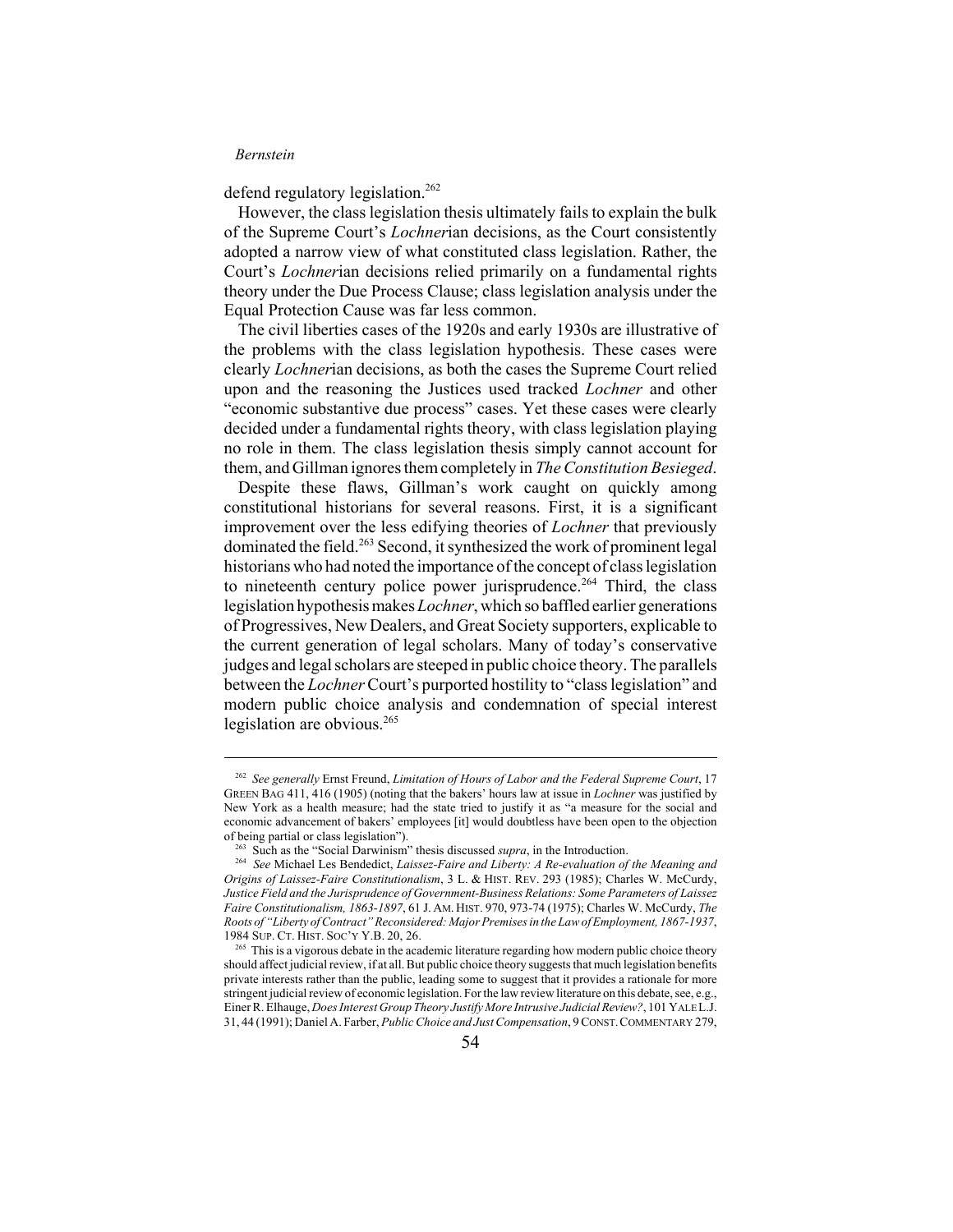Gillman suggests that the *Lochner* Court's primary error was it failed to see that in a society riven with class divisions stemming from industrialization, certain types of class legislation were appropriate to equalize bargaining power. This analysis certainly appeals to the liberal mainstream of academia, who can comfort themselves with the thought that today's legal conservatives are equally myopic. However, *Lochner* is also of special interest to libertarian and law and economics-oriented scholars who tend to believe that traditional vilification of *Lochner* over the years was at best excessive, at worst misguided. The class legislation hypothesis provides a nice revisionist story for this group, as it suggests that the *Lochner* Justices do not fit their traditional portrayal as either hopeless reactionaries or clueless judicial activists. Rather, Gillman's thesis suggests they were actually such sharp thinkers that they anticipated public choice theory by over fifty years by invalidating special interest legislation as class legislation.

Finally, and perhaps most important, Gillman's thesis caught on because it is normatively appealing to many academics in a rather direct way. Gillman explicitly states his hope that *The Constitution Besieged* will disassociate *Roe v. Wade* and other controversial modern individual rights cases from being criticized by conservatives as *Lochnerian*.<sup>266</sup> He states that "[c]onservatives have used the lore of *Lochner* as a weapon in their struggle against the modern Court's use of fundamental rights as a trump on government power. If nothing else, I hope this study helps remove that weapon from their hands."267 In other words, if *Lochner* can be associated with a narrow-minded understanding of class legislation, rather than as a decision in which courts read a fundamental right to liberty of contract into the Constitution, some of the Supreme Court's most beloved and controversial liberal modern fundamental rights decisions, notably *Griswold v. Connecticut* and *Roe v. Wade*, will be immunized from the longstanding charge that they are *Lochner's* illegitimate offspring.<sup>268</sup>

SPRING 2003 55

<sup>288 (1992);</sup> Daniel A. Farber & Philip P. Frickey, *The Jurisprudence of Public Choice*, 65 TEX. L. REV. 873, 879 (1987); Herbert Hovenkamp, *Legislation, Well-being, and Public Choice*, 57 U. CHI. L. REV. 63, 85 (1990); Jonathan R. Macey, *Promoting Public-Regarding Legislation through Statutory Interpretation: An Interest Group Model*, 86 COLUM. L. REV. 223, 227 (1986); Edward L. Rubin, *Beyond Public Choice: Comprehensive Rationality in the Writing and Reading of Statutes*, 66 N.Y.U. L. REV. 1, 5 (1991); *Public Choice Theme Issue*, 6 GEO. MASON L. REV. 709 (1998); Symposium, *Positive Political Theory and Public Law -- Part II*, 80 GEO. L.J. 1737 (1992); *Symposium on the Theory of Public Choice*, 74 VA. L. REV. 167 (1988). 266 *See* GILLMAN, *supra* note 40, at 204.

<sup>267</sup> *Id*. at 205.

<sup>&</sup>lt;sup>268</sup> That is not to say that Gillman and his supporters are intentionally distorting historical truth for political purposes. Rather, a plausible historical thesis will naturally seem more attractive and believable if it is compatible with, or, better yet, supportive of, one's worldview.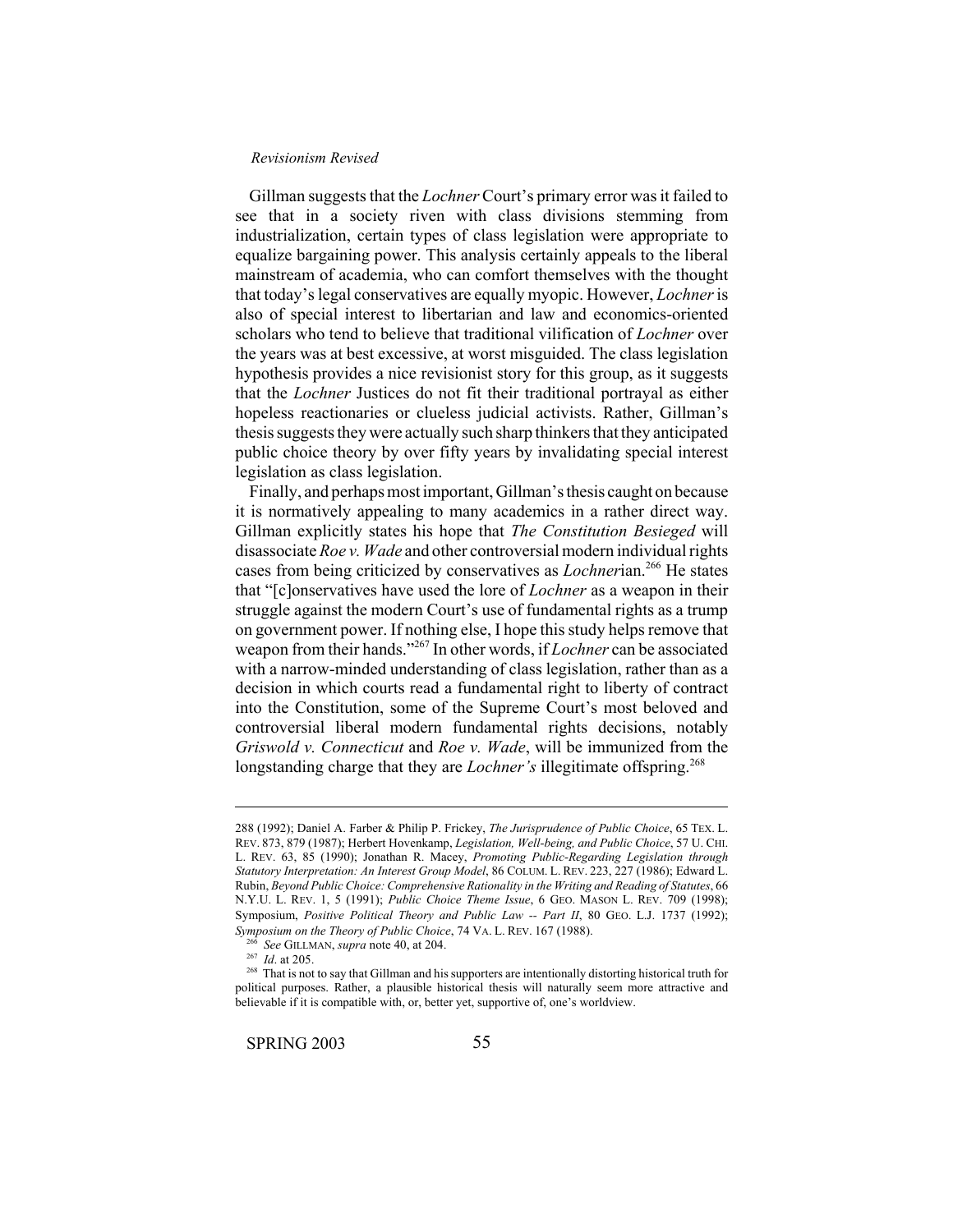The Court eventually dispatched *Lochner* in the late 1930s. *Lochner*ian fundamental rights analysis, however, lived on. The Court, while largely abandoning review of economic regulations under the Due Process Clause, gradually incorporated most of the Bill of Rights into the Fourteenth Amendment, thereby continuing to enforce fundamental rights against the states. The incorporation doctrine both limited and expanded the scope of fundamental rights by associating them with the text of the Bill of Rights, rather than on the Justices' own understanding of fundamental rights.<sup>269</sup>

The post-*Lochner* reincarnation of fundamental rights began in 1938 in the famous Footnote 4 of *Carolene Products*, 270 which expressed the Court's reluctance to entirely abandon judicial review of purported police power regulations. The Court suggested that "[t]here may be narrower scope for operation of the presumption of constitutionality when legislation appears on its face to be within a specific prohibition of the Constitution, such as those of the first ten Amendments, which are deemed equally specific when held to be embraced within the Fourteenth.<sup>3,271</sup>

Footnote 4 also suggested that the Court was willing to preserve the *Lochner*ian civil liberties decisions of the 1920s and 1930s by reinterpreting them as decisions protecting "discrete and insular minorities."272 Cases cited by the Court in Footnote 4, including the civil liberties decisions of the  $1920s<sub>,273</sub>$  were reinterpreted as decisions invalidating statutes because the (facially-neutral) laws in question were

<sup>&</sup>lt;sup>269</sup> For a good general overview of how fundamental rights were resurrected after the New Deal. see Kurt T. Lash, *The Constitutional Convention of 1937: The Original Meaning of The New Jurisprudential Deal*, 70 FORDHAM L.REV. 459 (2001); *see also* LEUCHTENBURG, *supra* note 21, ch. 9 (describing "The Birth of America's Second Bill of Rights"). Contrast the post-New Deal Court's focus on the Bill of Rights with the view of the *Lochner* era Court: "[I]t is possible that some of the personal rights safeguarded by the first eight Amendments against national action may also be safeguarded against state action, because a denial of them would be a denial of due process of law. If this is so, it is not because those rights are enumerated in the first eight Amendments, but because they are of such a nature that they are included in the conception of due process of law." Twining v. New Jersey, 211 U.S. 78, 99 (1908).

<sup>270</sup> United States v. Carolene Products Co., 304 U.S. 144, 152 n.4 (1938).

<sup>&</sup>lt;sup>271</sup> *Id.*; see also Skinner v. Oklahoma, 316 U.S. 535 (1942) (stating that where "the basic civil rights of man" are threatened by "invidious discrimination" the court must engage in "strict scrutiny" of the law in question); Palko v. Connecticut, 302 U.S. 319 (1937) (rejecting the argument that the double jeopardy clause of the Fourteenth Amendment was "incorporated" into the Fourteenth Amendment, but holding that the prohibition of double jeopardy was nevertheless a fundamental right and therefore applied against the states under the Due Process Clause).

<sup>272</sup> *Id.*

<sup>273</sup> *See supra* notes 245 to 251 and accompanying text (discussing *Meyer v. Nebraska*, *Pierce v. Society of Sisters*, and *Farrington v. Tokushige*). Each of the statutes in question did have invidious, discriminatory origins, but nothing in the opinions invalidating them suggested that they were unconstitutional for any reason other than their infringement on the due process right to be free from arbitrary deprivations of liberty.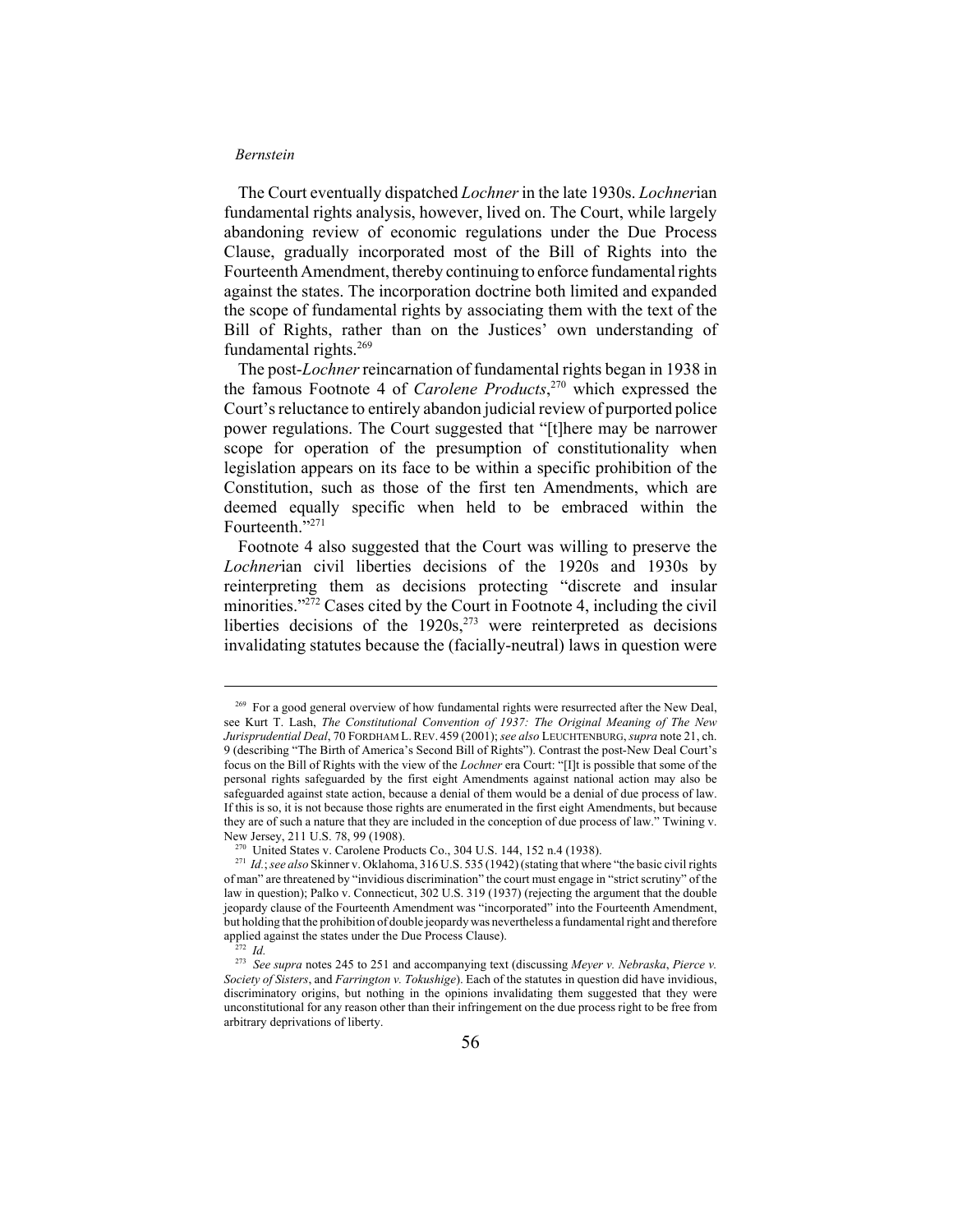directed at "particular religious, national, or racial minorities."<sup>274</sup> Laws that threaten such groups "may call for a correspondingly more searching judicial inquiry."<sup>275</sup> Protection of discrete and insular minorities from hostile legislation by an equal protection analysis is a limited, modern liberal version of the older prohibition against class legislation, with the caveat that the modern version requires the Court to discover legislative intent regarding facially neutral laws.

Protection of non-textual rights under the Due Process Clause largely disappeared for a couple of decades.276 In the 1960s, however, *Griswold v. Connecticut*277 resurrected *Lochner*ian civil liberties decisions from the 1920s, relying on *Pierce* and *Meyer* for the proposition that the Due Process Clause protects a fundamental unenumerated right to privacy. *Griswold* could have been decided under a modern version of class legislation analysis because the birth control law in question was protected from repeal by the local power of the Catholic Church, to the detriment of those who did not share the Church's views on the issue.<sup>278</sup> As such, it was blatant special interest legislation, with a nagging establishment of religion issue as well. Had the *Griswold* Court relied on such an equal protection analysis, *Roe v. Wade* could have been decided based on the discriminatory harm caused to women by restrictions on abortion, instead of as a right to privacy decision.<sup>279</sup>

By instead resurrecting the *Lochner*ian notion that due process protects fundamental unenumerated rights, however (albeit without the accompanying historicism), the Court *Griswold* Court ensured that many of the great constitutional issues of the last forty years would be decided based on notions of unenumerated individual rights under the Due Process

<sup>274</sup> *Carolene Products Co.*, 304 U.S. at 152 n.4.

<sup>275</sup> *Id*.

<sup>&</sup>lt;sup>276</sup> An exception is Bolling v. Sharpe, 347 U.S. 497 (1954), in which the Court held that the Due Process Clause of the Fifth Amendment prohibited the federal government from mandating segregation in Washington, D.C. In reviving the equality component of the Fifth Amendment's Due Process Clause because the Equal Protection Clause is unavailable against the federal government, the *Bolling* Court was following Justice Sutherland's lead in *Adkins v. Children's Hospital*, 261 U.S. 525 (1923) (holding that a federally-mandated minimum wage for women in the District of Columbia was unconstitutional under the Fifth Amendment's Due Process Clause, because, among other things, it unfairly put the burden of support of women workers on their employers, and illicitly made women into a separate class).

<sup>&</sup>lt;sup>277</sup> 381 U.S. 479 (1965).

<sup>&</sup>lt;sup>278</sup> See CASS R. SUNSTEIN, ONE CASE AT A TIME: JUDICIAL MINIMALISM ON THE SUPREME COURT 275 n.24 (1999).

<sup>&</sup>lt;sup>279</sup> Justice Ginsburg, among others, believes that this would have been a preferable outcome. Ruth Bader Ginsburg, *Some Thoughts on Autonomy and Equality in Relation to* Roe v. Wade, 63 N.C. L. REV. 375 (1985) (arguing that the Supreme Court should have used the Equal Protection Clause rather than the Due Process Clause to strike down restrictions on a woman's ability to obtain an abortion).